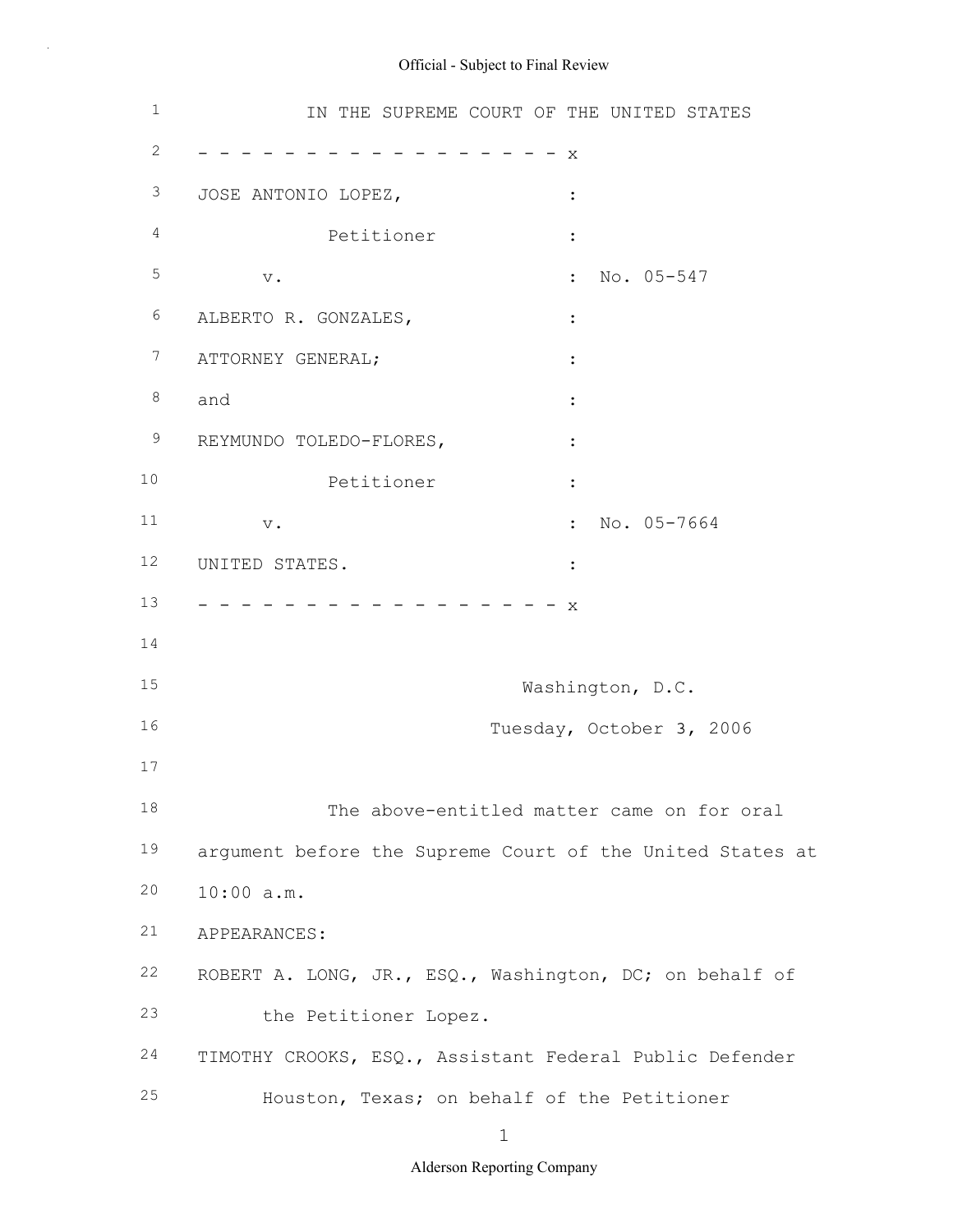| $\mathbf 1$      | Toledo-Flores.                                     |  |  |  |  |
|------------------|----------------------------------------------------|--|--|--|--|
| $\mathbf{2}$     | EDWIN S. KNEEDLER, ESQ., Deputy Solicitor General, |  |  |  |  |
| $\mathsf 3$      | Department of Justice, Washington, DC; on          |  |  |  |  |
| $\overline{4}$   | behalf of the Respondents.                         |  |  |  |  |
| $\mathsf S$      |                                                    |  |  |  |  |
| $\epsilon$       |                                                    |  |  |  |  |
| $\boldsymbol{7}$ |                                                    |  |  |  |  |
| $\,8\,$          |                                                    |  |  |  |  |
| $\mathcal{G}$    |                                                    |  |  |  |  |
| $10$             |                                                    |  |  |  |  |
| $11$             |                                                    |  |  |  |  |
| $12\,$           |                                                    |  |  |  |  |
| 13               |                                                    |  |  |  |  |
| $14\,$           |                                                    |  |  |  |  |
| $15\,$           |                                                    |  |  |  |  |
| 16               |                                                    |  |  |  |  |
| $17$             |                                                    |  |  |  |  |
| $18$             |                                                    |  |  |  |  |
| 19               |                                                    |  |  |  |  |
| 20               |                                                    |  |  |  |  |
| 21               |                                                    |  |  |  |  |
| 22               |                                                    |  |  |  |  |
| 23               |                                                    |  |  |  |  |
| 24               |                                                    |  |  |  |  |
| 25               |                                                    |  |  |  |  |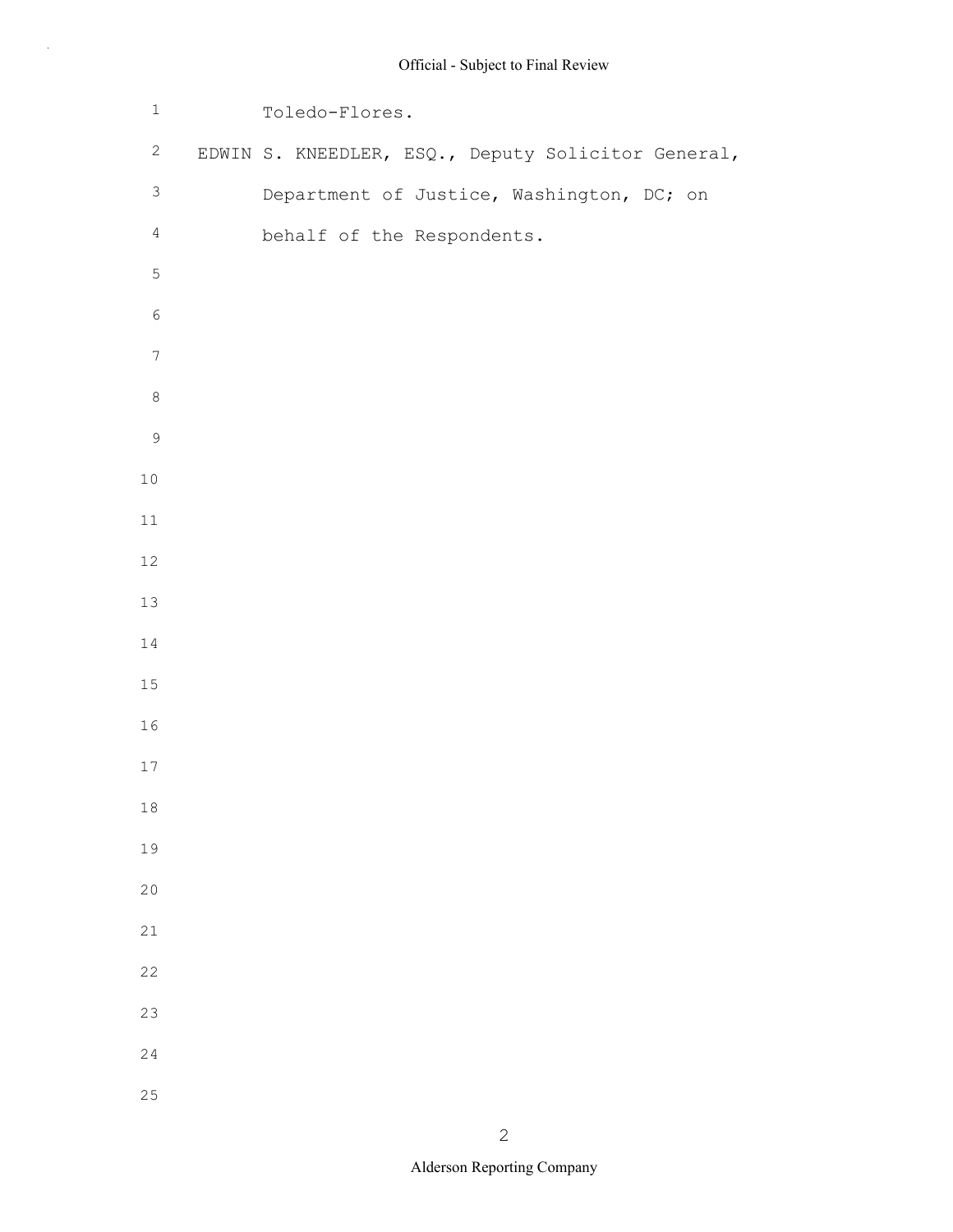| $1\,$            | CONTENTS                                  |                |
|------------------|-------------------------------------------|----------------|
| $\mathbf{2}$     | ORAL ARGUMENT OF                          | PAGE           |
| $\mathfrak{Z}$   | ROBERT A. LONG, JR., ESQ.                 |                |
| $\overline{4}$   | On behalf of the Petitioner Lopez         | $\overline{4}$ |
| 5                | ORAL ARGUMENT OF                          |                |
| $\epsilon$       | TIMOTHY CROOKS, ESQ.                      |                |
| $\boldsymbol{7}$ | on behalf of the Petitioner Toledo-Flores | 14             |
| $\,8\,$          | ORAL ARGUMENT OF                          |                |
| $\mathsf 9$      | EDWIN S. KNEEDLER, ESQ.                   |                |
| 10               | on behalf of the Respondents.             | 22             |
| 11               | REBUTTAL ARGUMENT OF                      |                |
| 12               | ROBERT A. LONG, JR., ESQ.                 | 44             |
| 13               |                                           |                |
| 14               |                                           |                |
| 15               |                                           |                |
| 16               |                                           |                |
| $17$             |                                           |                |
| $18\,$           |                                           |                |
| 19               |                                           |                |
| 20               |                                           |                |
| 21               |                                           |                |
| 22               |                                           |                |
| 23               |                                           |                |
| 24               |                                           |                |
| 25               |                                           |                |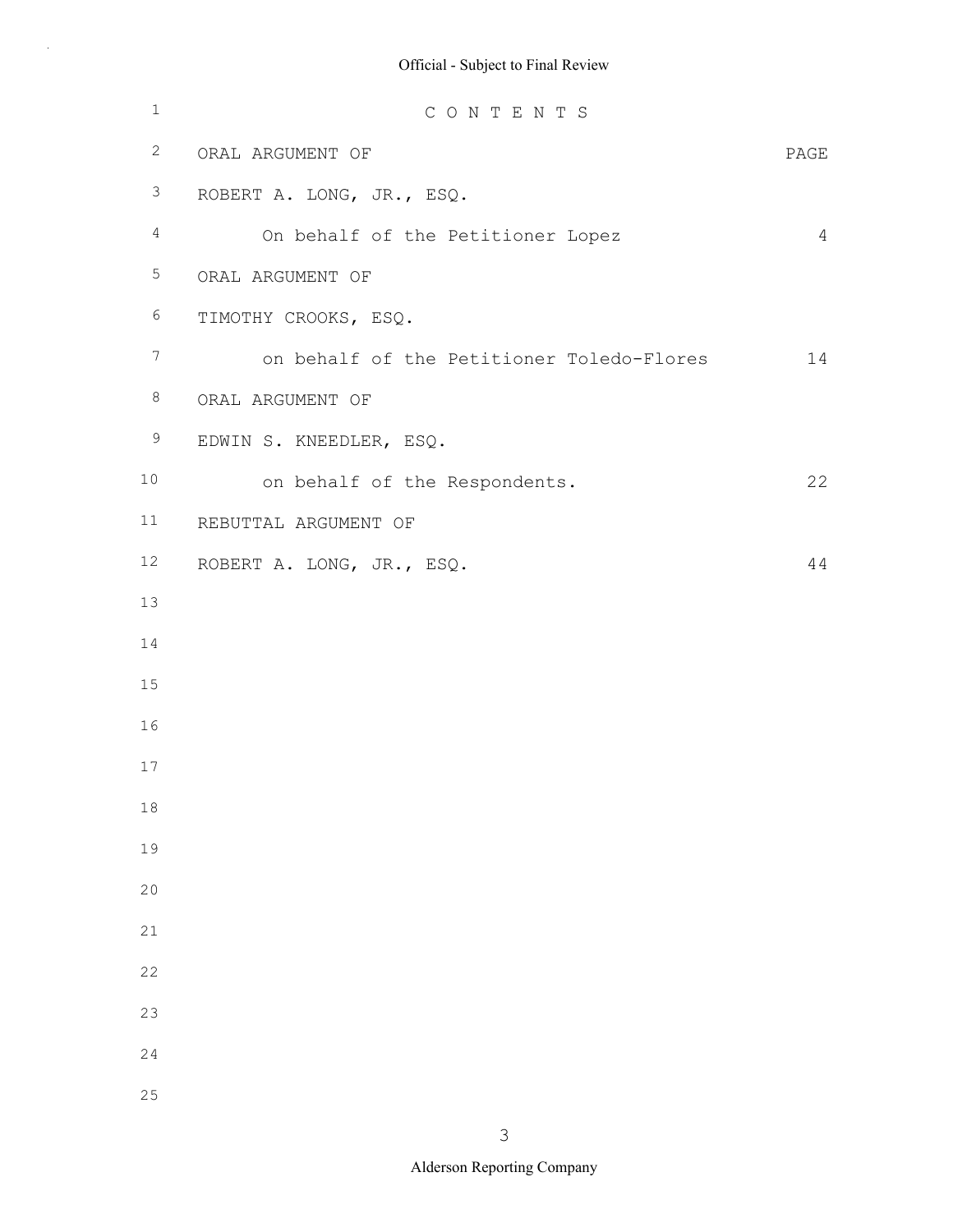| $\mathbf 1$  | PROCEEDINGS                                                      |
|--------------|------------------------------------------------------------------|
| $\mathbf{2}$ | [10:00 a.m.]                                                     |
| 3            | CHIEF JUSTICE ROBERTS: We'll hear argument first this            |
| 4            | morning in Lopez vs. Gonzales and Toledo-Flores vs. United       |
| 5            | States. Mr. Long.                                                |
| 6            | ORAL ARGUMENT OF ROBERT A. LONG, JR.                             |
| 7            | ON BEHALF OF PETITIONER LOPEZ                                    |
| 8            | MR. LONG: Mr. Chief Justice, and may it please the Court:        |
| $\mathsf 9$  | A drug trafficking crime is defined in 18 U.S. Code Section      |
| 10           | 924 (C) as any felony punishable under the Controlled Substances |
| 11           | Act, or two other federal statutes. Punishable is a key term.    |
| 12           | If that word is omitted, if the remaining phrase, any felony     |
| 13           | under the Controlled Substances Act clearly refers to felony     |
| 14           | violations of the Controlled Substances Act, the parties agree   |
| 15           | that punishable means subject to criminal sanctions.             |
| 16           | So drug trafficking crimes, under $924(C)$ , is conduct that     |
| 17           | is subject to being punished under the Controlled Substances     |
| 18           | Act. State felonies are not themselves punishable under the      |
| 19           | Controlled Substances Act. It is not a federal crime to violate  |
| 20           | state law. The defendant's conduct may be punishable under both  |
| 21           | federal and state law, but a state felony is not a felony        |
| 22           | punishable under the Controlled Substances Act.                  |
| 23           | JUSTICE KENNEDY: Do you agree that if there were a state         |
| 24           | conviction for an offense that would have been punishable under  |
| 25           | the federal law, there both being felonies, that enhancement can |

4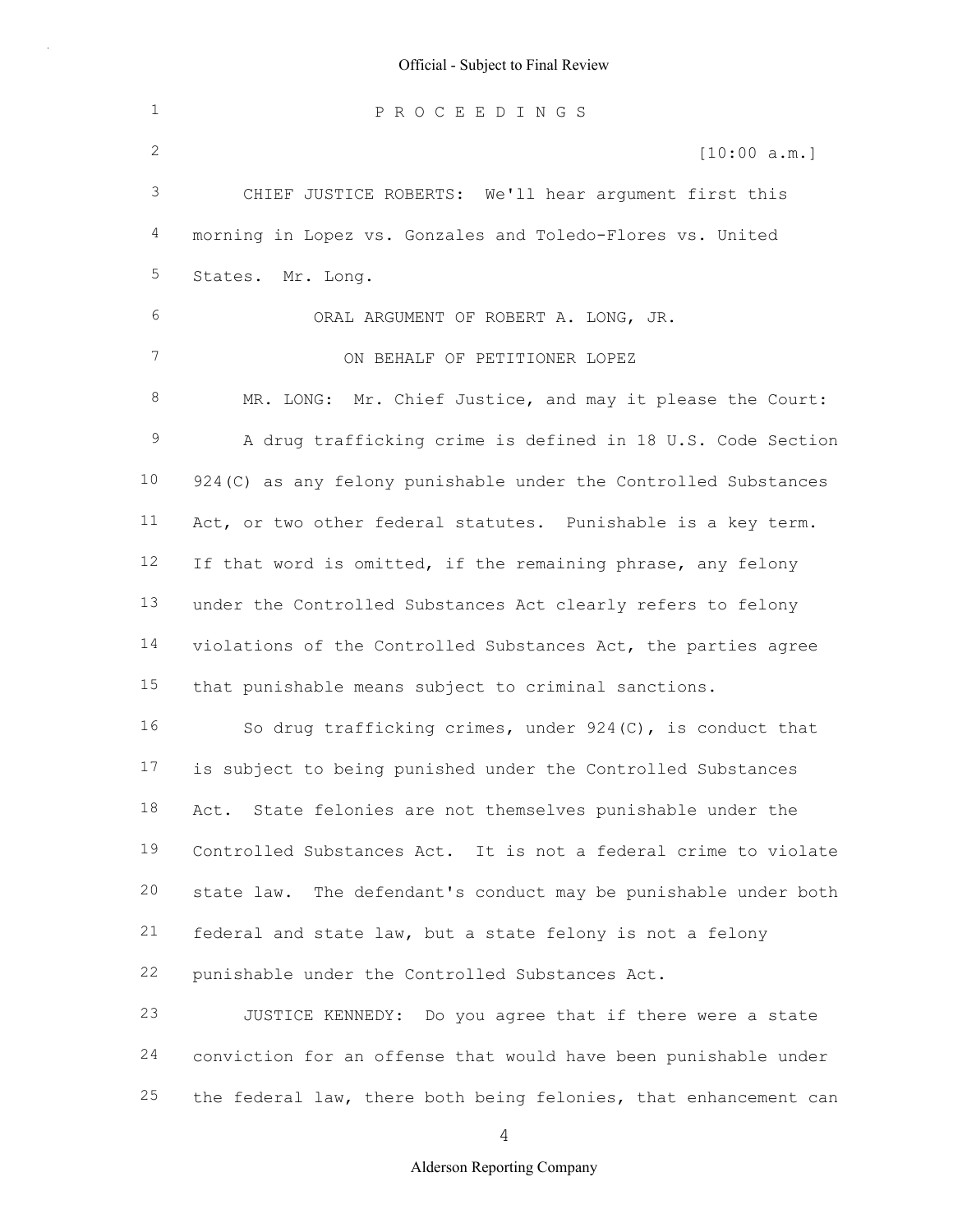1 2 3 4 5 6 7 8 9 10 11 12 13 14 apply in that instance, and if that does meet the definition. MR. LONG: Yes, Justice Kennedy. Our position is, if the conduct would violate a felony provision of the Controlled Substances Act or one of the other two federal statutes, it then is a drug trafficking crime under 18 U.S. Code Section 924(C), and therefore, it is an aggravated felony. But there are three additional textual indications, in addition to simply the felony punishable language that misdemeanor offenses under the Controlled Substances Act are not drug trafficking crimes under Section 924(C). The first one is there are other provisions of Section 924-E, G, and K, where Congress actually used very similar language. It referred to conduct punishable under the Controlled Substances Act or the two other statutes or offenses

15 16 17 18 under the Controlled Substances Act, or the two other federal statutes. But then it added an express reference to state offenses, so the implication is that when Congress meant to include state offenses, it said so.

19 JUSTICE SCALIA: Where are those sections?

20 21 22 23 24 MR. LONG: You can find them, they are in the appendix to Lopez's blue brief, Justice Scalia, and the provisions are E, G and K. 924 begins on page 3A of the appendix, and E begins on , and you can pick up G is on 6A, K is on 7A. JUSTICE SCALIA: What are the sections? V?

25 MR. LONG: They are subsections E, G and K.

5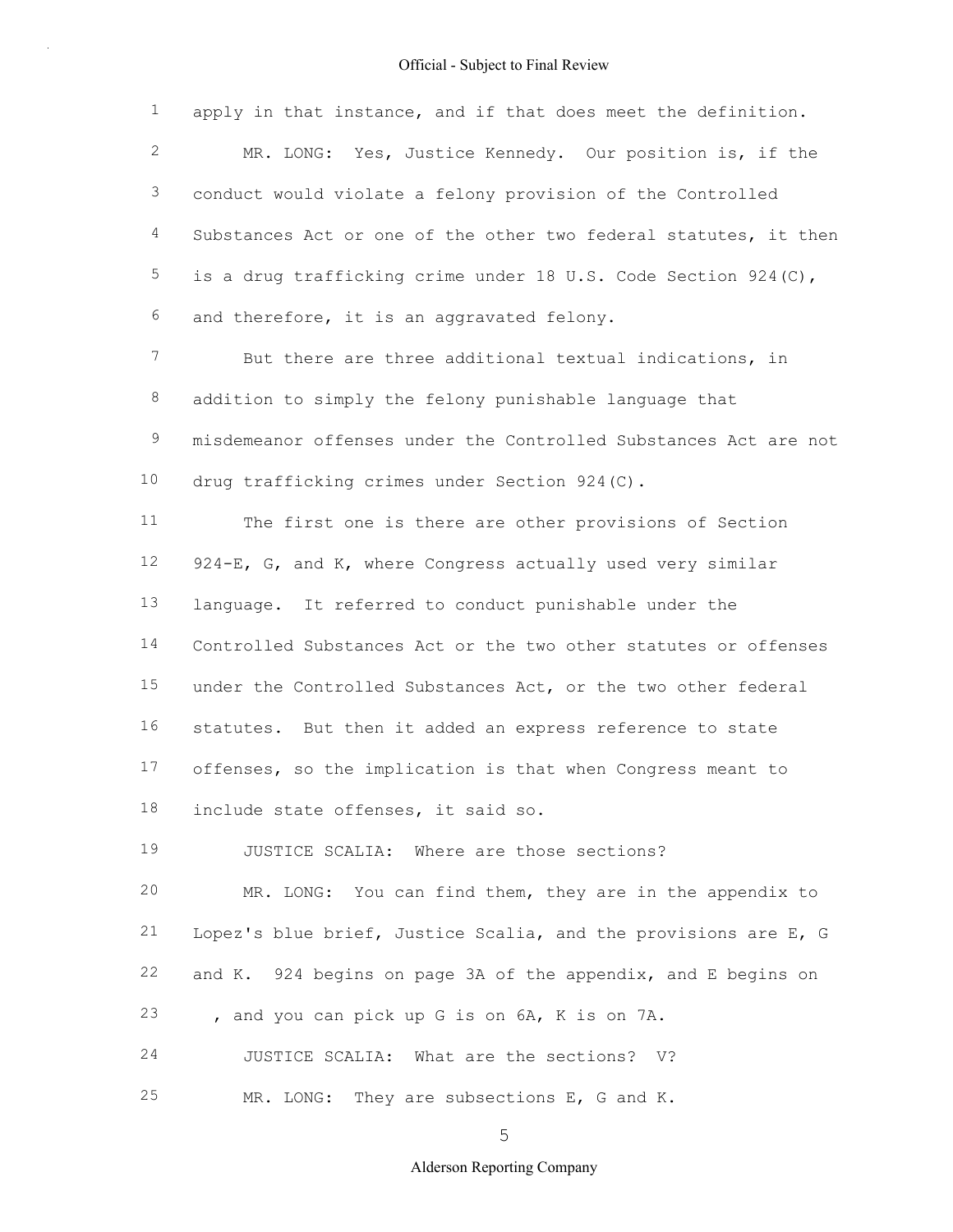1 JUSTICE SCALIA: All right.

2 3 4 5 6 CHIEF JUSTICE ROBERTS: That doesn't carry too much weight, though, because the provision that -- I'm looking at G3, violates any state law relating to any controlled substance can be broader than what's punishable under the federal Controlled Substances Act.

7 8 9 10 11 MR. LONG: It is a bit broader, Mr. Chief Justice, but if you look at all of these provisions, the implication is clearly that Congress was referring to state law when it meant to include state law. I mean, if you looked at E, for example, there it's a parallel construction. It's not broader.

12 13 14 I think perhaps the government would say, well, we are talking about offenses. That's a little different from a felony, but offenses is actually a broader term.

15 16 17 18 19 20 21 I'll mention an additional statute which was not in the appendix, 18 U.S. Code Section 3559(C)(2)(h). This provision, it's a similar provision. It defines a serious drug offense as an offense that is punishable under the specific sections of the Controlled Substances Act, or an offense under state law that had the offense been prosecuted in a court of the United States would have been punishable under the CSA.

22 23 24 25 An additional textual indication is it's agreed, and this Court has already said in Gonzales against the United States, that a drug trafficking crime under 924(C), under the criminal statute, must be a federal crime.  $924(C)(1)(a)$  refers to a

6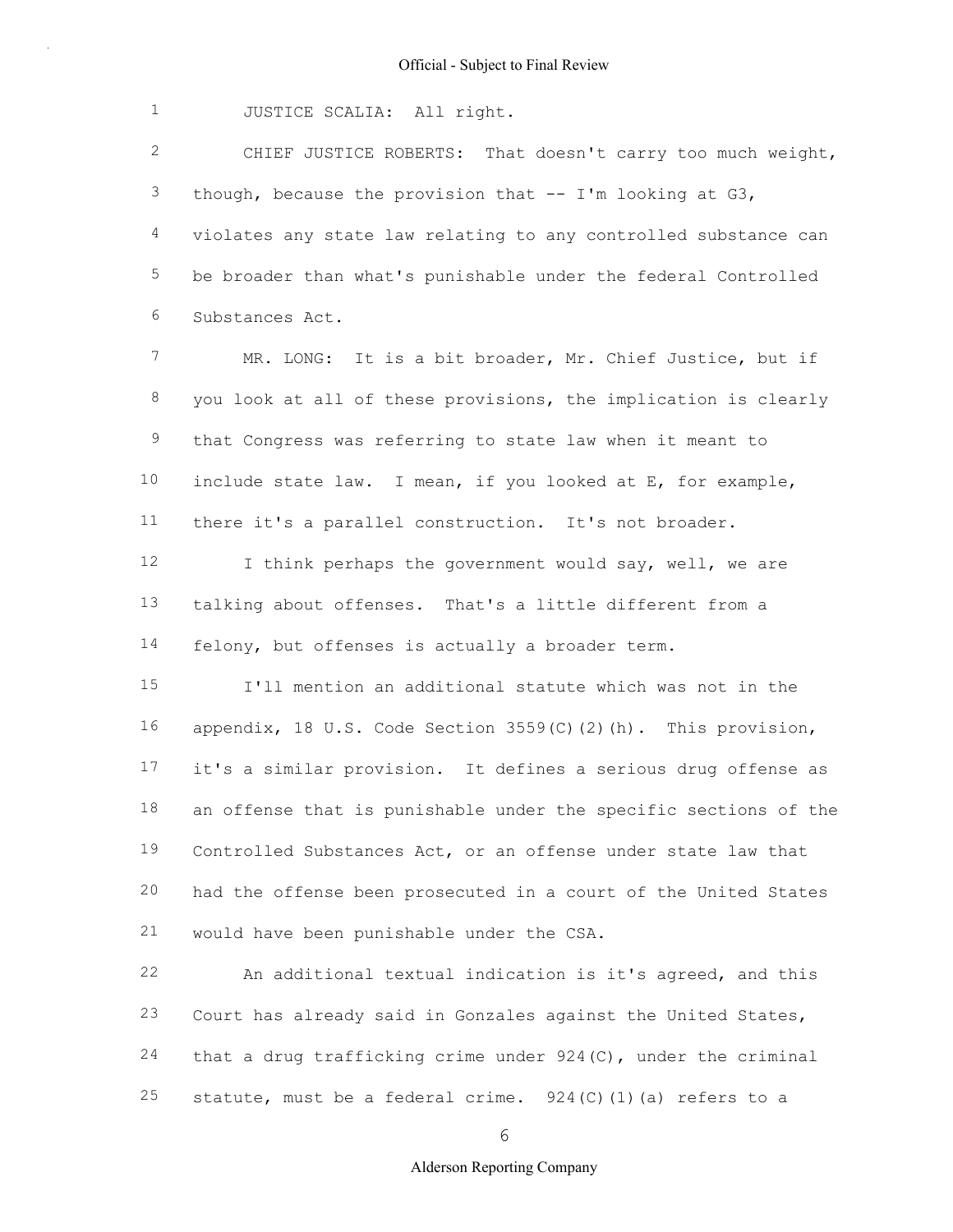| $\mathbf 1$     | crime that may be prosecuted in a court of the United States.      |  |  |  |
|-----------------|--------------------------------------------------------------------|--|--|--|
| $\mathbf{2}$    | And that clearly refers to a federal crime. The definition         |  |  |  |
| $\mathfrak{Z}$  | of drug trafficking crime by its term says it is for purposes of   |  |  |  |
| $\overline{4}$  | $924$ (C), so there is no reason why Congress would have wanted to |  |  |  |
| 5               | include state felonies in a definition that applies to a federal   |  |  |  |
| 6               | criminal provision that all concede applies only to federal        |  |  |  |
| $7\phantom{.}$  | predicate offenses. And the government's interpretation would      |  |  |  |
| $\,8\,$         | significantly broaden Section 924(C) to include federal            |  |  |  |
| 9               | misdemeanors.                                                      |  |  |  |
| 10 <sub>1</sub> | JUSTICE ALITO: In 8 U.S.C. 1101(A) (43) (B), what in your          |  |  |  |
| 11              | view does the first phrase, illicit trafficking in a controlled    |  |  |  |
| 12              | substance add to the reference to a drug trafficking crime         |  |  |  |
| 13              | defined by $924(C)$ ?                                              |  |  |  |
| 14              | MR. LONG: Justice Alito, in our view, illicit trafficking          |  |  |  |
| 15              | means any offense that has a trafficking element, that is,         |  |  |  |
| 16              | distribution, possession with intent to distribute.                |  |  |  |
| 17              | JUSTICE ALITO: Are there any trafficking offenses that             |  |  |  |
| 18              | would not fall within 924(C) if you define a trafficking offense   |  |  |  |
| 19              | that way?                                                          |  |  |  |
| 20              | MR. LONG: Yes. Most offenses under the Controlled                  |  |  |  |
| 21              | Substances Act are trafficking offenses. There are a few that      |  |  |  |
| 22              | are simple possession. There is a date rape drug that I will       |  |  |  |
| 23              | not try to pronounce but it's listed in 21 U.S.C. Section --       |  |  |  |
| 24              | JUSTICE ALITO: There are mere possession offenses that are         |  |  |  |
| 25              | outlined by 924(C) but is it not the case that any, if you         |  |  |  |

7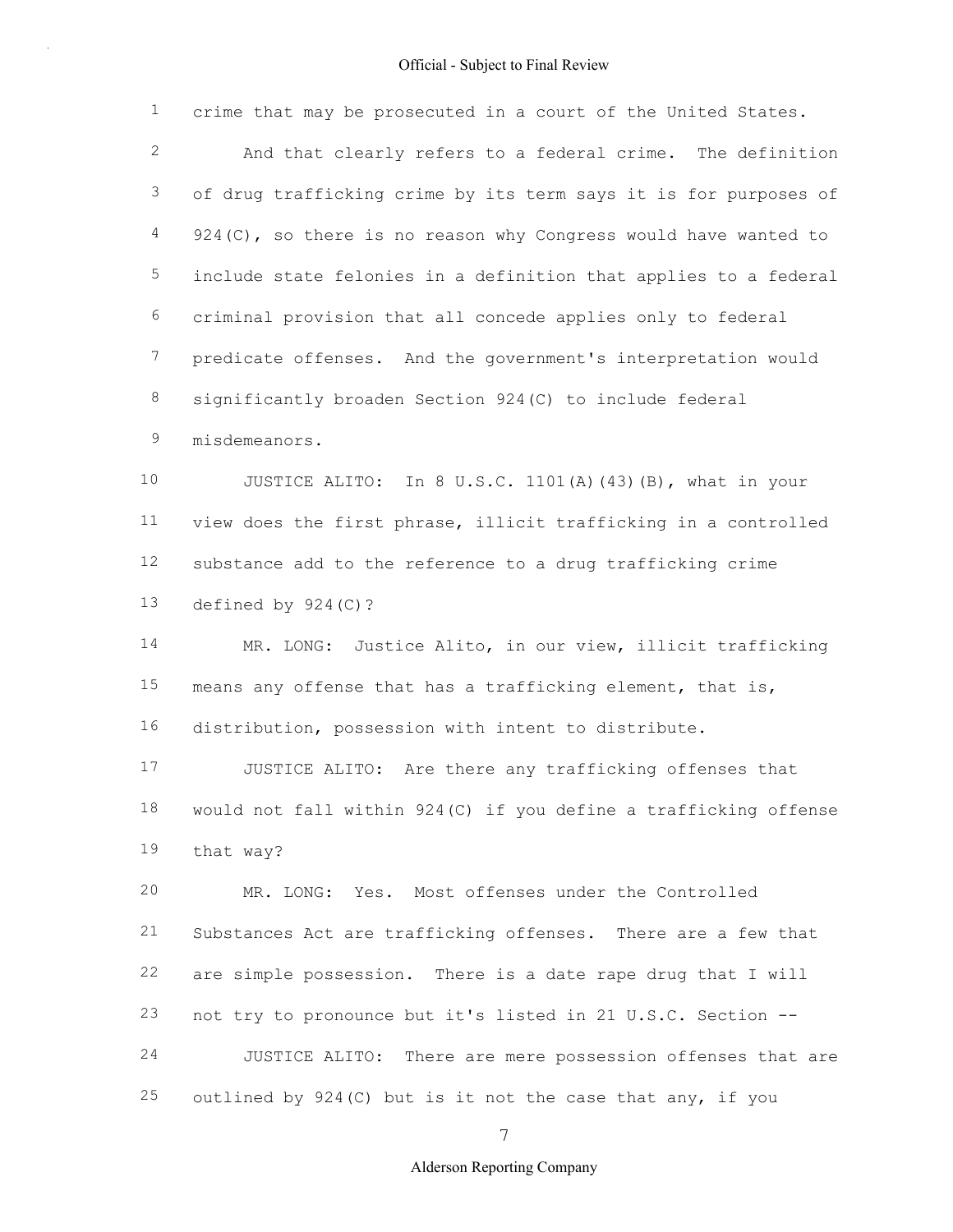1 2 3 4 5 6 7 8 9 10 11 12 13 interpret trafficking to mean trafficking in the way the word would be used in ordinary speech that any state trafficking offense you can think of would have a corresponding felony violation under the Controlled Substances Act, so that if you read the statute that way, the initial phrase is superfluous. MR. LONG: I believe the government has a footnote in their brief where they suggest there are some state trafficking offenses that actually do not have a parallel in federal law, soliciting I think may be one of them so I think there are in fact some. And our position, of course, is that by adding illicit trafficking, any trafficking offense state or federal whether or not it is punishable under the Controlled Substances Act is an aggravated felony.

14 15 16 17 18 19 20 JUSTICE ALITO: Let me ask the same question a different way. If, since 924(C) includes some mere possession offenses and illicit trafficking of a controlled substance included all violations of 924(C), doesn't that show that the way Congress is used illicit trafficking in a controlled substance is not in the sense in which the term is used in ordinary speech but it's much broader, so that it can include mere possession offenses.

21 22 23 24 25 MR. LONG: Justice Alito, there is an argument that's developed in the brief of the American Bar Association that because illicit trafficking is the general category, that all the aggravated felonies in this category should have a trafficking component and therefore, the felonies punishable

8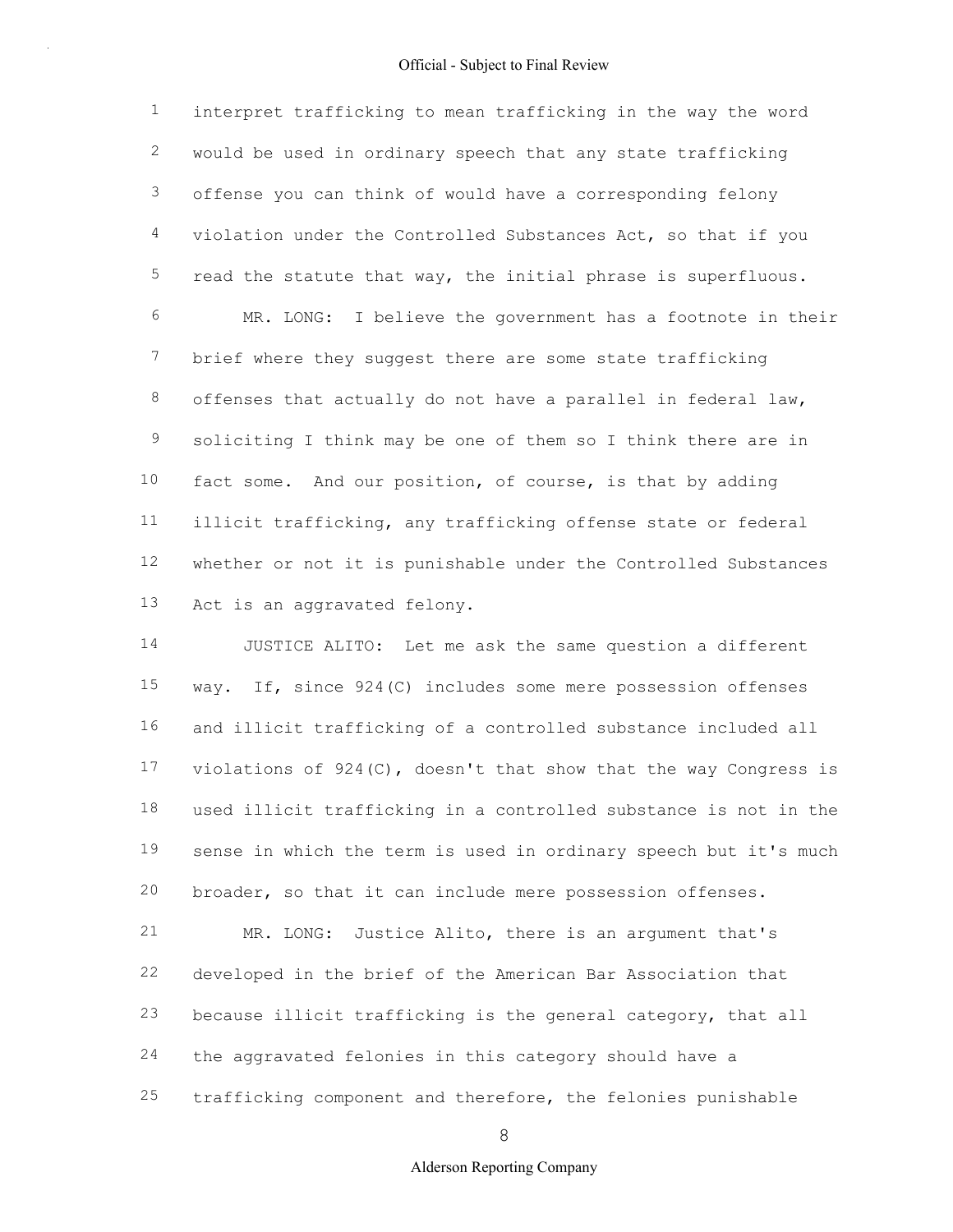1 2 3 4 5 6 7 8 under the Controlled Substances Act that are simple possession offenses should not in fact be included. That is not an argument that we have pressed in our brief. We read the phrase to say illicit trafficking including any felony punishable under the Controlled Substances Act, so I would agree with you to the extent that if it is a felony punishable under the Controlled Substances Act, Congress has said by definition that it is included in the category of illicit trafficking.

9 10 11 JUSTICE BREYER: That's ambiguous. That's perfectly ambiguous. Because as the case as defined, it is a felony and is punishable under the Controlled Substances Act.

12 13 MR. LONG: Well, Justice Breyer, it is a misdemeanor under --

14 15 16 17 18 19 Justice Breyer: No, that's right. But it is a felony under South Dakota law. And what the statute says, and that's the Government's argument, they say any felony punishable under the Controlled Substances Act. They don't mean necessarily any felony punishable as a felony under the Controlled Substances Act.

20 MR. LONG: But --

21 22 23 24 25 JUSTICE BREYER: It might mean anything that is a felony and it is also punishable; in which case you lose. But in the first case you win. So what am I supposed to look to to decide? MR. LONG: Well, you could look to the case of Jerome vs. United States which was a unanimous decision of this Court in

 $\mathsf{Q}$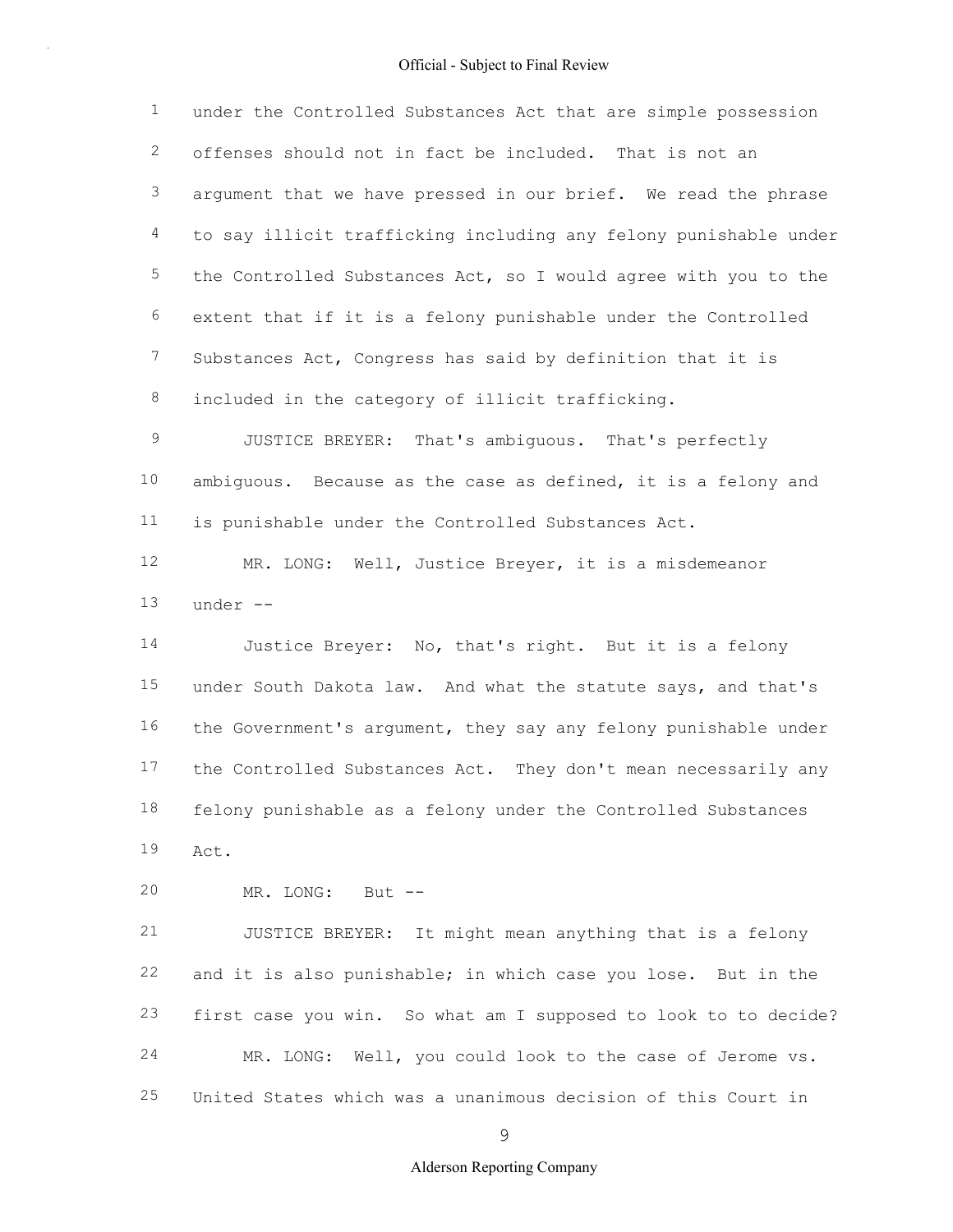1 2 3 which the Court held that just the phrase any felony in the federal bankruptcy statute should be interpreted to mean any federal felony.

4 5 6 7 8 9 JUSTICE BREYER: Ah, but you don't mean that, because you're prepared to concede -- at least I thought you were until your last argument -- you're prepared to concede that if a person engages in a crime that is punishable as a felony under South Dakota law and it is also punishable as a felony under Federal law under 801, et seq, well, that counts.

10 11 MR. LONG: Well, but I mean, the government --JUSTICE BREYER: Do you concede that or not?

12 13 MR. LONG: The government accuses us of making that concession --

14 15 Justice Breyer: Your answer is that you don't make the concession?

16 17 18 19 20 21 MR. LONG: We really don't. We concede that if the Congress, I mean, 924 C, a criminal statute says nothing about state law. It says nothing about any conviction under federal or state law. It is simply a question of whether the conduct is punishable, capable of being punished under the Controlled Substances Act.

22 23 JUSTICE KENNEDY: But I thought that was the concession you made in response to my question.

24 25 MR. LONG: Well, yes, but I just want to be careful about the language in which we make --

10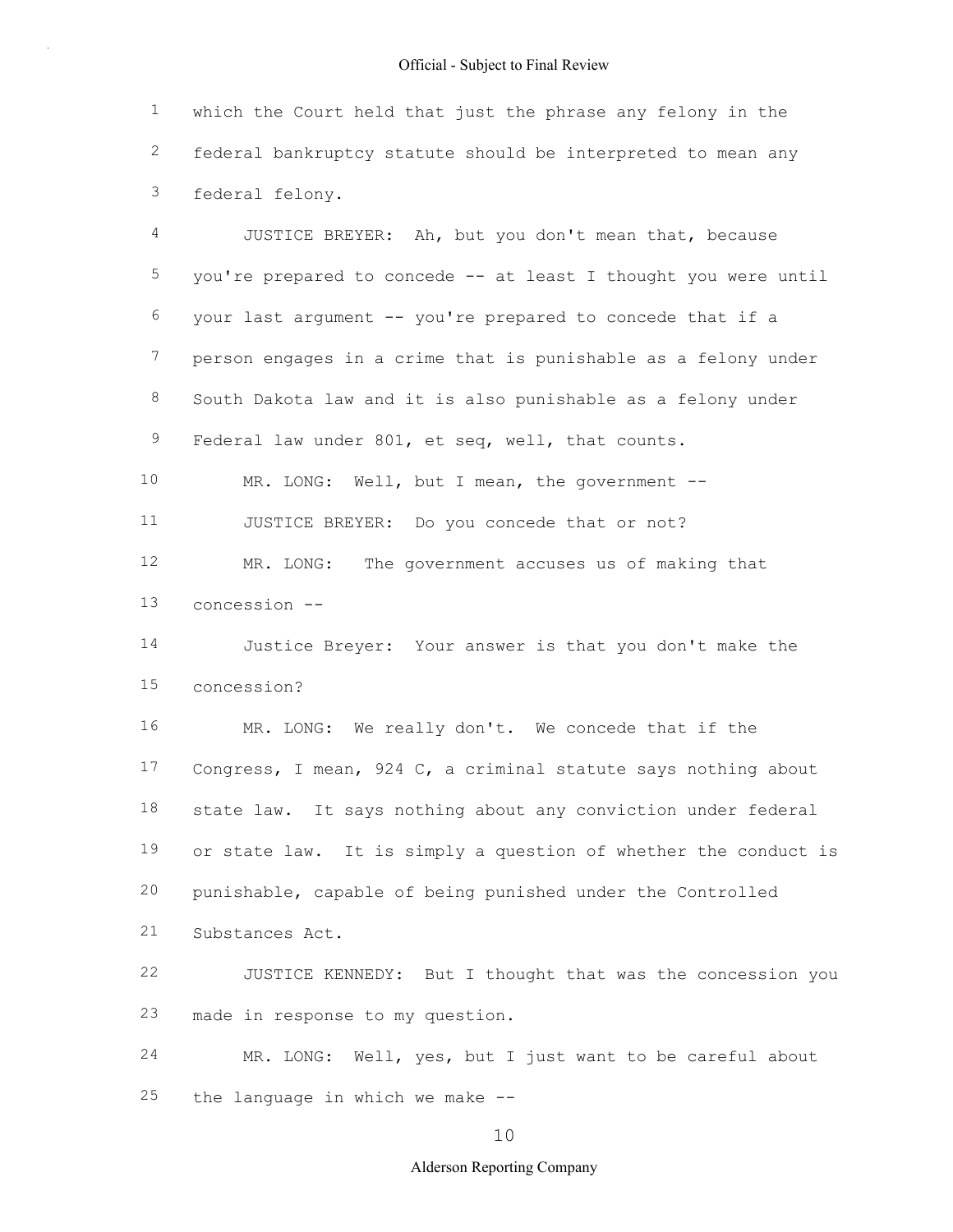| $1 \qquad \qquad$ | JUSTICE STEVENS: But you make the concession as I                 |
|-------------------|-------------------------------------------------------------------|
|                   | 2 understand it because it's a federal felony, not because it's a |
|                   | 3 state felony, isn't that right?                                 |

4 MR. LONG: Right.

5 JUSTICE BREYER: Precisely.

6 7 8 9 10 11 JUSTICE GINSBURG: Is it, if this is an ambiguous statute, what mileage do you get from Barrett? There is certainly an argument that what Congress was trying to do was to codify that practice of saying if there is analogous felony, if there is analogous crime under state law, that should be included, and that made good sense.

12 13 14 15 16 17 18 19 MR. LONG: Yes. If it's ambiguous and you look to the legislative history, I think we get considerable mileage from Barrett. The Congress was pretty clear that what it was doing was codifying Barrett. The Barrett approach which was then followed by the BIA for more than a decade was that they would count state drug crimes but only if they were felonies under the federal statutes, under the Controlled Substances Act. So I think we get considerable mileage out of that.

20 21 22 23 24 25 JUSTICE KENNEDY: You've answered Justice Breyer by citing the Jerome case. After Jerome, we decided United States vs. Gonzales having to do with the consecutive or concurrent sentencing terms. And are those two cases in some tension? Gonzales didn't mention Jerome, I noticed that none of the briefs mentioned it either. Is there some tension in the cases

11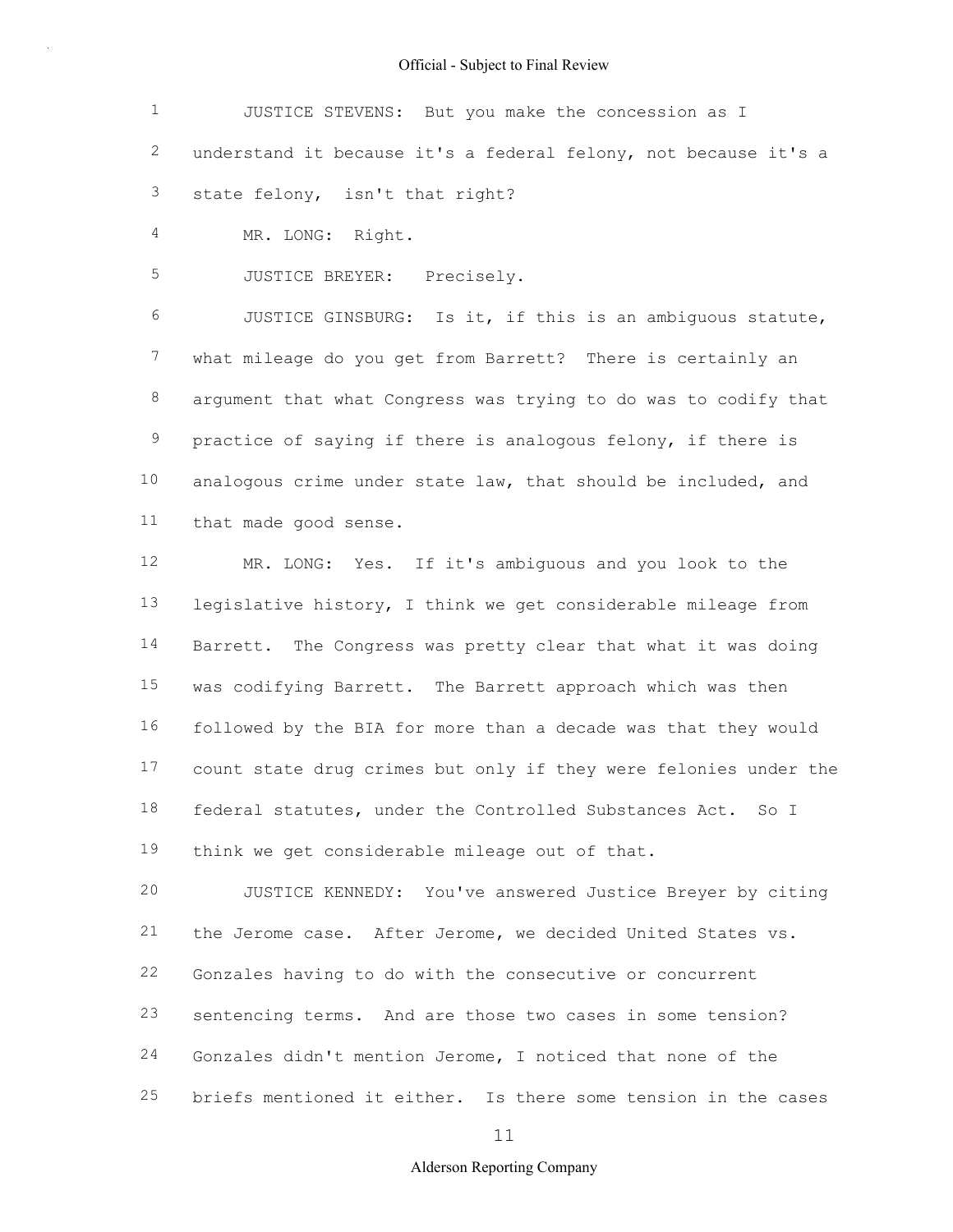1 2 3 and if so, is this a case where when we write the opinion, whatever the outcome, we should talk about that? And if that's so, what should we say?

4 5 6 7 8 MR. LONG: I don't see any tension. Gonzales was just about consecutive versus concurrent sentences under state versus federal law. I mean the Court has applied that principle -- JUSTICE KENNEDY: But it does, it does seem to limit the broad statement in Jerome without mentioning Jerome.

9 10 11 12 13 14 MR. LONG: Well, but I mean, with respect, Justice Kennedy, I don't see how it limits it. There have other cases, Taylor is an example, where the court adopted a single definition of burglary for purposes of 924 E. That applies the Jerome principle; I mean it's a principle that's has been applied in a number of this Court's cases.

15 16 17 18 19 20 21 22 23 24 25 CHIEF JUSTICE ROBERTS: But has it ever been applied to a statute that specifically says that the term aggravated felony applies to an offense described in this paragraph, whether in violation of federal or state law? It would seem to me to be a very express legislative repudiation of the Jerome principle. MR. LONG: Well, when we get to that language, Mr. Chief Justice, and I do think it helps the analysis to first decide what is the definition of a drug trafficking crime under 924 C, the criminal statute. Once you've decided that, now when you move back to the INA, there is this language, the term aggravated felony applies to an offense described in 101 A 43

12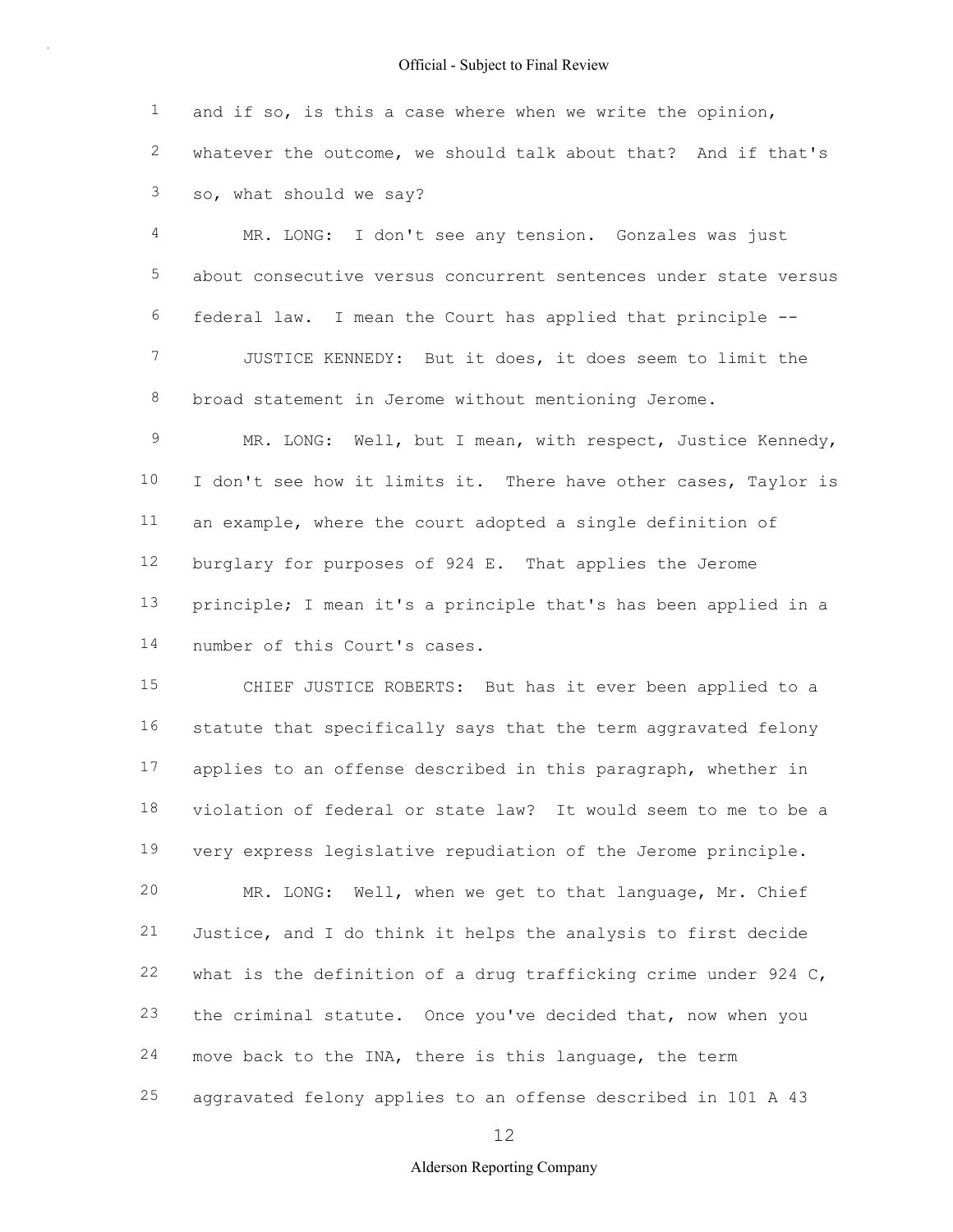1 2 whether in violation of federal or state law or the law of a foreign country.

3 4 5 6 7 8 9 10 11 12 13 14 15 16 17 18 19 20 21 22 Now, we think that's pretty straightforward. It has to be an offense described. So the simple example is money laundering. The offense described in 18 USC Section 1956, Money Laundering, is an aggravated felony. So a violation of state law or the foreign law can be an aggravated felony but only if it is the offense described in 1956. If states or a foreign government has a broader definition of money laundering, that can't count because it's not the offense described. And when you turn to a drug trafficking crime, the way that offense is described in 101 A 43 is Congress picked up in its entirety and without any modification the definition of drug trafficking crime in 924 C, a felony punishable under the Controlled Substances Act. So if you agree that in the criminal statute that means a felony violation of the Controlled Substances Act, the offense described is the felonies in the Controlled Substances Act, not the felonies in the misdemeanors. And if state and state law wants to call a something that's a misdemeanor under federal law a felony they can do that, but they can't expand the offense described. The offense described, the way Congress did that.

23 24 25 JUSTICE KENNEDY: Are you saying it would also include state trafficking offense, because it's described in the word trafficking?

13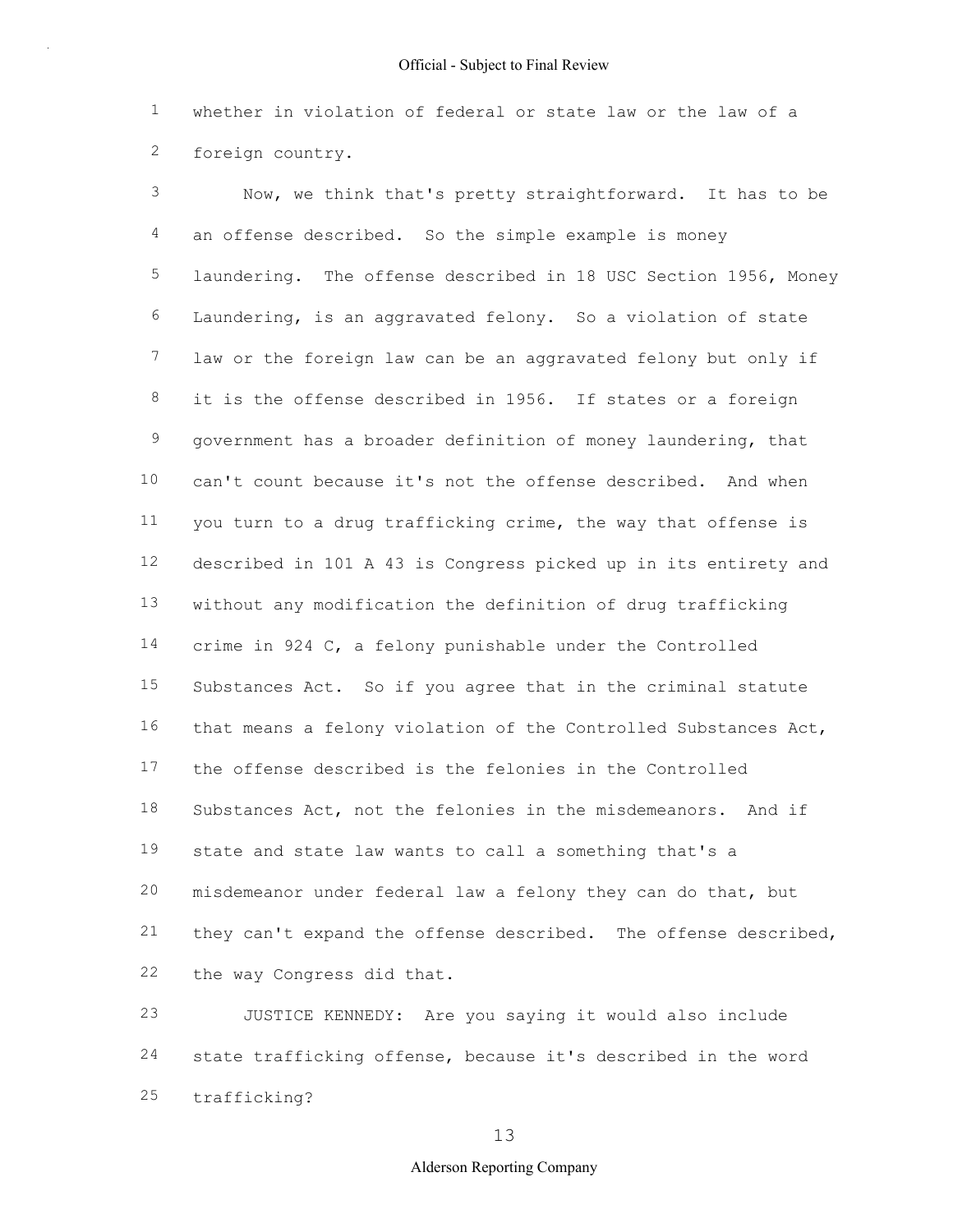| $\mathbf{1}$   | MR. LONG: Yes. I'm focusing on the definition of drug            |  |  |  |  |
|----------------|------------------------------------------------------------------|--|--|--|--|
| $\mathbf{2}$   | trafficking crime. Also there is the illicit trafficking piece   |  |  |  |  |
| $\mathfrak{Z}$ | of this and I should add any state offense that is illicit       |  |  |  |  |
| $\overline{4}$ | trafficking is going to be an aggravated felony. We recognize    |  |  |  |  |
| 5              | that. If there are no further questions I would like to reserve  |  |  |  |  |
| 6              | the balance of my time.                                          |  |  |  |  |
| $7\phantom{.}$ | CHIEF JUSTICE ROBERTS: Thank you, Mr. Long. Mr. Crooks,          |  |  |  |  |
| $\,8\,$        | we'll hear now from you.                                         |  |  |  |  |
| $\mathsf 9$    | ORAL ARGUMENT OF TIMOTHY CROOKS                                  |  |  |  |  |
| 10             | ON BEHALF OF PETITIONER TOLEDO-FLORES                            |  |  |  |  |
| 11             | MR. CROOKS: Mr. Chief Justice and may it please the              |  |  |  |  |
| 12             | court. I would first like to address the government's            |  |  |  |  |
| 13             | contention that Mr. Toledo-Flores' appeal is moot. His appeal    |  |  |  |  |
| 14             | of his sentence is not moot primarily because he is still        |  |  |  |  |
| 15             | subject to the sentence that is the subject of that appeal.      |  |  |  |  |
| 16             | Even though Mr. Toledo-Flores was released from prison on April  |  |  |  |  |
| 17             | 21st of this year, and deported to Mexico, he is still subject   |  |  |  |  |
| 18             | to the supervised release portion of his sentence because        |  |  |  |  |
| 19             | supervised release is not automatically extinguished by          |  |  |  |  |
| 20             | deportation.                                                     |  |  |  |  |
| 21             | CHIEF JUSTICE ROBERTS: But there is no supervised release        |  |  |  |  |
| 22             | of people outside the United States.                             |  |  |  |  |
| 23             | There is no supervision of people outside the<br>MR. CROOKS:     |  |  |  |  |
| 24             | United States, Mr. Chief Justice, but he is still subject to the |  |  |  |  |
| 25             | jurisdiction of the District Court and still subject to the      |  |  |  |  |
|                |                                                                  |  |  |  |  |

14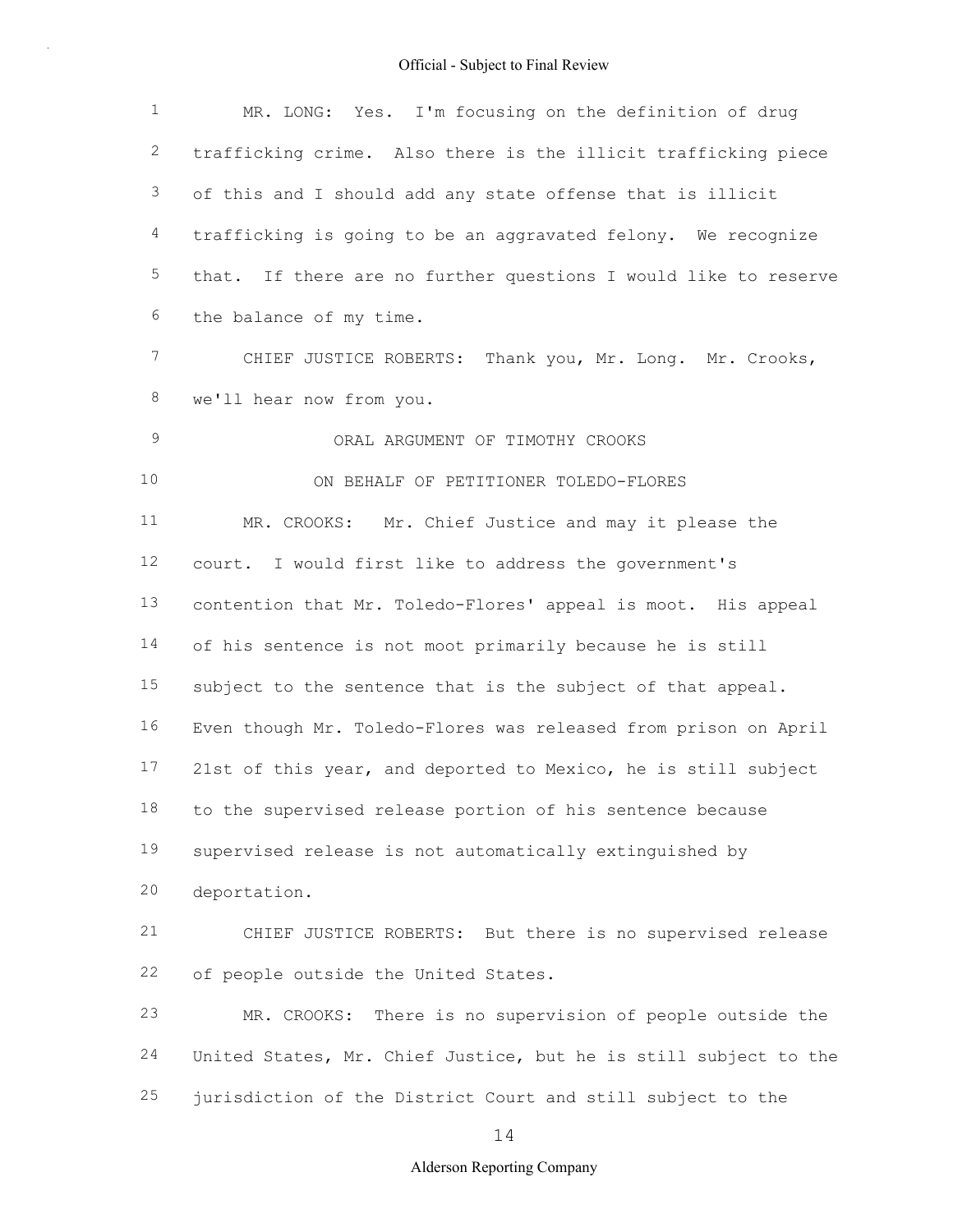1 2 conditions of supervised release that are not dependent upon supervision.

3 CHIEF JUSTICE ROBERTS: Like what?

4 5 MR. CROOKS: For example, he should not use alcohol, he should not associate with persons.

6 7 CHIEF JUSTICE ROBERTS: What's going to happen to him if he does that?

8 9 10 11 12 13 MR. CROOKS: If the District Court learns about that he could be violated and he could face up to a year more in prison. CHIEF JUSTICE ROBERTS: Has anything like that ever happened before to people subject to supervised release who have then beem deported? It would be the first time if the District Court did that, right?

14 15 16 17 18 19 20 21 22 23 24 MR. CROOKS: There have been instances in the case law where people on supervised release have been extradited back from foreign countries based on violations of their supervised release. But the point is under the statutory scheme Mr. Toledo-Flores is still subject to the District Court's jurisdiction. The District Court refused jurisdiction to modify his supervised release to change conditions or to cut the supervised release. If the District Court learns of a violation and a violation warrant is filed within the supervised release period then the supervised release period is effectively tolled and the district court --

25 JUSTICE GINSBURG: And that has how many months to run?

15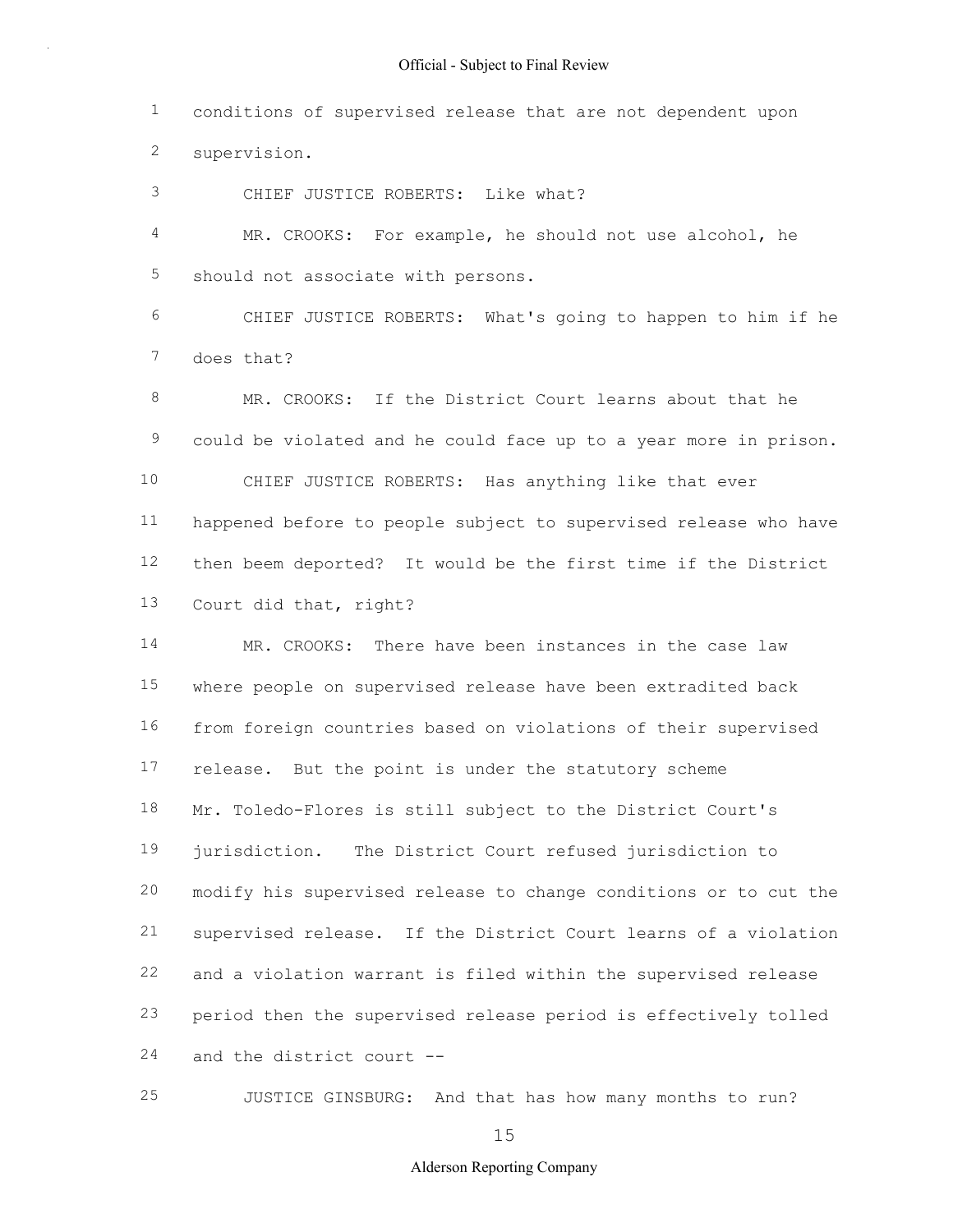1 2 3 MR. CROOKS: Until April 20th of next year, Your Honor. JUSTICE GINSBURG: You said you relied primarily on that argument. Do you have another argument?

4 5 6 7 8 9 10 11 12 13 14 MR. CROOKS: Yes, we do, Your Honor. After April 20th, of course, in accordance with this Court's decisions in Spencer V. Kenya and Wayne V. Williams, the Court has to look for a collateral consequence of a then-expired sentence. And in this case we point to the possibility that a retrospective reduction in the term of imprisonment, which of course will not give excess prison time back to Mr. Toledo-Flores, but even to reduce the number of the sentence on paper could be a favorable factor to him to get a waiver of inadmissibility, should he ever want to get a nonimmigrant visa in the future to come visit his U.S. citizen children.

15 16 17 18 19 20 21 22 23 24 JUSTICE SCALIA: We have a case involving standing which says that -- you know, the doctrine of standing is more than an exercise in the conceivable. And this seem to me an exercise in the conceivable. Nobody thinks your client is really, you know, abstaining from tequila down in Mexico because he is on supervised release in the United States, or is going -- is going to apply having been deported from the country for criminal offenses, he is going to apply to come back -- and look, these are ingenious exercises in the conceivable. This is just not the real world.

25 MR. CROOKS: My answer to that, Justice Scalia, is that

16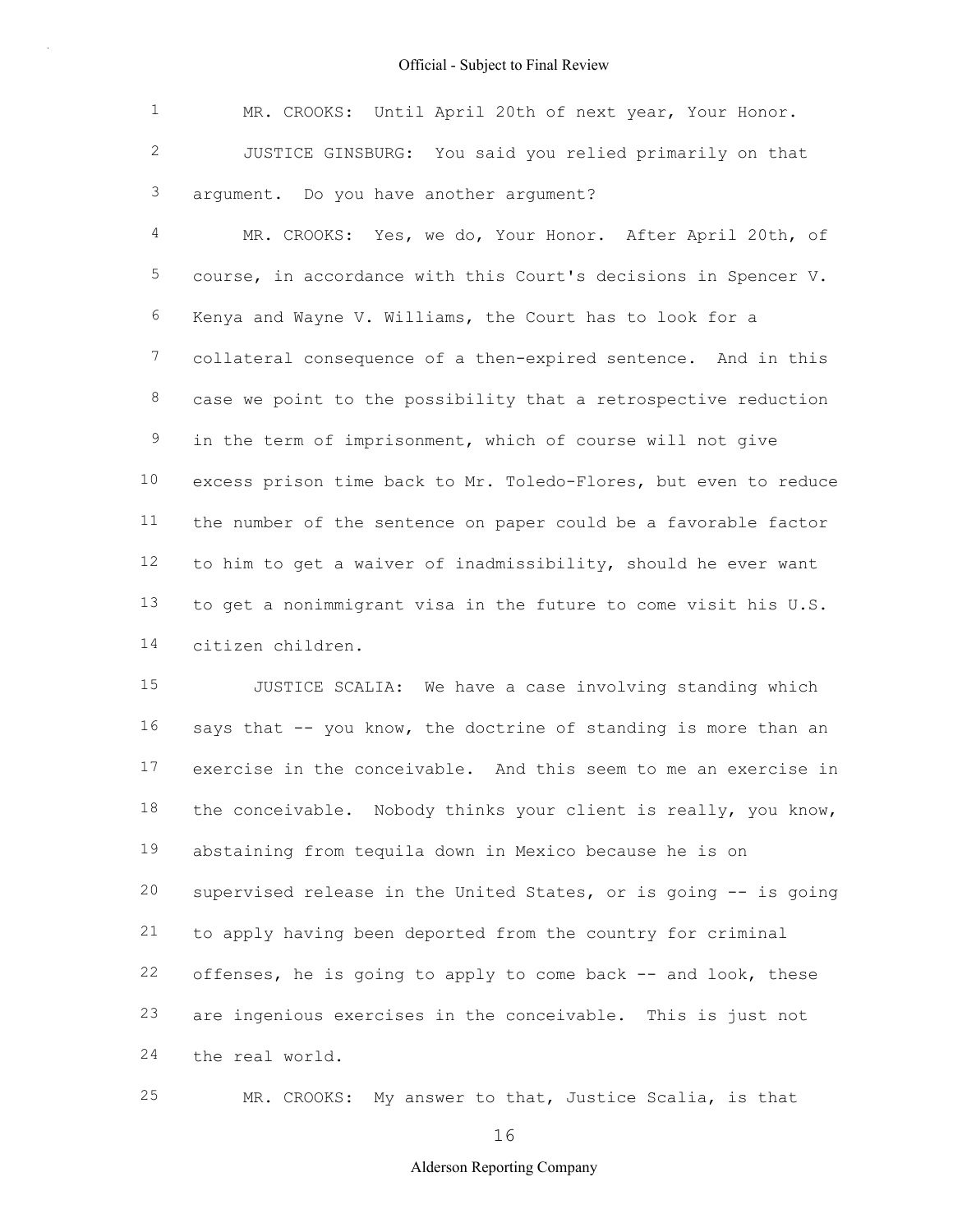1 2 3 4 5 6 7 this Court has never said that an appeal of a sentence may become moot before that sentence is expired. And in cases like Lane v. Williams and Spencer v. Kemna, the sentences were completely expired and therefore the Court had to look for collateral consequences of the now expired sentence. Here in contrast, Mr. Toledo-Flores is still under the sentence, which is a direct consequence --

8 9 10 11 12 13 JUSTICE SCALIA: That depends on whether you consider the sentence to be effectively expired once he leaves the country, if the sentence is one of supervised release, which is impossible once he leaves the country. Supervision being impossible, supervised release is not a realistic consequence of -- of the prior conviction.

14 15 16 17 MR. CROOKS: That argument could be made with respect to a person who is in the United States, who is subject to a term of probation where the only condition is that he not further violate the law. In that instance --

18 19 20 21 22 23 24 25 CHIEF JUSTICE ROBERTS: In that instance, action can be taken against him if he does further violate the law under the terms of probation. The point is that the jurisdiction of the probation office or the district court doesn't extend to Mexico. MR. CROOKS: That's true. But if we are talking about future violations of the law, it is very often the case that persons who are deported to Mexico do come back and do have their supervised release --

17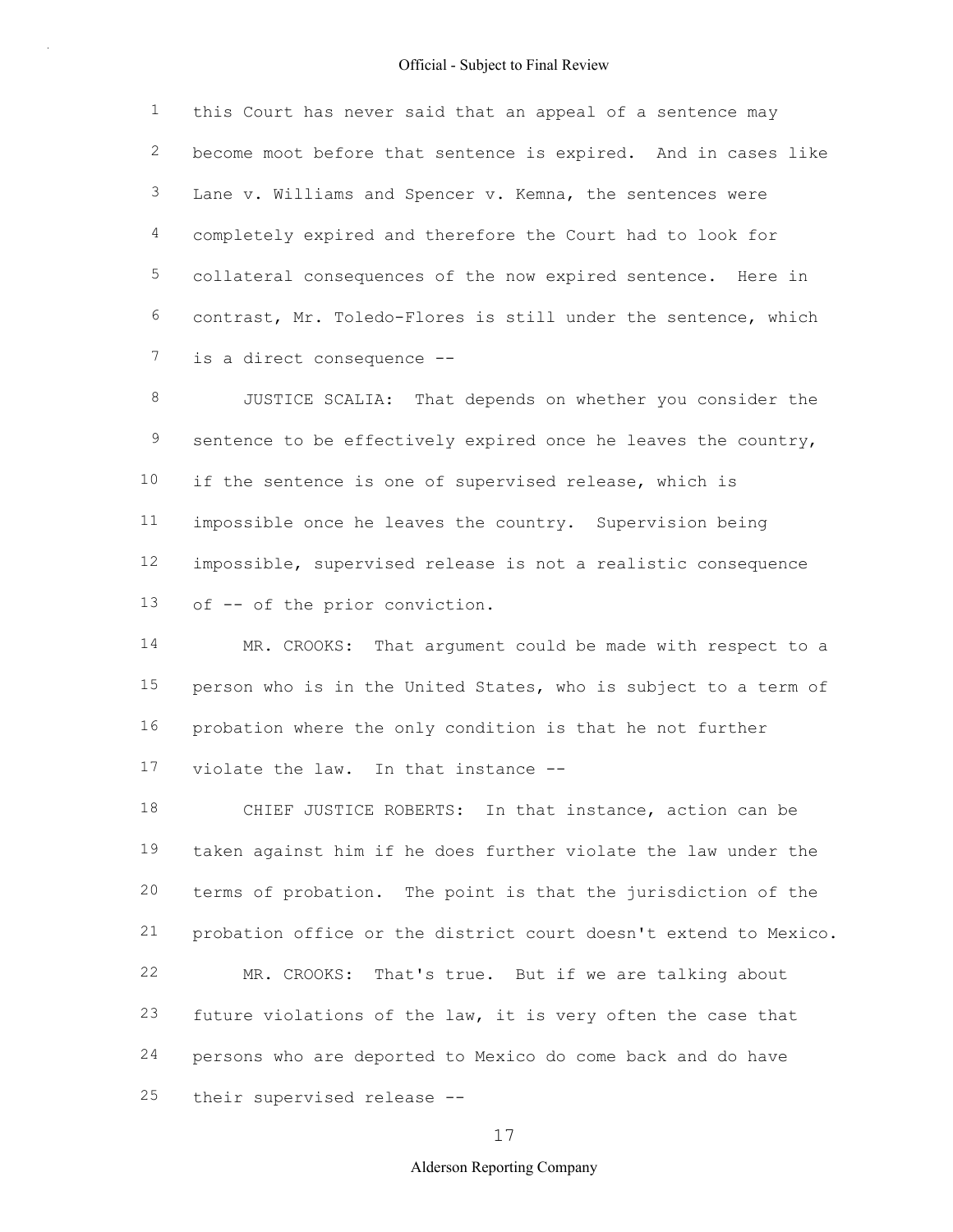1 2 3 CHIEF JUSTICE ROBERTS: Well, you don't want to say that your case is not moot because your client is going to violate the law again in the future.

4 5 6 7 8 MR. CROOKS: No. Not at all, Your Honor, but I'm saying that in the respect that you just talked about for the U.S. citizen, it's not any different, that the court retains jurisdiction to violate the supervised release, and to revoke it and to send him back to prison.

9 10 11 JUSTICE BREYER: No, but it is different in the respect that he would first have to violate the law by entering the United States.

12 13 14 15 16 MR. CROOKS: That is true. But in most cases, that is the only violation of supervised release for which they are later revoked. In that respect, it would be no different than a person who violates his probation by driving while intoxicated or committing some other legal violation.

17 18 19 JUSTICE GINSBURG: On collateral consequences, do you have -- what is your best authority to say that it would keep this case from being moot?

20 21 22 23 24 25 MR. CROOKS: We cited in our reply brief at page 4, Your Honor, the Hamdi case, United States v. Hamdi, from the Second Circuit, where the Second Circuit found that the possibility of reducing the term of imprisonment even retrospectively could have an impact on the ability to get a waiver of inadmissibility in the future.

18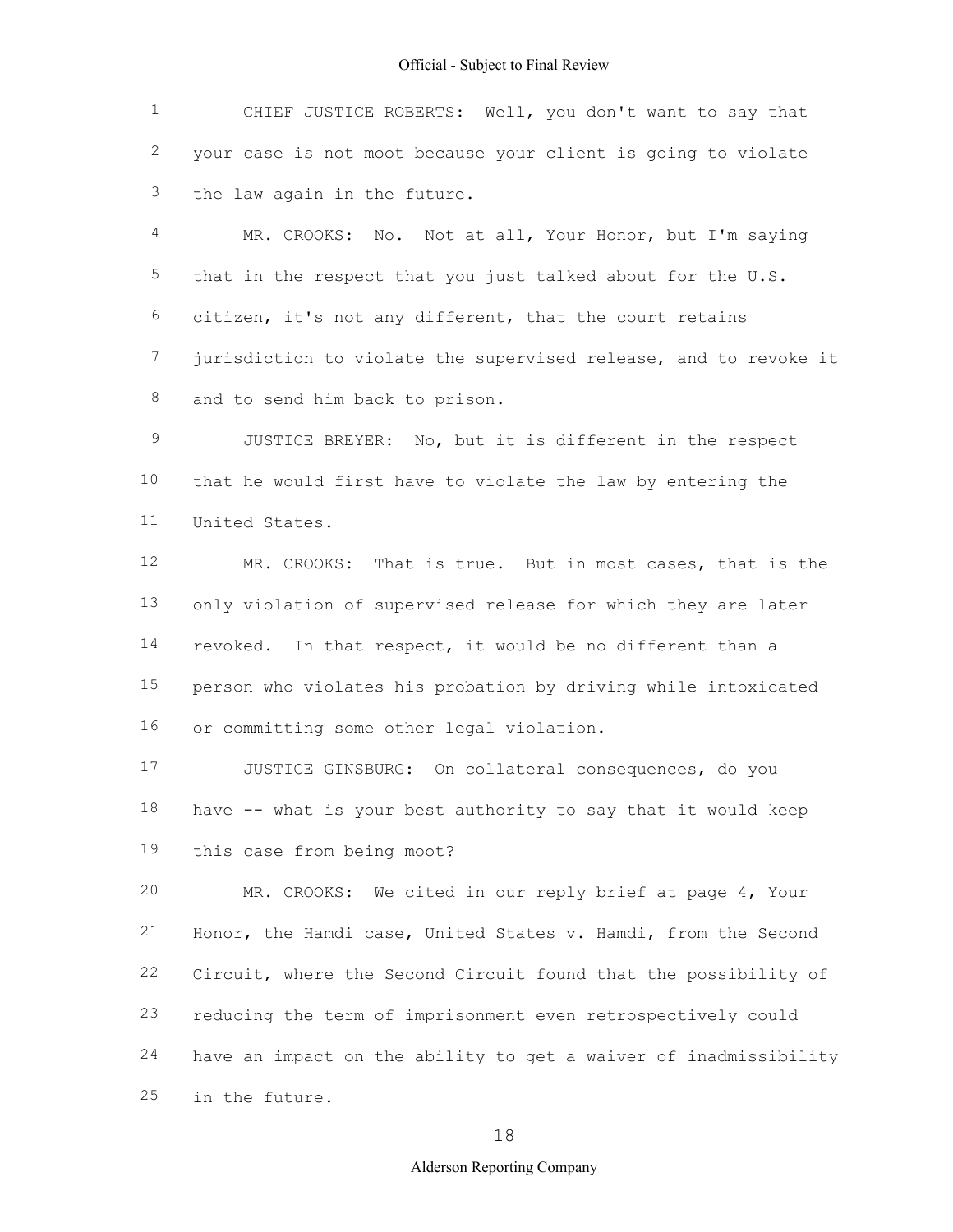1 2 3 JUSTICE GINSBURG: Because the length of the sentence counts heavily in the Attorney General's assessment, is that correct?

4 5 6 7 8 9 MR. CROOKS: That's correct, Your Honor. In Hamdi, they pointed out that the length of the sentence goes to two of the three factors that are evaluated by Immigration officials under a decision called Matter of Heronka that are used in evaluating whether a person should be granted a waiver of inadmissibility in the discretion of the Attorney General.

10 11 12 JUSTICE SCALIA: Do you think there is a realistic possibility that this person is going to be readmitted? A realistic possibility?

13 14 15 16 MR. CROOKS: I do not know, Your Honor, he's -- JUSTICE SCALIA: Do you think there's a realistic possibility that he's going to try to get readmitted, so that he can be subjected to really enforced supervised release?

17 18 MR. CROOKS: Well, I think that there is a possibility that he could qualify for a nonimmigrant visa at some point.

19 20 JUSTICE SCALIA: Has he applied for such a visa? Has he expressed any intention to apply?

21 22 MR. CROOKS: He has not, Your Honor, but he does have U.S. citizenship --

23 24 JUSTICE SCALIA: Then it's an exercise in the conceivable, it seems to me.

25 MR. CROOKS: But this Court has never held that -- it would

19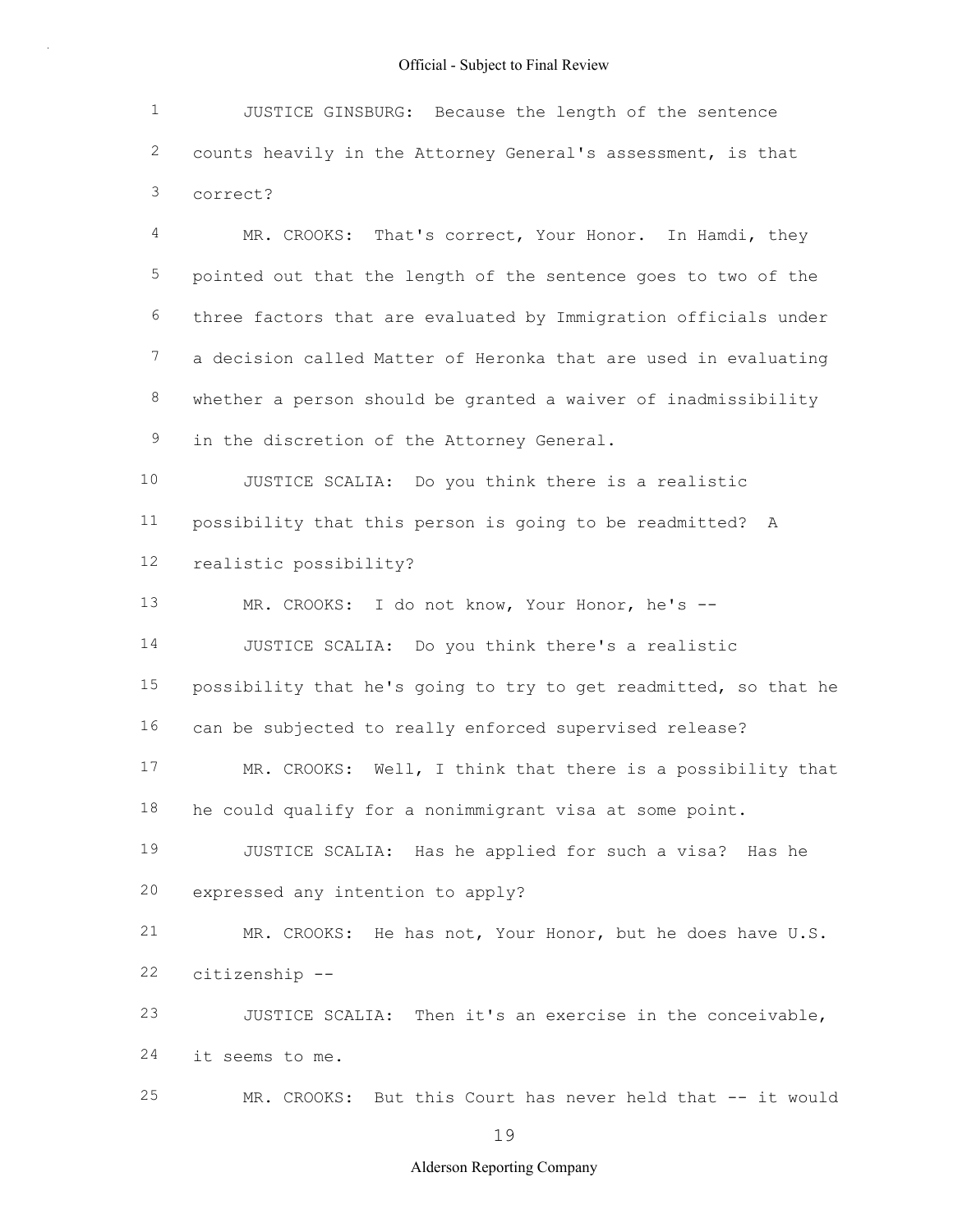1 2 3 4 5 6 be unfair to hold that an appeal of a sentence can be moot while that sentence is still in effect, and when it can still have consequences for Mr. Toledo-Flores. And that's what distinguishes this case from all the other cases decided by this Court is that the sentence itself is the concrete and continuing injury that defeats --

7 8 9 JUSTICE STEVENS: May I ask this question? Supposing we say it's not moot, and you prevail, could he be resentenced without being present in court?

10 11 12 MR. CROOKS: Yes, he could, Your Honor. We do resentencing in abstention all the time in the Southern District effective - in circumstances that are similar.

13 14 15 16 17 JUSTICE BREYER: Have you ever heard of or had a client, or heard of a person from Mexico who has been deported because he has been involved in drugs, so the government wants to bring him back, because he may be a witness, maybe something develops, they would like his information.

18 19 20 MR. CROOKS: That does happen occasionally. People are paroled in to testify in court proceedings or to cooperate with federal or state.

21 22 23 JUSTICE BREYER: In other words, they pick up some friends of his who are engaged in drugs, the government might decide to try to get him back.

24 MR. CROOKS: That's correct, Your Honor.

25 JUSTICE SCALIA: Is there any indication that that's in the

20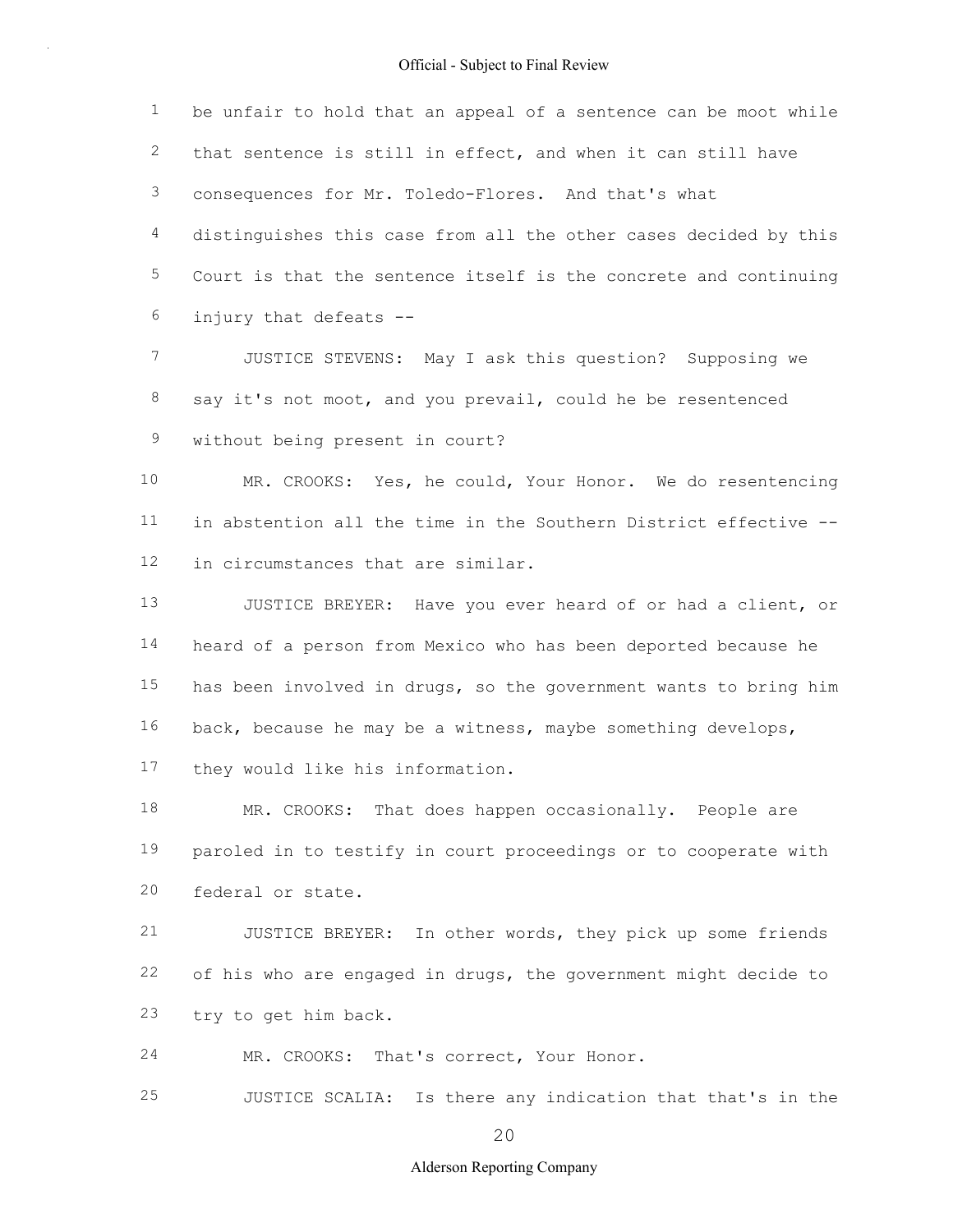1 works or is this just another conceivable thing?

2 3 MR. CROOKS: There is no indication in the record that that is in the works. I do want to point out that --

4 5 6 7 JUSTICE BREYER: It's conceivable, I guess, that people will break their parole. Often it doesn't happen. Sometimes it does. Sometimes they want to get him back. Sometimes they don't.

8 9 10 11 12 13 14 15 MR. CROOKS: That's all very true, Justice Breyer. I wanted to point out that in Campo Serrano, which we've cited in our brief, this Court held that a deported alien's probation term was a continuing criminal sentence that saved the case from mootness. And the Court pointed to the fact that the deported alien in Campo Serrano could, just like Mr. Toledo-Flores, have his conditional release revoked, and he could be reimprisoned upon a finding that he had violated his conditions.

16 17 18 19 20 21 22 23 24 25 And we believe that Campo Serrano points very strongly in the direction that this case is not moot. On the merits, I would just like to point out that the interpretation that is advanced by the petitioners hear promotes the very sort of uniformity that this Court has found desirable in cases like Jerome v. United States and its progeny, including Taylor v. United States, in that the same conduct of conviction will have the same immigration and same federal sentencing consequences, irrespective of the labels or maximum prison terms affixed by the particular states that set out that conduct. And --

21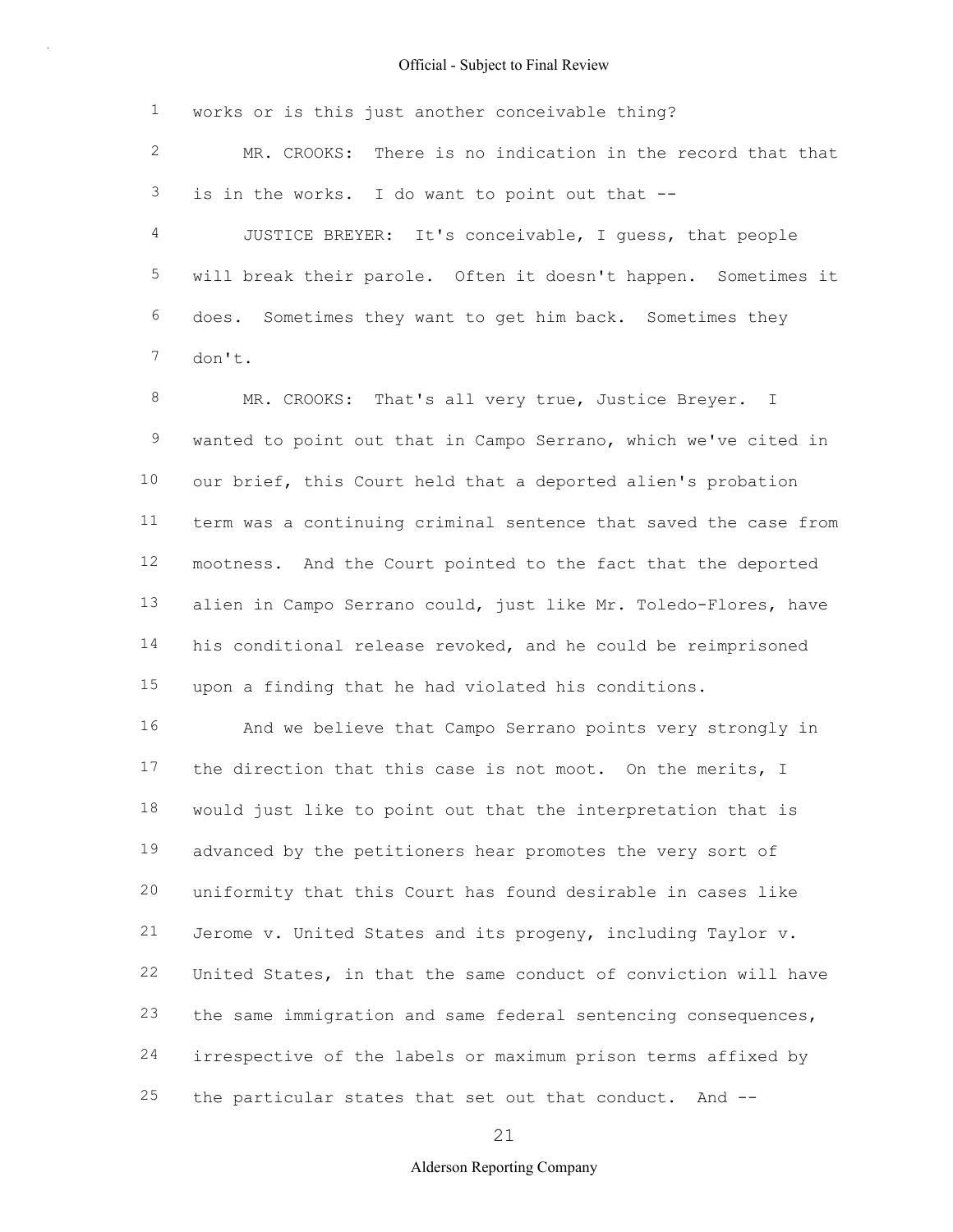1 2 3 4 5 6 7 8 9 10 11 12 13 14 15 16 17 18 19 20 21 22 23 24 25 CHIEF JUSTICE ROBERTS: Thank you, Counsel. MR. CROOKS: Thank you. CHIEF JUSTICE ROBERTS: Mr. Kneedler. ORAL ARGUMENT OF EDWIN S. KNEEDLER ON BEHALF OF RESPONDONDENTS MR. KNEEDLER: Mr. Chief Justice, and may it please the Court: In order for a state drug offense to be an aggravated felony under Section 1101(A)(43)(b) of the INA, there are two requirements. The underlying conduct must be punishable under the Controlled Substances Act or one of the other specified federal statutes, and it must be a felony. Because the petitioner's underlying conduct here was punishable under the Controlled Substances Act, and was a felony under state law, they were properly found to have committed aggravated felonies. That conclusion follows not just from Section 924 C but more important by the fact that what is relevant here is what is the meaning of 1101 A 43 which is the operative provision which just happens to incorporate the definition of drug trafficking crime from 924 C, and there are three features of 1101 A 34. JUSTICE KENNEDY: You say it just happens. MR. KNEEDLER: No. No. JUSTICE KENNEDY: It's a statute. MR. KNEEDLER: No. No. No. The statute incorporates it

22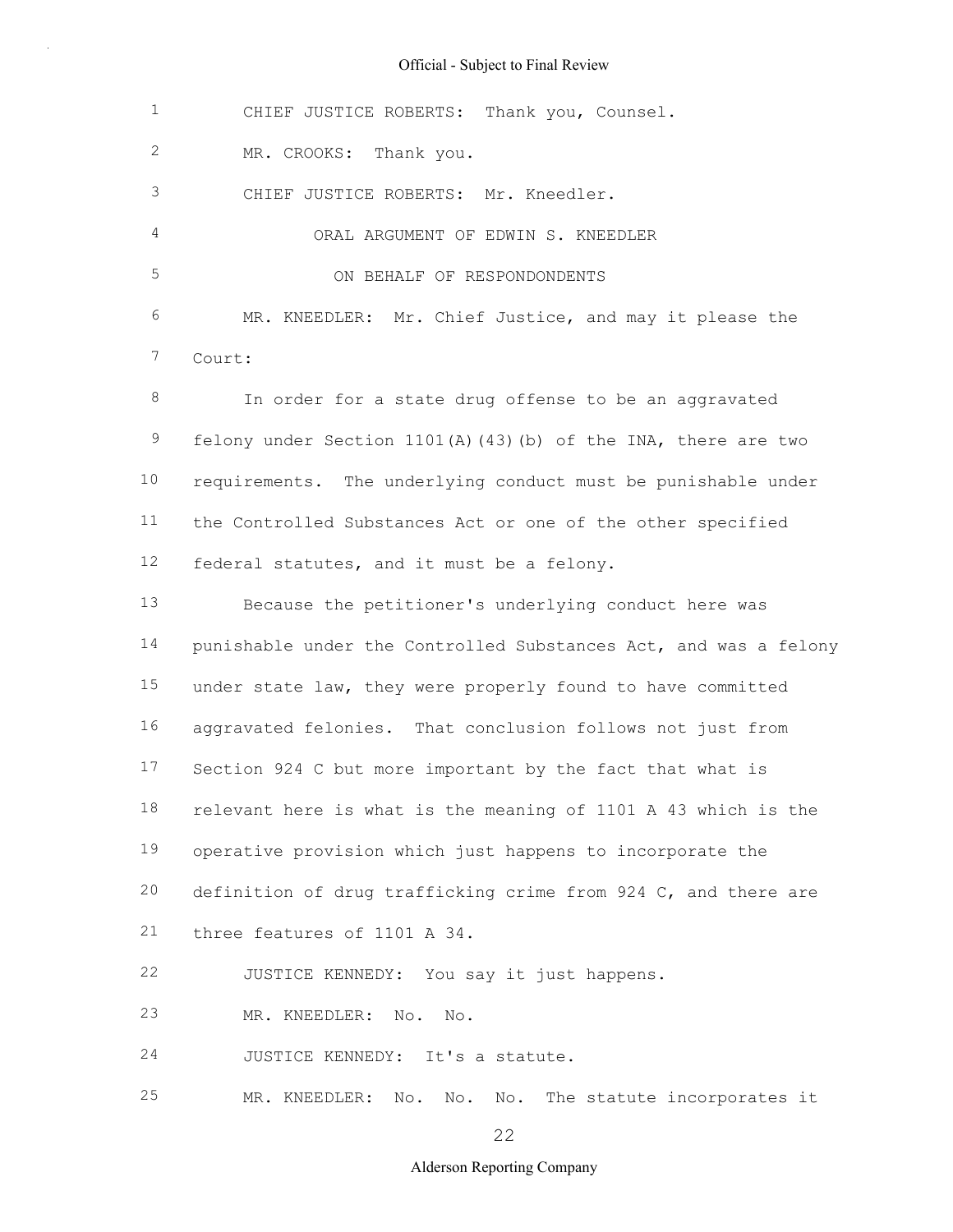1 2 3 4 5 6 7 8 9 in INA, and there are three features of that that we think reinforce this conclusion. The first is that the consequences of aggravated felony status under the INA determine whether one is convicted, not whether they have committed the crime, and that's true both with respect to the enhancement of sentences under 1326 and the immigration consequences and we think it makes particular sense when you are talking about a conviction to look at how, to look at how the crime is treated under the jurisdiction of conviction.

10 11 12 13 \*\*JUSTICE SCALIA: I thought the government has taken the position and as far as I know all courts of appeals have bought the government's argument that there, you do not need a conviction.

14 15 16 MR. KNEEDLER: You do not need a conviction under Section 924 if you're bringing a prosecution under Section 924 C. JUSTICE SCALIA: Yes.

17 18 MR. KNEEDLER: You do not need a conviction but in order, the immigration consequences --

19 20 JUSTICE SCALIA: Yes, but 924 C is incorporated in 1101 A 43.

21 MR. KNEEDLER: Right.

22 23 24 JUSTICE SCALIA: It's incorporated. So, you want us to interpret 924(c) one way for criminal convictions -- a criminal sentence -- that is, you don't

25 need a conviction in order to get the enhancement -- but

23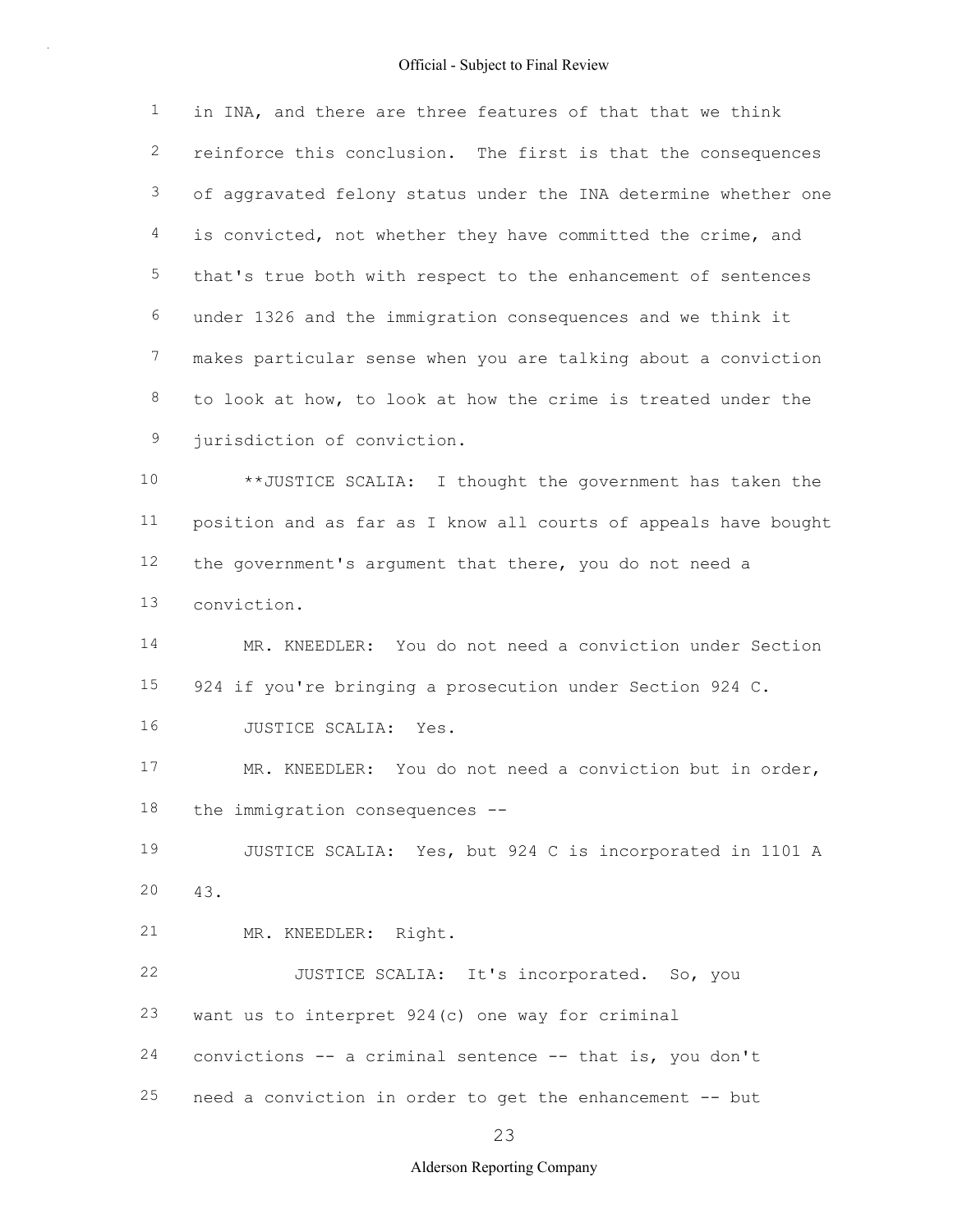1 2 3 4 5 6 7 8 9 10 11 12 13 14 15 16 17 18 19 20 21 22 23 24  $25 -$ another way for -- MR. KNEEDLER: No. JUSTICE SCALIA: -- for the INA? MR. KNEEDLER: Our point is not that 924(c) requires a conviction when it's in the Immigration Act, it's that the immigration consequences of that incorporation turn on whether someone was convicted of an aggravated felony. JUSTICE SCALIA: Why is -- MR. KNEEDLER: So -- JUSTICE SCALIA: -- that? MR. KNEEDLER: Well, the ground that deportation -- that refers to "aggravated felony," refers to someone who has been convicted of an aggravated felony. The ineligibility for cancellation of removal turns on whether someone has been convicted of an aggravated felony, and the enhanced penalties under Section 1326, for someone whose illegal reentry following aggravated felony, is for a conviction for an aggravated felony. So, my point is that, under the INA, the consequences turn on conviction, and it makes sense to look at the jurisdiction of conviction -- here, State law -- to see whether it -- to look at the -- to determine the status of the crime. And since State law determines it to be a felony, that's the

24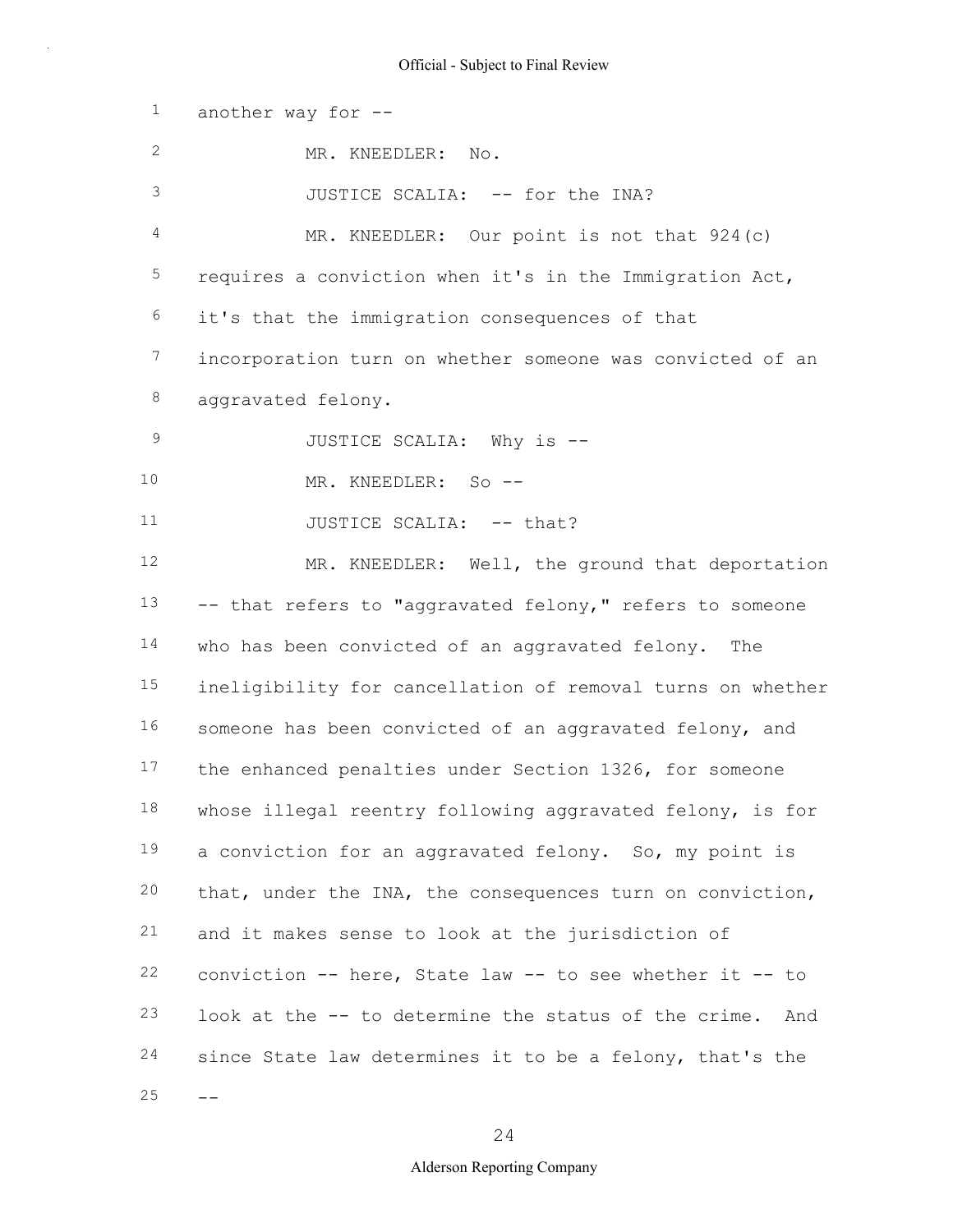| $\mathbf 1$    | JUSTICE GINSBURG: Mr. Kneedler --                          |  |  |  |  |
|----------------|------------------------------------------------------------|--|--|--|--|
| $\overline{2}$ | MR. KNEEDLER: -- proper place to look.                     |  |  |  |  |
| 3              | JUSTICE GINSBURG: -- if there is room for more             |  |  |  |  |
| 4              | than one construction of this statute, it seems to me      |  |  |  |  |
| 5              | unseemly, in the immigration context, to say that two      |  |  |  |  |
| 6              | people who have committed the identical act, one of them   |  |  |  |  |
| 7              | is barred from ever coming back, it doesn't -- it doesn't  |  |  |  |  |
| $8\,$          | have any of the dispensations, and other does, because of  |  |  |  |  |
| 9              | the happenstance of the States in which they were          |  |  |  |  |
| 10             | convicted. That kind of disuniformity in an area where     |  |  |  |  |
| 11             | the Constitution expressly charges Congress with authority |  |  |  |  |
| 12             | to make uniform laws, doesn't that uniform law, -- in the  |  |  |  |  |
| 13             | Constitution, come in the direction of the interpretation  |  |  |  |  |
| 14             | that Mr. Long was --                                       |  |  |  |  |
| 15             | MR. KNEEDLER: No, we think it does, for several            |  |  |  |  |
| 16             | reasons. First, with respect to the constitutional         |  |  |  |  |
|                |                                                            |  |  |  |  |

17 18 19 20 21 22 23 24 25 requirement, the uniformity provision applies to uniform rules of naturalization -- that is, citizenship. This - we're not talking about citizenship here, we're talking - we're talking about the eligibility of aliens to remain in the country. Beyond that, even where the Uniformity Clause applies -- and there's, for example, a parallel Uniformity Clause for bankruptcy -- that's never been interpreted to mean that consequences of certain conduct under State law can have no impact on bankruptcy law, and

25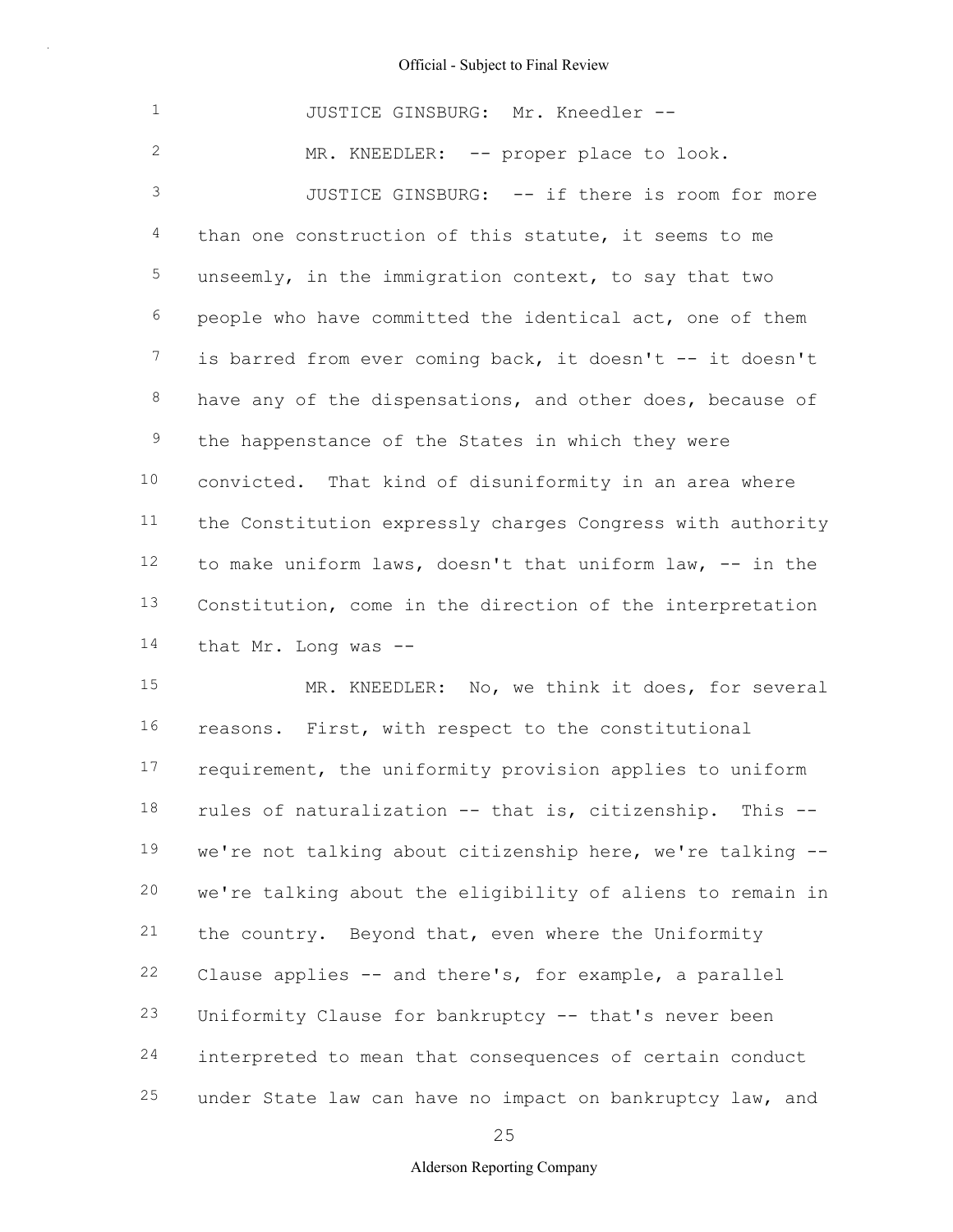1 2 3 that there can't a variation. The State-law homestead exemption under the -- under the bankruptcy laws is a good example of that.

4 5 6 7 8 9 10 11 12 But, going beyond that with respect to the issue of uniformity generally, Congress has established uniform standards in Section 1101, either in terms of identifying the conduct in certain instances; in other instances, by identifying the minimum sentence that was actually imposed. In this case, we think, with respect to drugtrafficking crimes, it -- it's imposed a uniform standard, in terms of the length of the sentence; it has to be a felony. That's -- that is uniformity.

13 14 15 16 17 18 19 20 21 22 23 24 25 But the  $-$ - to answer your point more directly, it is a principle throughout 1101(a)(43) that one looks to State law, not to -- not to a -- some supposed uniform standard of Federal law. And, for example, if you -several subparagraphs  $--$  and if you'll  $--$  1101(a)(43) is set out at page  $12(a)$  of the appendix to our brief  $-$ three subparagraphs  $--$  (j), (q), and (t)  $--$  refer to the sentence that may be imposed for a violation. Well, when you're talking about a State conviction, that's clearly referring to the sentence that may be imposed under State law for a conviction. Four other subparagraphs -- (f),  $(g)$ ,  $(r)$ , and  $(s)$  -- turn on the sentence that was actually imposed. That means that, in the case of a State

26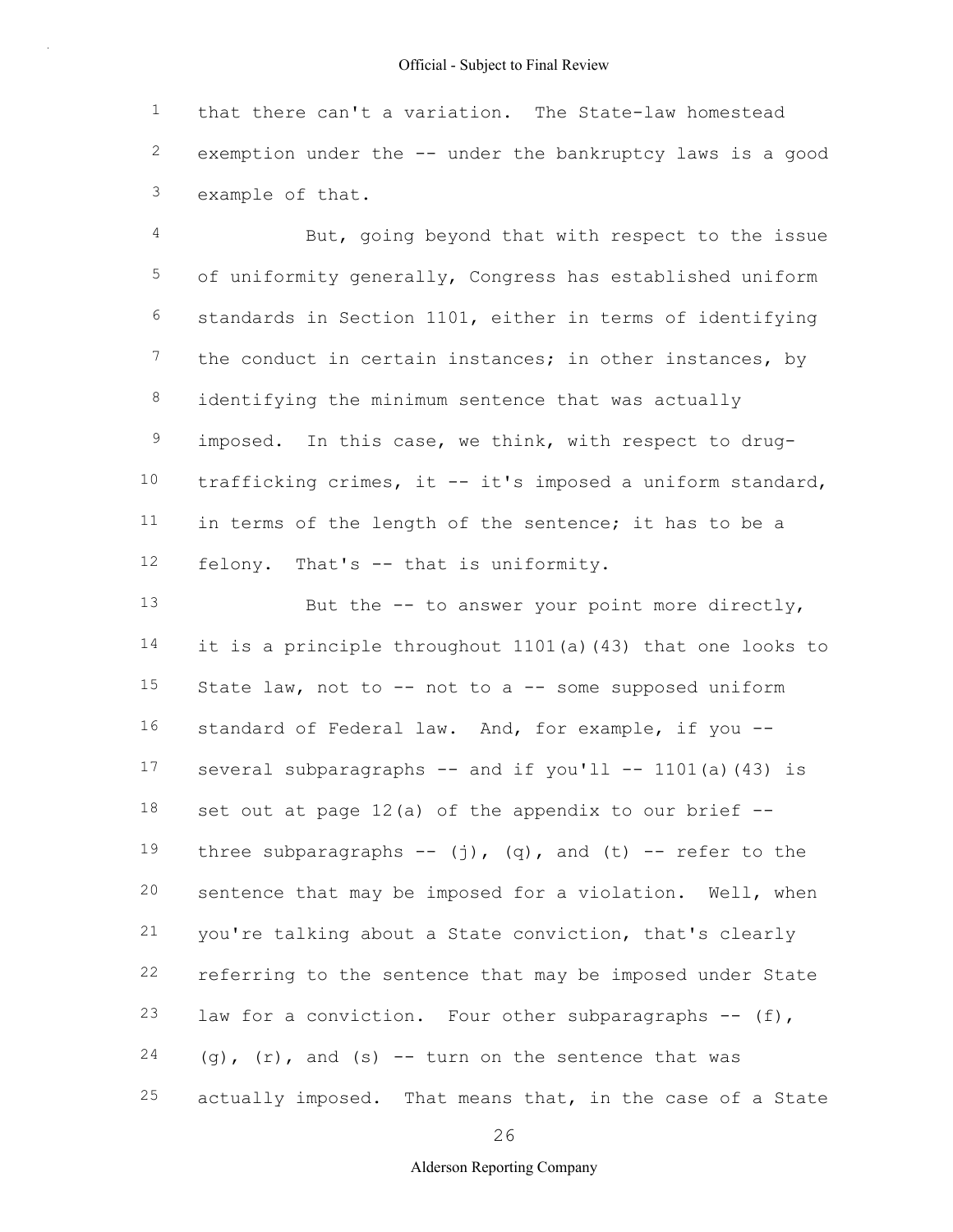1 2 3 4 5 6 crime, as we have here, that State law has to authorize the sentence, and that the State Court, applying State sentencing principles, has actually imposed a crime of - for -- of at least 1 year. So, it is -- it is infused in Section 1101(a)(43) that, in fact, you do look to the consequences of an offense under State law.

7 8 9 10 JUSTICE BREYER: I'm prepared to accept perfect ambiguity here, linguistically. And I thought of an empirical question, that you may know the answer to, that might shed some light.

11 12 13 14 15 16 17 18 19 20 21 22 23 24 25 Now, going along the way -- and maybe I'm making a mistake to point it out, if I am -- but I go to the key thing here, which is the word, from  $924(c)$  -- What is a "drug-trafficking crime"? A "drug-trafficking crime" is a crime, "any felony punishable under the Controlled Substances Act." That could mean an act, physically, that is a felony under some law, and is also punishable under the Controlled Substances Act as a misdemeanor. Felony under -- it could pick that up. And it also could mean any conduct which is punishable as a felony under the Controlled Substances Act. And I could look at those words a thousand times and not have a clue which it means. So, I thought of an empirical test. This statute, 924(c), happens to be a statute that, if you engage in a drug-trafficking crime, as defined, and you

27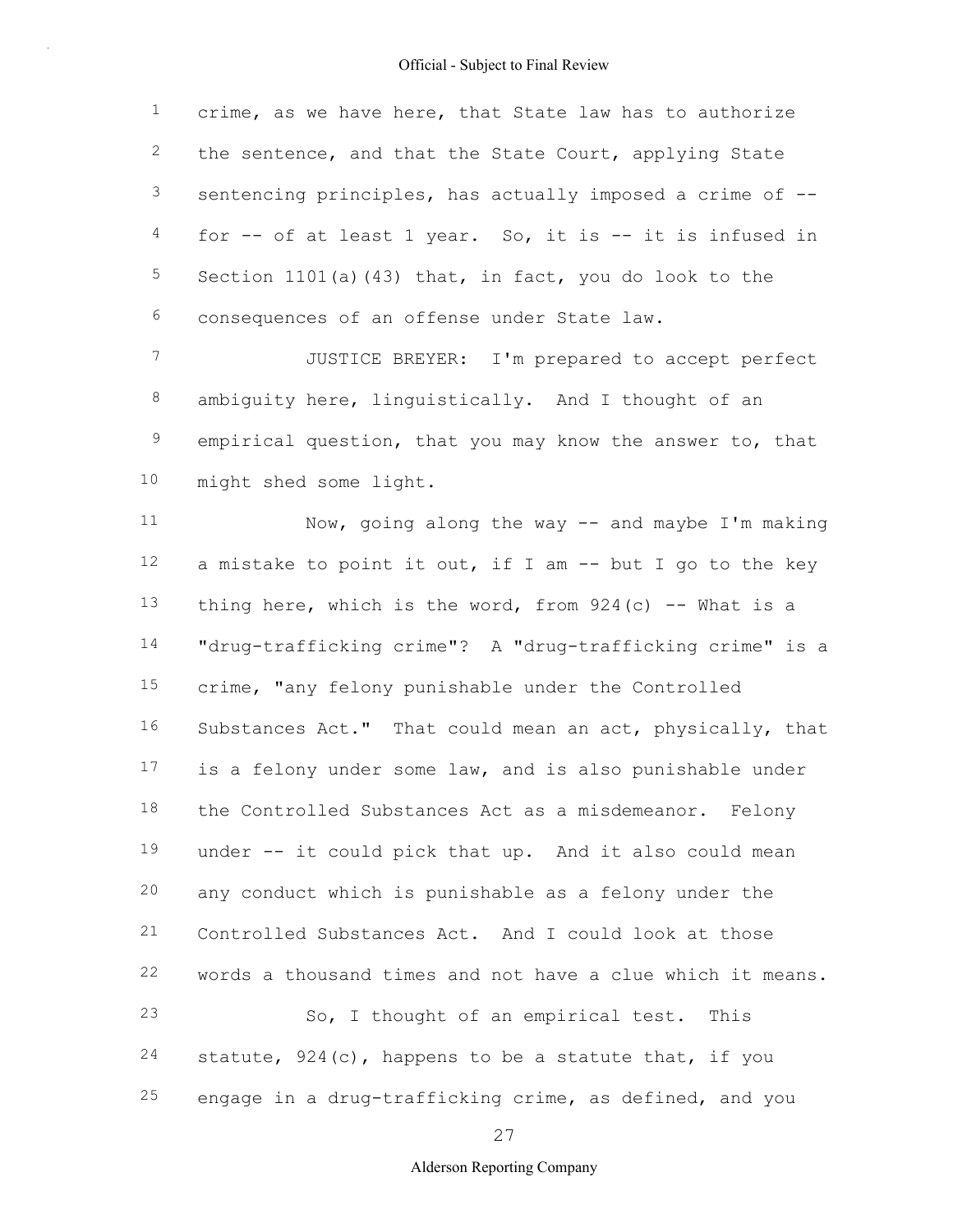1 2 3 4 5 6 7 8 9 10 11 12 13 have a gun with you, you get mandatory 5 years. That's the point of it. And the Government does all the prosecuting. So, in how many cases where a person committed a misdemeanor offense, simple possession, and had a gun, did the Government insist that they get the 5 years minimum? Now, if you're prepared to tell me "a lot of 'em," I'm prepared to tell you, the Government has consistently interpreted the statute the way you are now. But if you're prepared to tell me "zero," I would say I would be suspicious of an interpretation that comes along now for the first time. And my mind is open on it. I'm quite interested in the answer. MR. KNEEDLER: To my knowledge, we have not

14 15 brought crime  $--$  prosecutions under 924(c)(1), based on the circumstances you posit, but that's --

16 JUSTICE BREYER: But if --

17 18 19 20 21 22 23 24 25 MR. KNEEDLER: -- but I don't think that that goes very far with respect to answering this question. For one thing, as this Court pointed out in the Gonzales decision, the requirement that there be a Federal crime, and, therefore, a Federal felony under  $924(c)(2)$ , comes from the language in  $924(c)(1)$  that says that the crime must be subject to prosecution in a court of the United States. And this Court, in Gonzales, said it's that language that renders the -- renders it a requirement that

28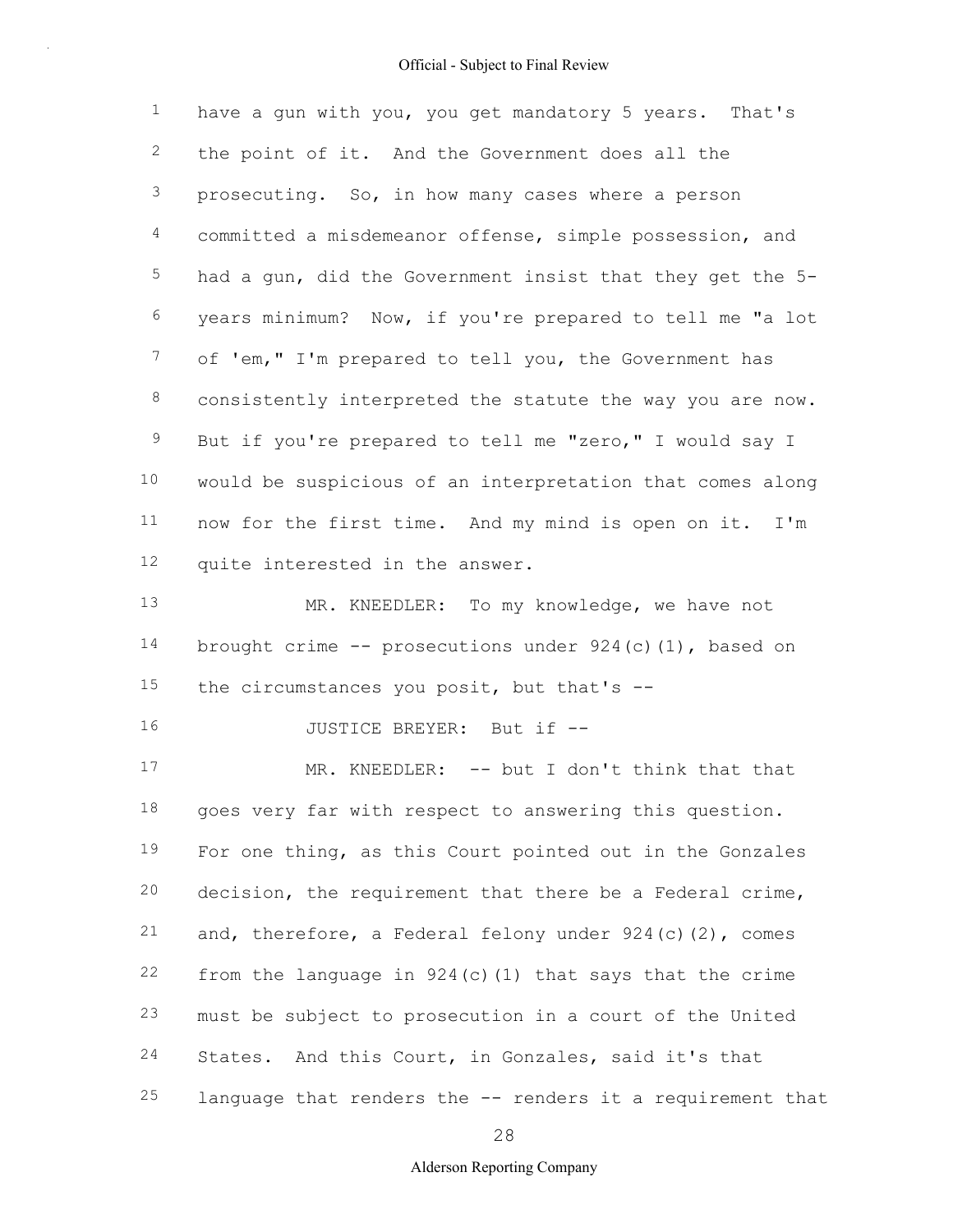1 2 3 4 5 6 7 8 9 10 11 12 13  $14 - -$ 15 16 17 18 19 20 21 22 23 24 25 it be a Federal crime. The definition of -- JUSTICE BREYER: No, no. We both agree. All - everybody agrees here. It doesn't have to be a Federal crime. MR. KNEEDLER: It doesn't have to be -- JUSTICE BREYER: And -- MR. KNEEDLER: -- under 1101 --JUSTICE BREYER: Correct, it doesn't have -- MR. KNEEDLER: Right. JUSTICE BREYER: -- to be. It could be conduct that violates the State law, but -- and punish it under the State law, but the conduct involved would have to constitute what is a felony under the Controlled Substance MR. KNEEDLER: Would have to -- in our view, it would have to constitute -- JUSTICE BREYER: A felony or a misdemeanor. MR. KNEEDLER: It would have to be punishable under the Controlled Substances -- JUSTICE BREYER: Yes. MR. KNEEDLER: -- Act. But the important point here is -- JUSTICE BREYER: All right. So, I say it's suspicious. MR. KNEEDLER: But the question is not what

29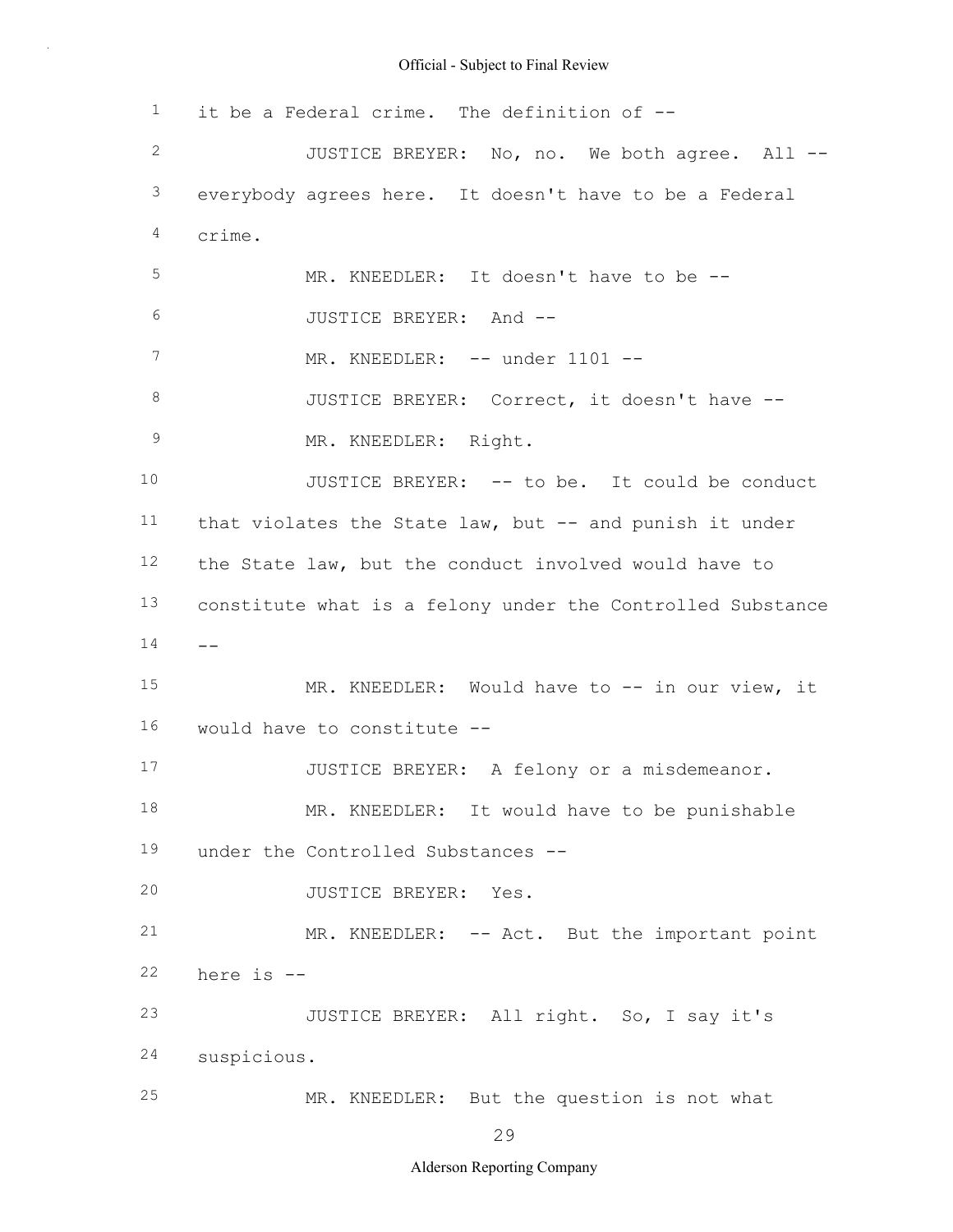| $\mathbf{1}$   | $924(c)$ (2) means, standing alone or in the abstract; it's      |
|----------------|------------------------------------------------------------------|
| $\mathbf{2}$   | what it means, as incorporated into $1101(a)$ (43). And $-$      |
| $\mathfrak{Z}$ | CHIEF JUSTICE ROBERTS: And so --                                 |
| 4              | MR. KNEEDLER: -- there --                                        |
| 5              | CHIEF JUSTICE ROBERTS: -- when you get to that,                  |
| 6              | it must give you pause that your analysis is of a term,          |
| $7\phantom{.}$ | "drug-trafficking crime" or "illicit trafficking," and           |
| $\,8\,$        | your theory leads to the conclusion that simple possession       |
| $\mathsf 9$    | equates with drug trafficking.                                   |
| 10             | MR. KNEEDLER: Well, the Petitioner has                           |
| 11             | conceded, as I understand it -- I heard Mr. Long, I think,       |
| 12             | concede -- that possession offenses can constitute               |
| 13             | aggravated felonies under this provision, that there is a        |
| 14             | recidivist possession, there is the possession of the date rape  |
| 15             | drug, there is possession of five grams or more of cocaine. All  |
| 16             | of those are specified as being, of being felonies under 940 --  |
| 17             | or 844. But beyond that, it's important to take into account     |
| 18             | that a lot of state statutes dealing with drugs do not, are not  |
| 19             | patterned directly after the federal statute and there is no     |
| 20             | reason why Congress would have insisted that they do so in order |
| 21             | for this statute to operate sensibly. And one notable example    |
| 22             | for instance is when it comes to possession of a substantial     |
| 23             | amount of drugs that that certainly would create a strong        |
| 24             | implication that the defendant was engaged in trafficking        |
| 25             | activities or intended to.                                       |

30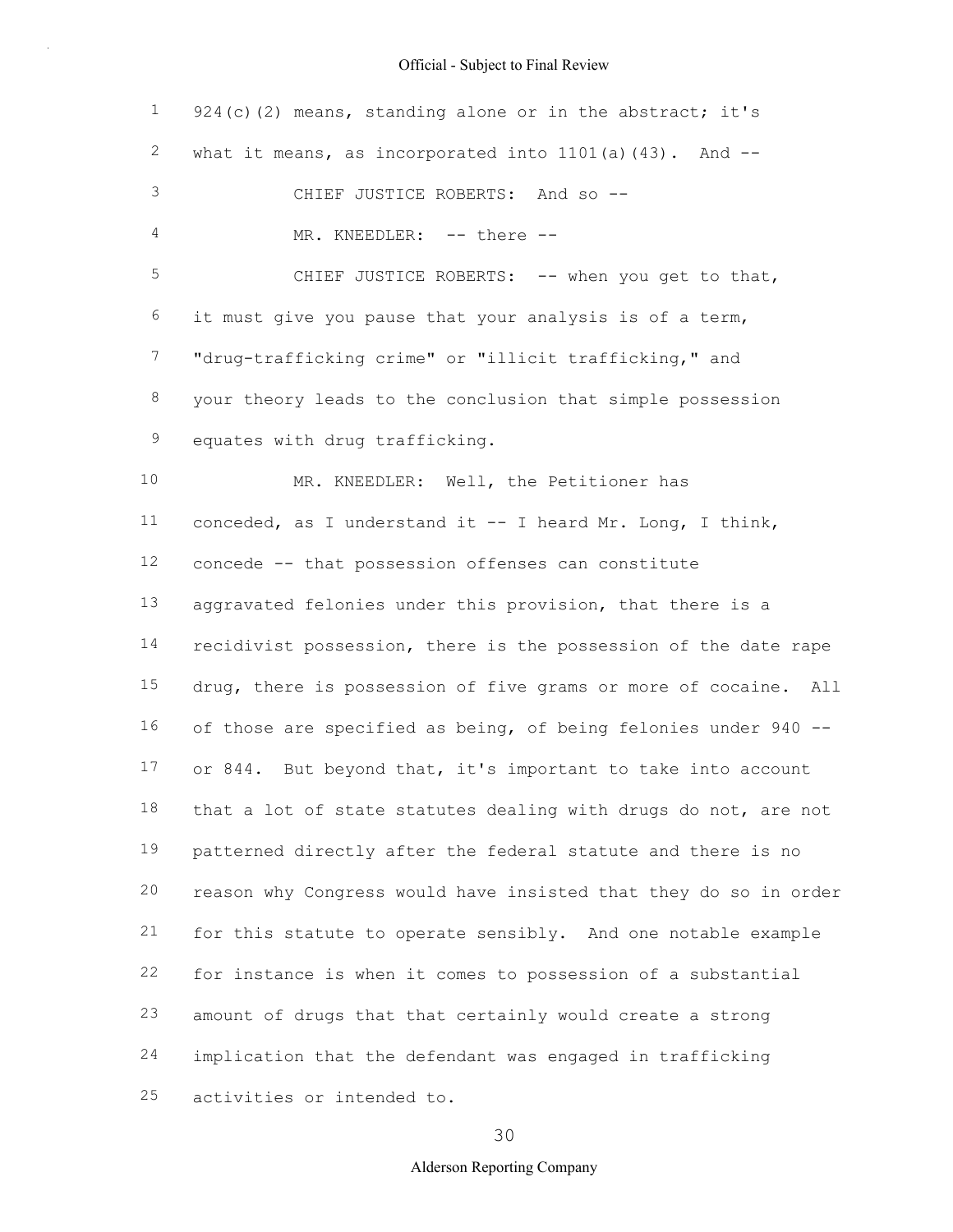1 2 3 4 5 6 7 The federal statute deals with that by making it a felony to possess with intent to distribute the drug. A number of states don't do that. They instead have graduated possession offenses based on the quantity of drugs that the defendant is possessing, that above a certain quantity of drugs it would be a felony. They are getting at the same problem but they have come at it in a different way.

8 9 10 11 12 JUSTICE GINSBURG: And in those cases you can say the conduct would constitute a felony under the federal statutes. But here if I recall correctly, the amount involved would not have qualified for possession with intent to distribute under federal law.

13 14 15 16 17 18 19 20 21 MR. KNEEDLER: Well, it would always be up to the jury to decide that. Now, in Mr. Lopez's case, he was initially charged with a series of offenses that went beyond the aiding and abetting of possession that he ultimately pleaded guilty to, but as he testified in his, in his immigration hearing, his aiding and abetting of possession was assisting someone in purchasing drugs which was itself a trafficking element. And so this shows that the way the state crimes are defined or applied are often getting at, at what federal law --

22 23 24 25 JUSTICE STEVENS: Yes. But we have a case we are assuming for our purposes we just have possession. I understand the facts of this case. And I wanted to ask, I have two questions, Mr. Kneedler. Now one of them, the second one I ask is you were

31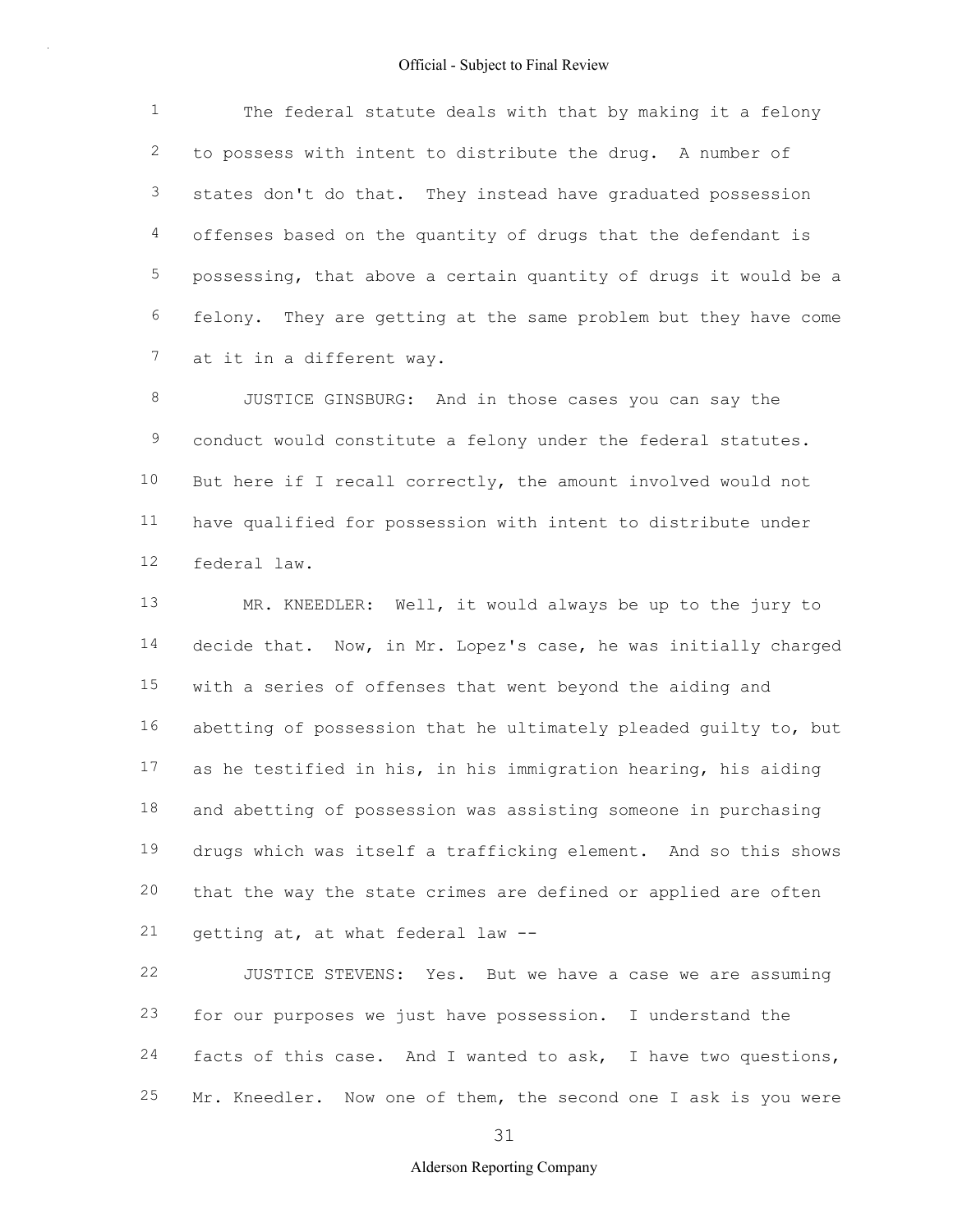1 2 3 4 5 6 7 8 9 going to mention three different points, one about conviction. You had two other points you didn't get to on, what those were. But before that it seems to me that when you put the whole statute, all the different statutory provisions together, you really boil down and focus on 924 C 2 and the words for purpose of this subsection the term trafficking crime means any felony punishable under the Controlled Substances Act. And if the word federal had been inserted before the word felony in the statute, would that not make the statute perfectly clear.

10 11 12 13 MR. KNEEDLER: It probably would, but I think it's interesting that the version of 924 C that was in effect prior to 1988 said exactly that. It said felony violation of federal law.

14 15 JUSTICE STEVENS: So it was, the intention of the change was -- merely --

16 17 18 19 20 21 22 MR. KNEEDLER: But Congress did change it in the 1988 act. But it did it, and this is significant, it did it in connection with two changes in the immigration law. One is the enactment of the definition of aggravated felony, which as I have explained the definition of aggravated felony looks to state law in a number of respects in terms of the severity of the offense or the punishment actually imposed. That was one change.

23 24 25 The other change that was made in the 1988 act was to amend Section 1326 with respect to illegal reentries and it did that by enhancing the penalty for conviction of any felony other than

32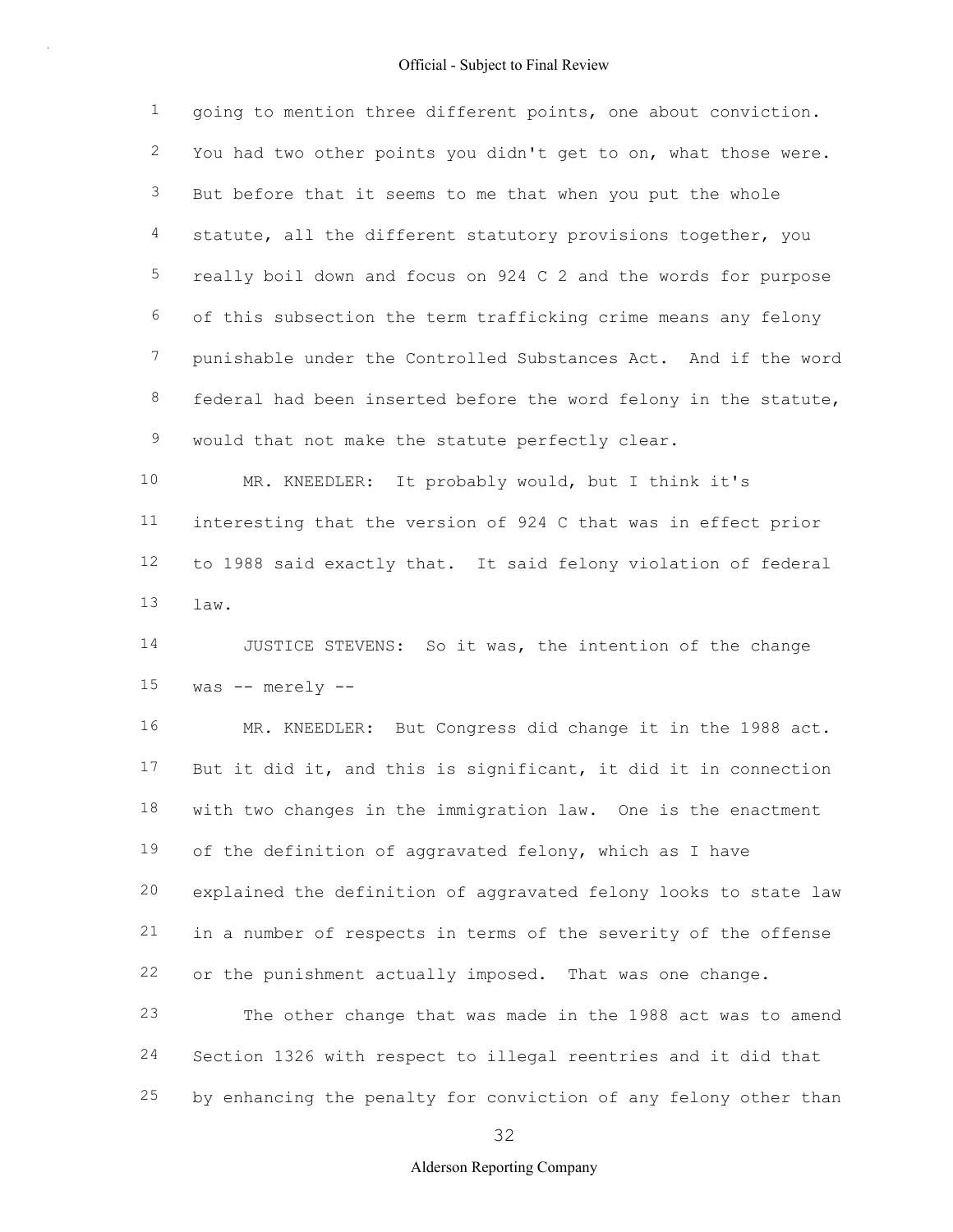1 2 3 an aggravated felony and an aggravated felony. And certainly the conviction of any felony includes state law offenses in this --

4 5 6 7 JUSTICE STEVENS: Again, Mr. Kneedler, focusing again on that specific language, you're saying that in effect that that phrase means any state or federal felony punishable under the federal statutes.

8 9 MR. KNEEDLER: Yes. It says any felony and that is our -what  $--$ 

10 11 JUSTICE STEVENS: And is it ever true that a state felony is punishable under federal statute?

12 MR. KNEEDLER: The conduct is punishable.

13 14 15 16 17 JUSTICE STEVENS: Do you have any instances where we have said a state felony is punishable under a federal statute? MR. KNEEDLER: I think not used in that sense but I think it's important, it's important to look at the language as a whole. It does not say punishable as a felony under.

18 19 JUSTICE KENNEDY: The key to the case is how we read that one sentence.

20 21 22 23 24 25 MR. KNEEDLER: Well, no, I agree that it might be the key to the case is in 1101 A 43, because if you look at the structure of 1102 A 43 and this gets to the question you said, you mentioned that I had three reasons. One is that under the INA, the conviction consequences turn on the conviction of an aggravated felony. That only makes sense to look at the

33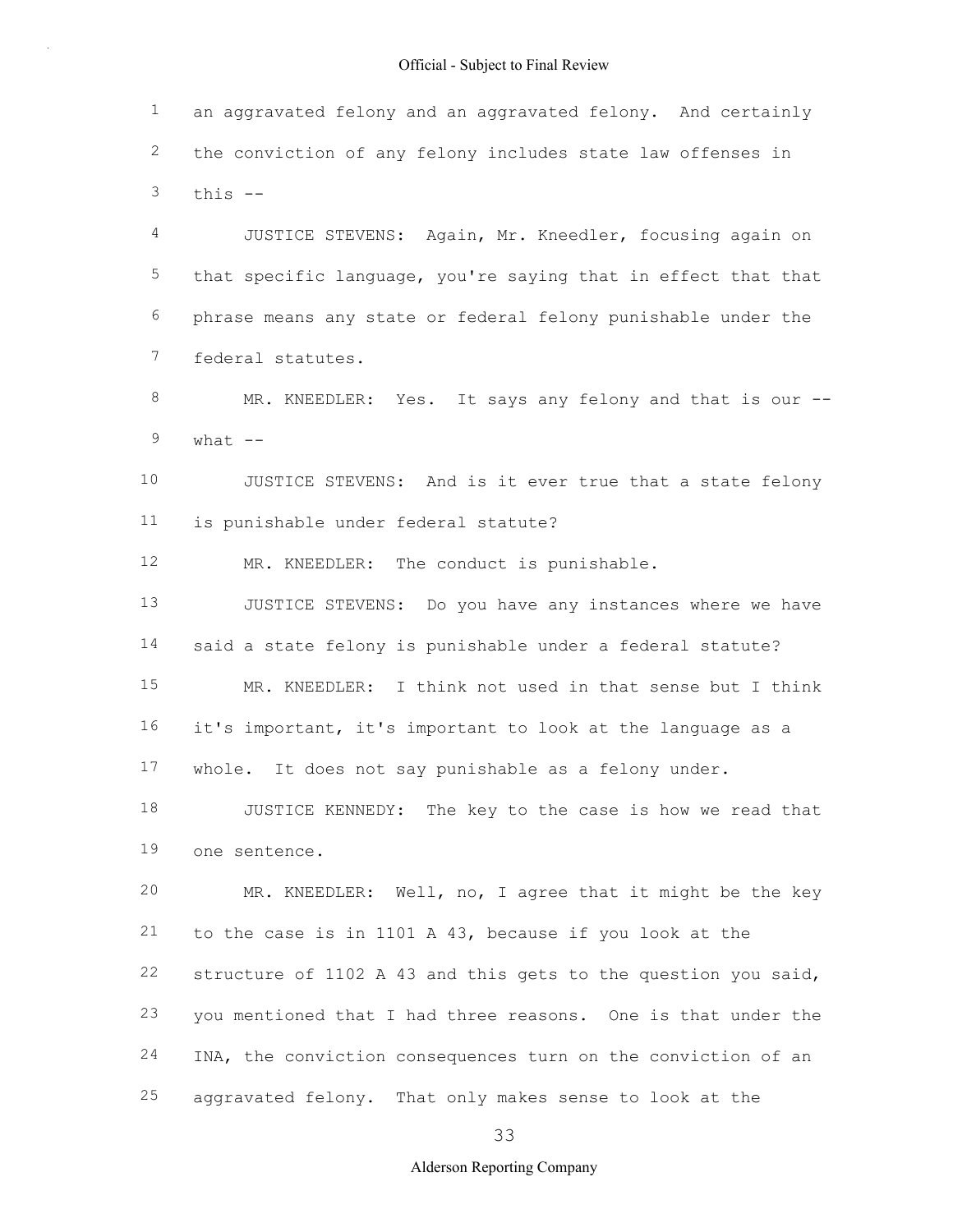1 2 jurisdiction of conviction to determine the nature of the crime whether it's a felony.

3 4 5 6 7 8 9 10 11 12 13 14 15 16 17 18 JUSTICE SCALIA: Well, but you don't look to the jurisdiction. You're telling me require a conviction? I thought you told me you don't require a conviction. MR. KNEEDLER: No, under 924 C you don't. But under the, if your bringing a federal prosecution under 924 C the term aggravated felony has no role in that determination. It is a separate federal crime. We are talking about here the consequences of, the consequences of being an aggravated felon under 1101 A 43 are, where does the definition of aggravated felony apply? It applies under the INA if someone has been convicted of an aggravated felony. It only, you're only subject to deportation for aggravated felony if you've been convicted, you're ineligible for cancellation or removal or you're subject to sentence enhancement. All those things follow on conviction and we think it only makes sense to look to the jurisdiction of conviction.

19 20 21 22 23 24 25 JUSTICE SOUTER: All right, Mr. Kneedler, assuming that as I understand it, the answer you just gave, your second point, as well as the point that you and Justice Stevens were debating, turns in your view on a definition or a reading of the statute that would work this way: that if under state law the act were a felony, but under federal law, the action was merely a misdemeanor, it would still for purposes of this definition be

34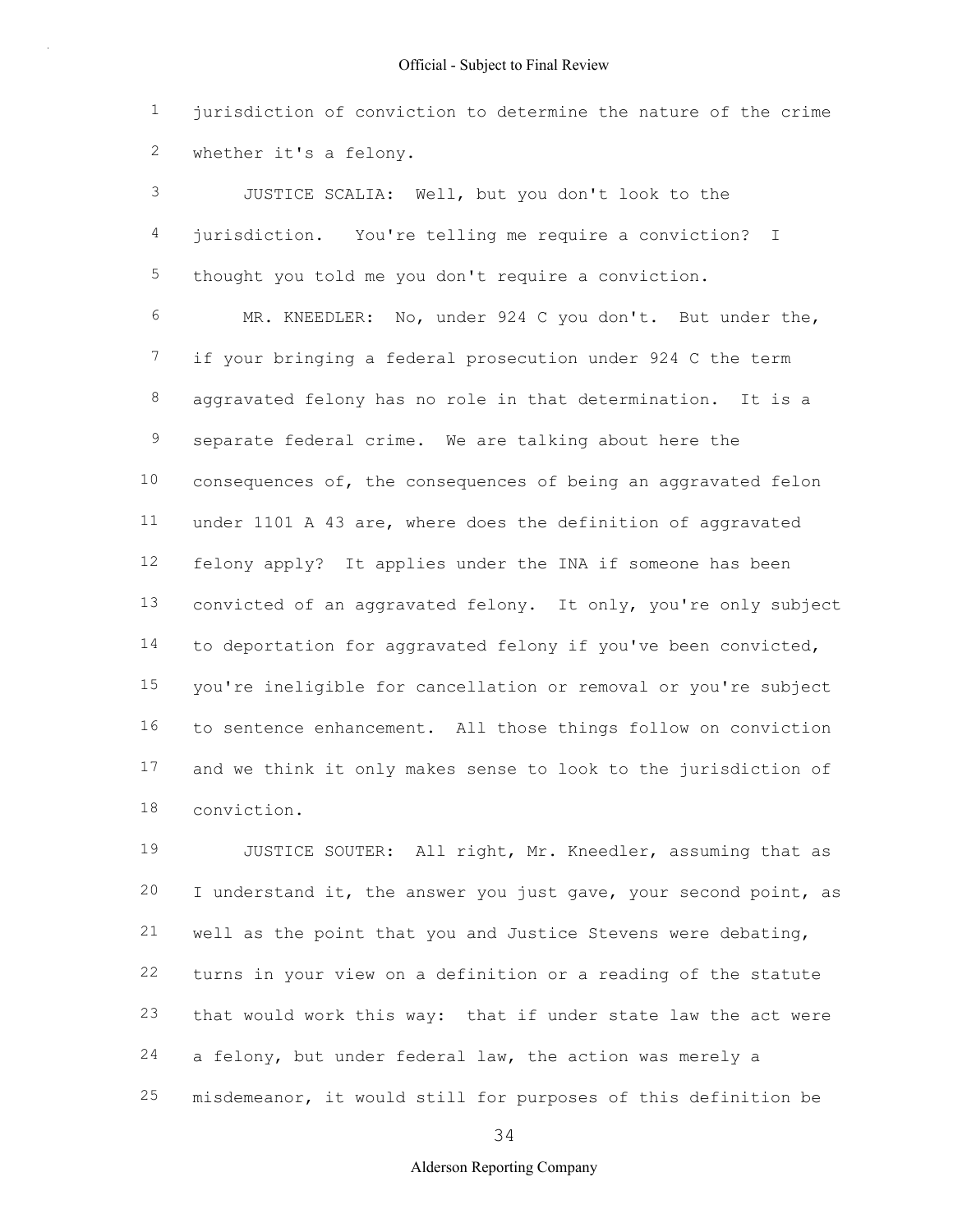1 an aggravated felony.

2 MR. KNEEDLER: That's correct.

3 4 5 6 JUSTICE SOUTER: That, isn't that very strange that Congress would have wanted a reading of the statute that would turn its definition of a misdemeanor crime into an aggravated felony for purposes of the immigration laws?

7 8 9 10 11 MR. KNEEDLER: I don't think so at all. Well, for one thing, as I've mentioned the structure of the act as a whole, of 1101 A 43 and the numerous subsections, look to how the crime, what the authorized punishment was or look to how the person was actually sentenced under state law, not under federal law.

12 JUSTICE SOUTER: And I also -- go ahead.

13 14 15 16 17 MR. KNEEDLER: I also haven't mentioned the explicit provision that one of the other justices mentioned earlier, I think the Chief Justice, that the penultimate sentence of 1101 A 43 says that something, an offense constitutes an aggravated felony whether in violation of federal or state law.

18 19 20 21 22 23 24 25 JUSTICE SOUTER: Well, I know it says that. But that doesn't necessarily take you any further that saying that if the words of the statute refer to something that could be a state law felony under the penultimate sentence it will count. It does not necessarily answer the question that we have and that is whether a particular reference in the statute is a reference to a federal felony or a state felony. So the penultimate sentence has work to do and in fact we can see the work being

35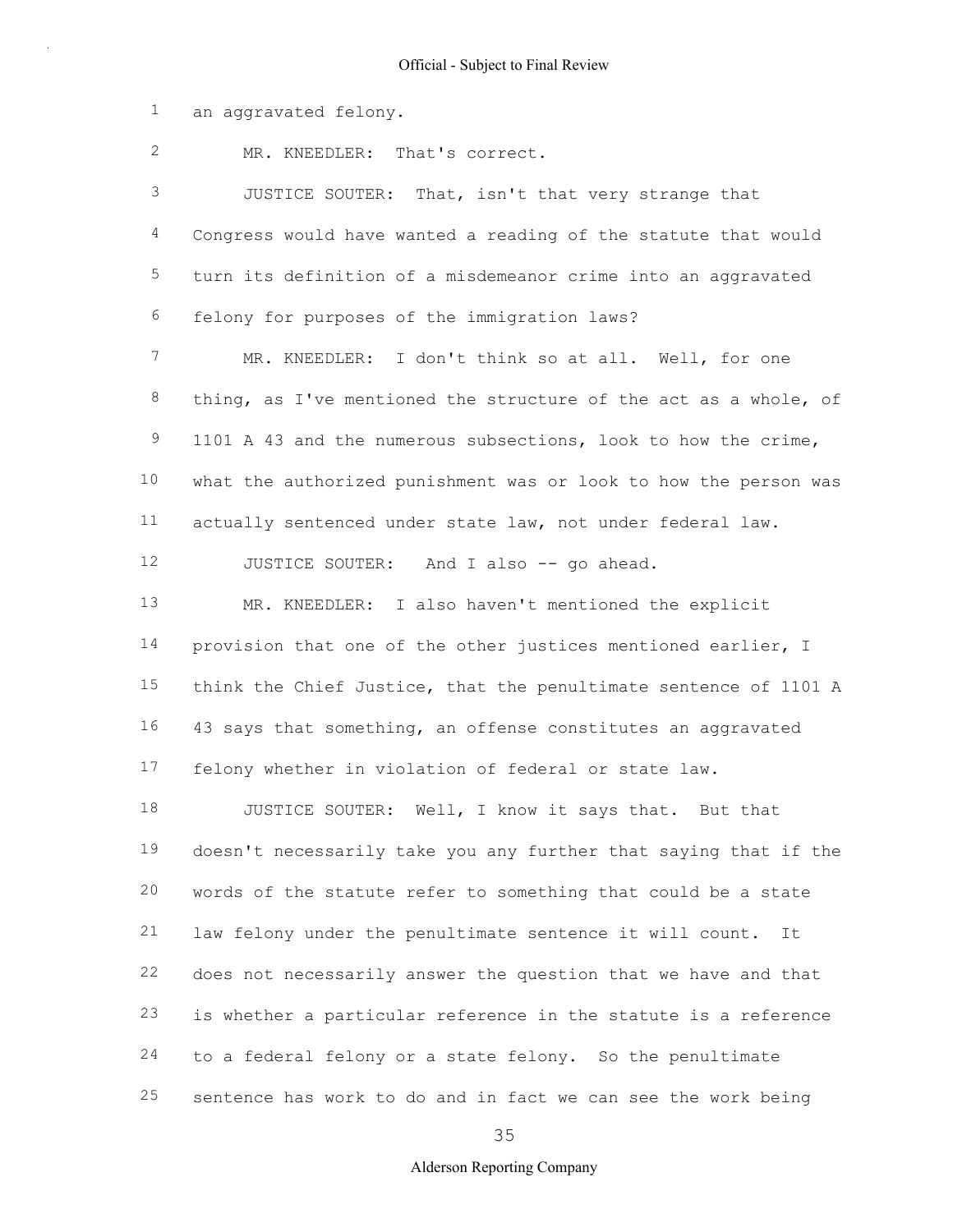1 2 3 4 5 6 7 done in the very definition of drug trafficking but it doesn't necessarily lead to the conclusion that you draw from it. MR. KNEEDLER: Well, we think, we think it's quite, we think it's a strong confirmation of the pattern in 1101 A 43 that the statute looks to what happened in state court and the state punishment that was authorized there and the express mention of that --

8 9 10 JUSTICE SOUTER: Even when the consequence in effect is to turn for, or turn the gravity of the federal misdemeanor into the gravity of felony that --

11 12 MR. KNEEDLER: But the federal Controlled Substance -- JUSTICE SOUTER: -- happens to be a state felony.

13 14 15 MR. KNEEDLER: The federal Controlled Substances Act does not occupy the field of drug control in the country other than any other federal crime occupies that field.

16 17 18 19 20 21 22 23 24 25 JUSTICE SOUTER: No I realize that. But of we are asking what is important in the mind of Congress for purposes of the immigration law, one would suppose that the most obvious touchstone of importance is the way federal law deals with it. I.e., in the case of a crime whether the federal law calls it a felony or federal law calls it a misdemeanor. And on your reading when federal law calls it a misdemeanor if state law calls it a felony it becomes a federal felony for the immigration law. And that's what seems to me very odd given the tension between the --

36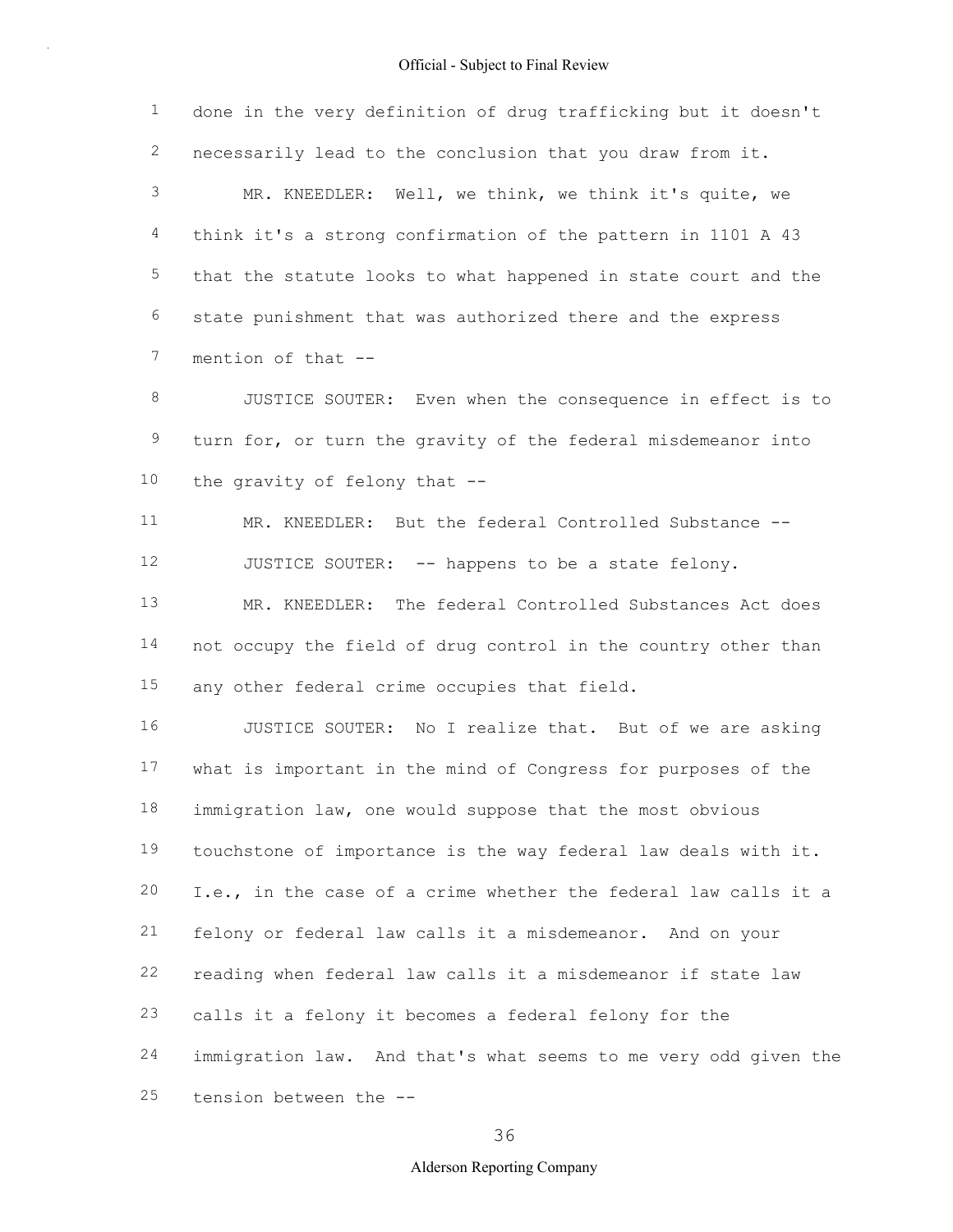| $\mathbf{1}$    | MR. KNEEDLER: Right. And this is not the only place where         |  |  |  |  |
|-----------------|-------------------------------------------------------------------|--|--|--|--|
| $\mathbf{2}$    | that consequence can rise. There are cases involving what's a     |  |  |  |  |
| 3               | crime of violence which under subparagraph G is another           |  |  |  |  |
| 4               | aggravated felony that the crime of violence is defined in 18     |  |  |  |  |
| 5               | U.S.C. Section 16, subsection B of that, this court considered    |  |  |  |  |
| 6               | that statute in Macau requires that the offense be a felony       |  |  |  |  |
| $7\phantom{.0}$ | which creates a serious risk of physical harm. The courts have    |  |  |  |  |
| $\,8\,$         | looked to the state law of conviction to determine whether        |  |  |  |  |
| 9               | something is a felony.                                            |  |  |  |  |
| 10              | JUSTICE SOUTER: May I just ask one more.                          |  |  |  |  |
| 11              | JUSTICE SCALIA: Sure.                                             |  |  |  |  |
| 12              | JUSTICE SOUTER: Where there is no other answer the problem        |  |  |  |  |
| 13              | here is that state law and federal law are at odds in             |  |  |  |  |
| 14              | determining the gravity of the offense. The federal law on my     |  |  |  |  |
| 15              | hypothesis would say it is minor. It's just a misdemeanor.<br>The |  |  |  |  |
| 16              | state says no, it is a felony. It seems to me very odd given      |  |  |  |  |
| 17              | the tension between the state and federal classifications to say  |  |  |  |  |
| 18              | that for federal purposes the state classification is going to    |  |  |  |  |
| 19              | trump the federal classification and that's a different           |  |  |  |  |
| 20              | situation from the one you posit.                                 |  |  |  |  |
| 21              | MR. KNEEDLER: Well, if I could just mention one other             |  |  |  |  |
| 22              | example under the theft offense category in subsection, I think   |  |  |  |  |
| 23              | it's F, where a theft offense is deemed to be an aggravated       |  |  |  |  |
| 24              | felony of a sentence of at least one year was imposed, there are  |  |  |  |  |
| 25              | misdemeanor offenses there that as a matter of federal law can    |  |  |  |  |

37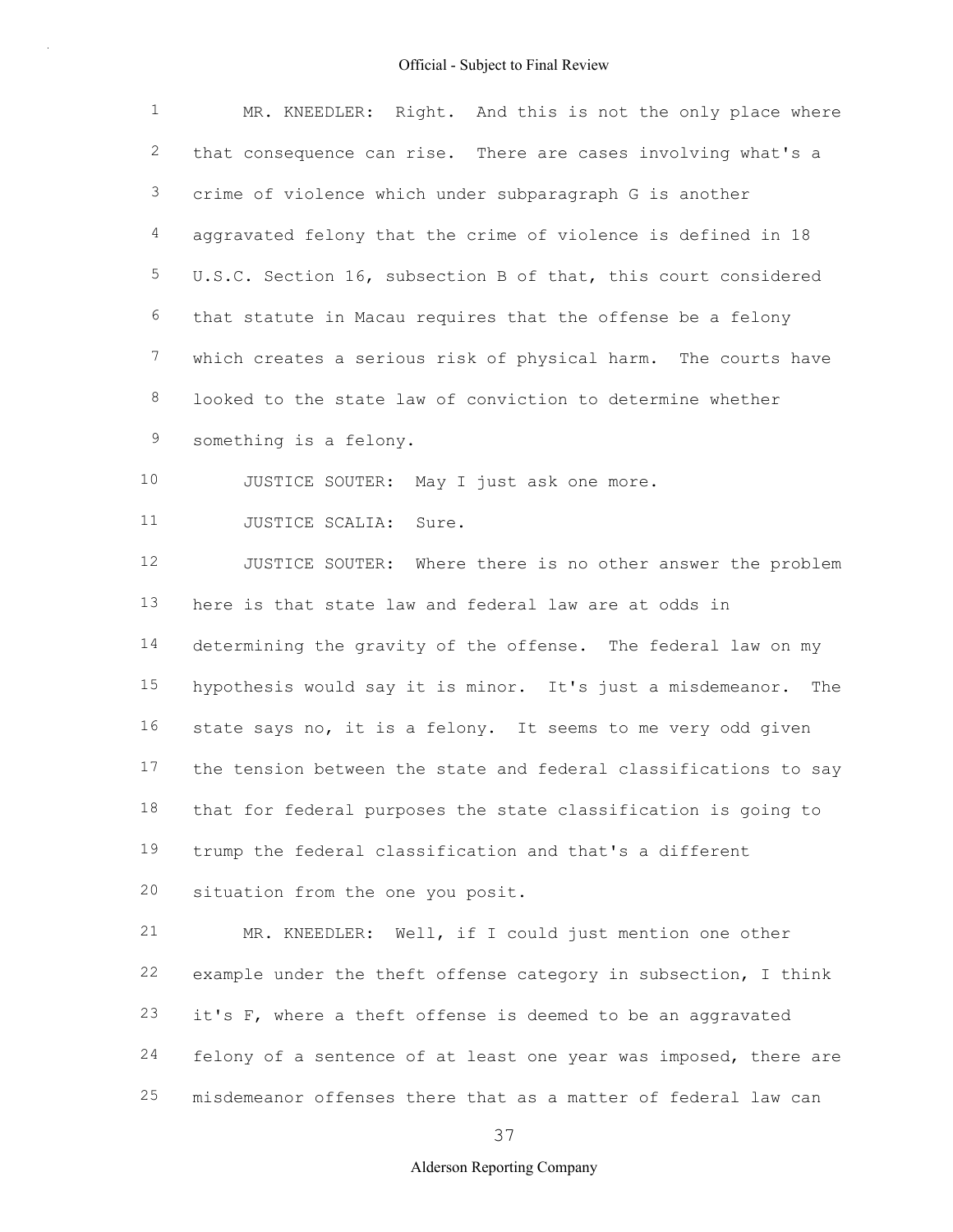1 2 be a misdemeanor for certain types of theft offenses and yet there are other as aggravated felonies.

3 4 5 6 7 8 9 10 11 12 13 14 15 16 17 18 19 20 21 22 23 24 25 JUSTICE SCALIA: Mr. Kneedler, can I ask you about your assertion that you looked to the state of conviction. What do you mean by that for purposes of 1101? Does that mean if you're convicted in state court of a misdemeanor and even though that action would be a federal felony, it's not an aggravated felony? MR. KNEEDLER: That is our position, yes. Because the requirement -- JUSTICE SCALIA: So it's a double inconsistency, not only do you treat state, state actions that are, that are minimal -- I'm sorry, where the state treats it more seriously than the Federal Government, not only do you follow the state, but where the state treats it less leniently than the Federal Government, you also follow the state; is that right? MR. KNEEDLER: Well, yes. JUSTICE SCALIA: So to look to the state of conviction, who? That's the purposes of the immigration law. MR. KNEEDLER: Of the immigration law -- JUSTICE SCALIA: Do you do the same for purposes of the felony enhancement provision? MR. KNEEDLER: 924 C, no you don't because the aggravated felony question has no, has no, the aggravated felony term has no operative significance under 924. JUSTICE SCALIA: That seems to me very strange. You would

38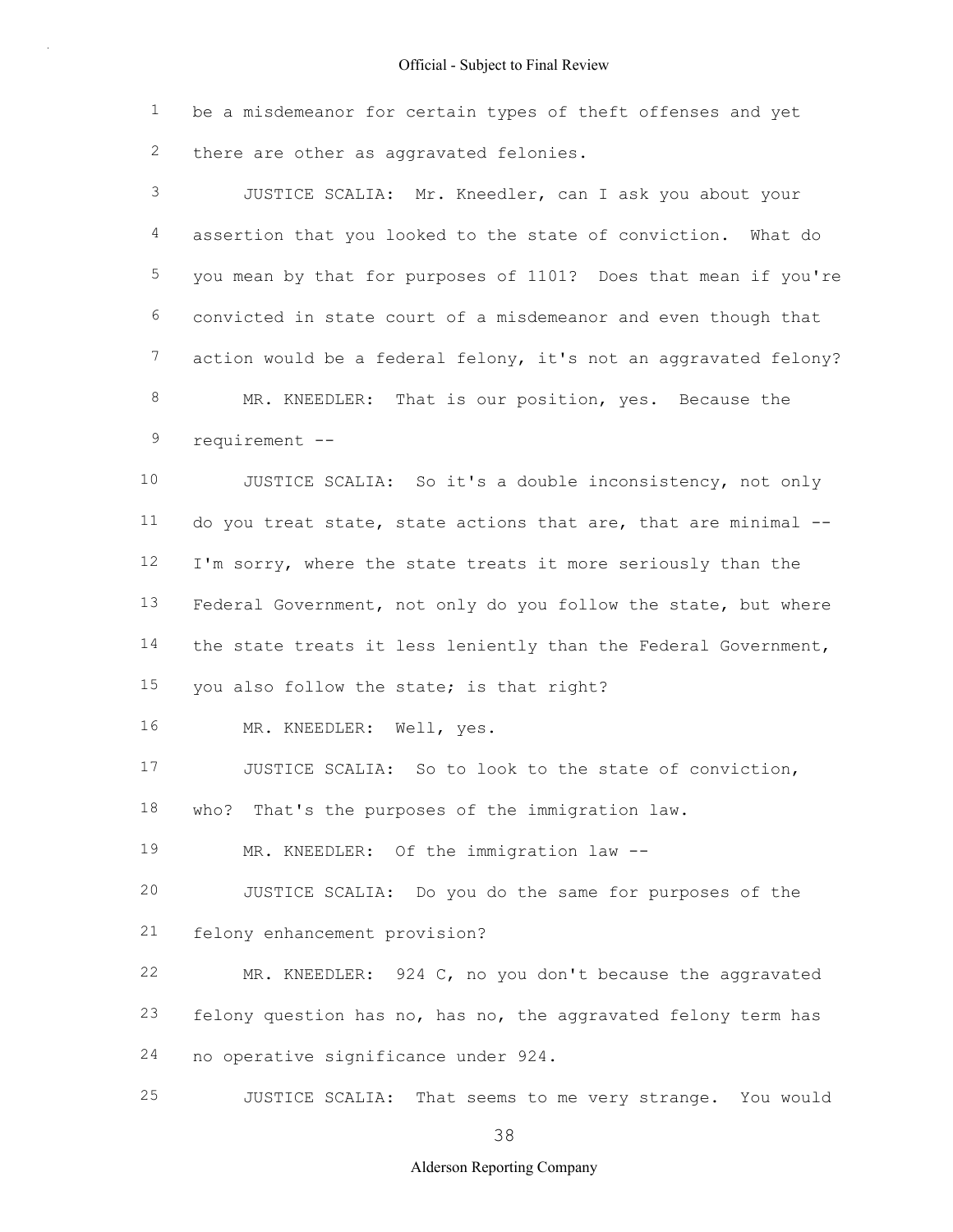1 2 3 4 5 6 7 8 9 10 11 12 13 14 15 16 17 18 19 20 21 22 23 24 25 look to the, you would look to the state law for purposes of the immigration section but for purposes of 924 C what would you look to, either one? Either one? MR. KNEEDLER: 924 --JUSTICE SCALIA: For 924 whichever one would make it a felony. MR. KNEEDLER: No, under 924(C)(1), this Court in the Gonzalez case said it that it has to be a federal crime, but not because of the definition in  $924(C)(2)$ . JUSTICE SCALIA: If it's a felony under either one for purposes of 924(C), you lose, right? MR. KNEEDLER: I don't think I -- JUSTICE SCALIA: If the act is either a state felony or a federal felony, you lose? I mean, the defendant gets the enhanced sentence, right, under 924(C)? MR. KNEEDLER: No. JUSTICE SCALIA: No. MR. KNEEDLER: Under 924(C), the cases that have been brought have all been situations where it is a federal offense. But because  $--$  not because of the language in 924(C)(2), but because of the language in  $924(C)(1)$ . JUSTICE SCALIA: My question is a simple one. If -- it seems to me what you're saying is, if it is either a felony under federal law or a felony under state law, you get the enhanced sentence under 924(C), isn't that right?

39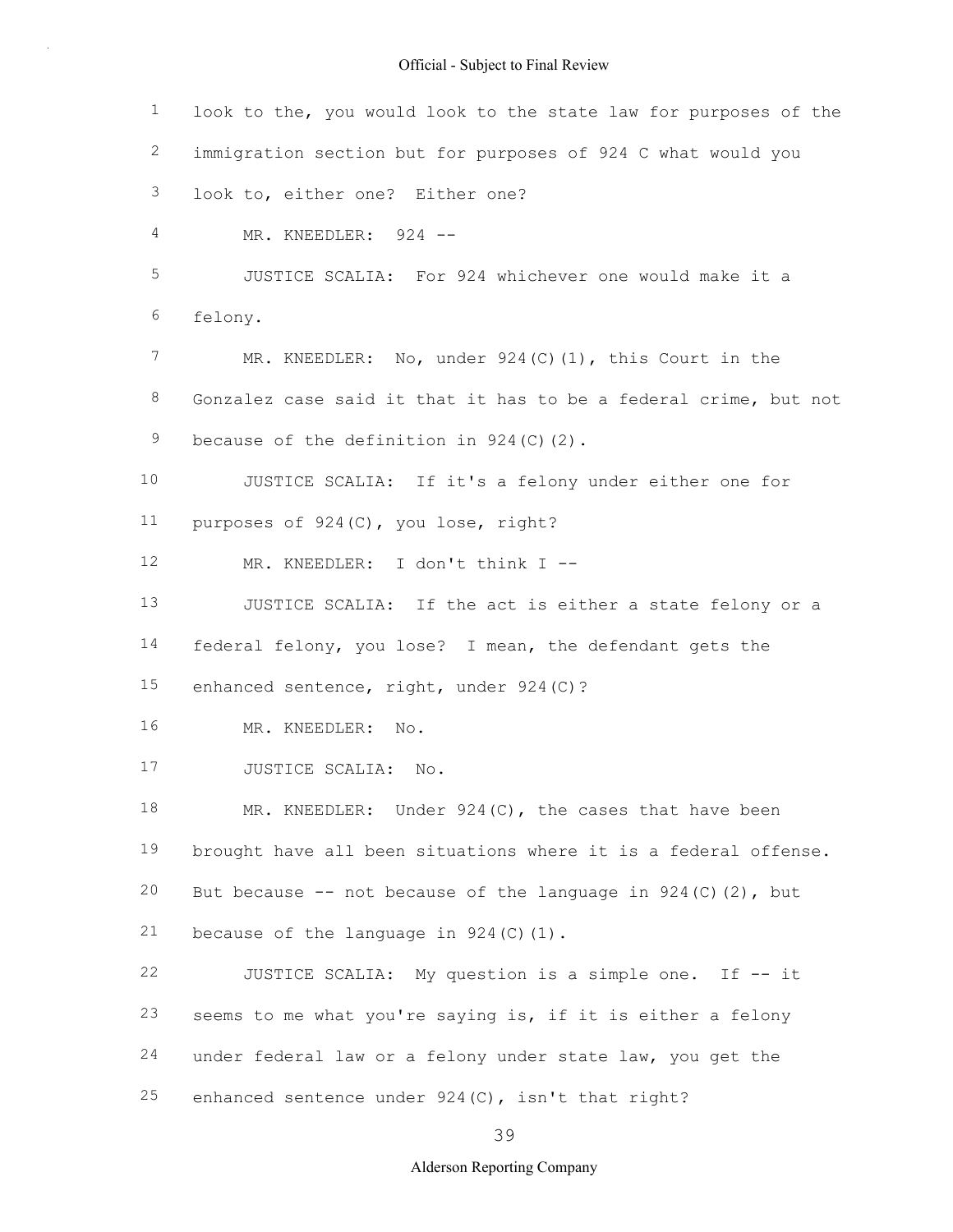| $\mathbf{1}$   | MR. KNEEDLER: My understanding, the way $924(C)$ (1) has                          |
|----------------|-----------------------------------------------------------------------------------|
| $\overline{c}$ | operated is that if it is a misdemeanor under federal law, but                    |
| 3              | maybe it would be a federal felony, it would not be -- it would                   |
| 4              | not give rise to the enhancement because it's not --                              |
| 5              | JUSTICE SCALIA: That's what the whole argument is about,                          |
| 6              | whether it has to be a felony under federal law. You're telling                   |
| 7              | me if it's a misdemeanor under federal law that you don't get                     |
| 8              | the enhanced sentence?                                                            |
| 9              | MR. KNEEDLER: But not under $924(C)(2)$ , the definitional --                     |
| 10             | JUSTICE SCALIA: You thoroughly confused me.                                       |
| 11             | JUSTICE BREYER: 924(C) says that if you have a gun and you                        |
| 12             | have a drug trafficking crime, five years. Okay, now we go to                     |
| 13             | two, what's a drug trafficking crime. It means any felony                         |
| 14             | punishable under the Controlled Substances Act.                                   |
| 15             | Now, in your definition, we first look to see whether                             |
| 16             | simple possession is punishable under the Controlled Substances                   |
| 17             | It sure is. It sure it, it's punishable as a misdemeanor.<br>Act.                 |
| 18             | So it meets that. Under your definition, is it a felony, yep,                     |
| 19             | it's a felony in South Dakota. Okay, so now we have a                             |
| 20             | prosecution in federal court in South Dakota and your reading of                  |
| 21             | the statute, that guy should get a bump up of five years.                         |
| 22             | That is not our reading of the statute.<br>MR. KNEEDLER: No.                      |
| 23             | The only thing that is incorporated into $1101(A)$ (43) is the                    |
| 24             | definition in $(C)$ $(2)$ , not $(C)$ $(1)$ , the definition in $(C)$ $(2)$ which |
| 25             | says felony punishable under the Controlled Substances Act.                       |

40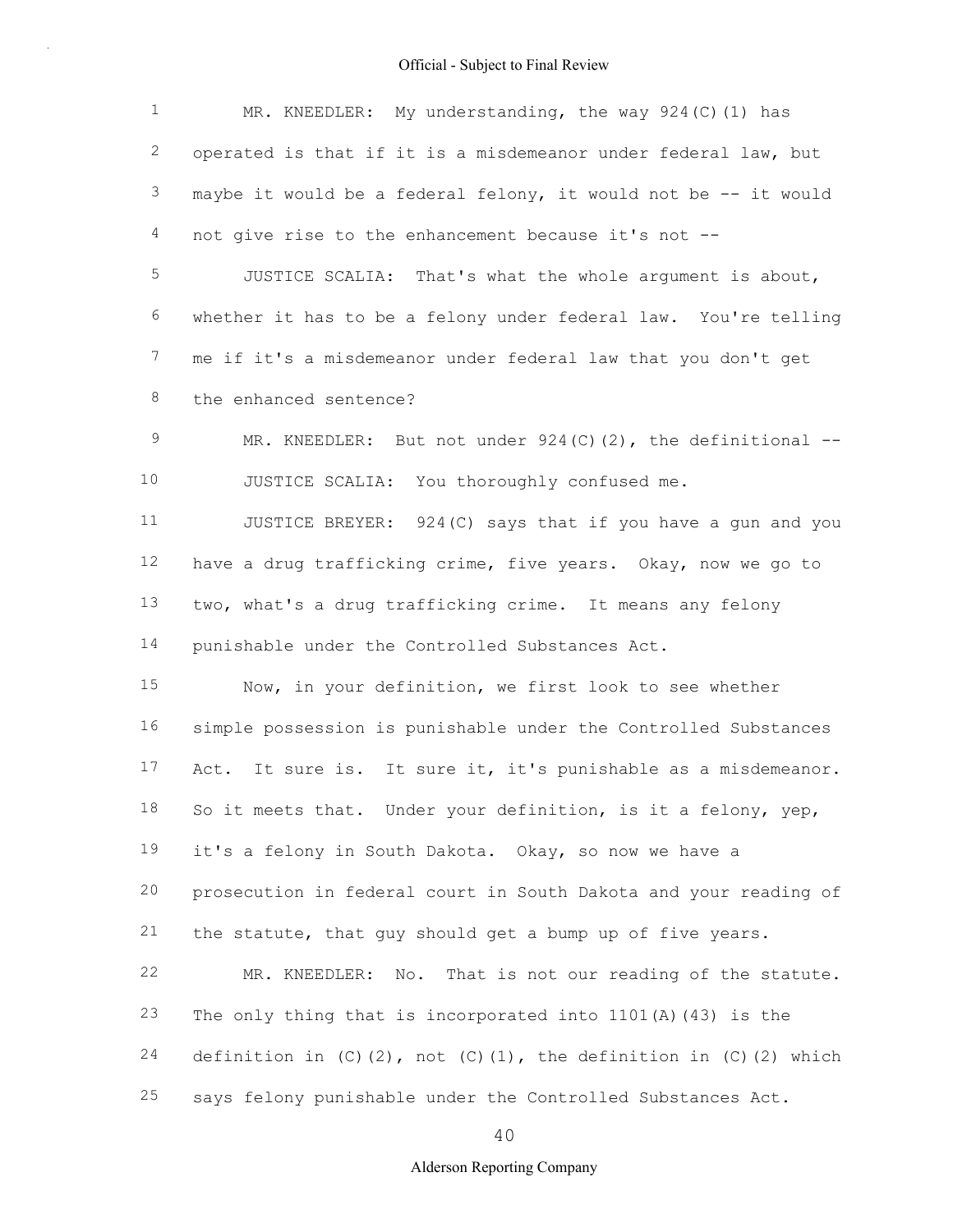1 2 3 4 5 6 7 8 9 10 11 12 13 14 15 16 17 18 19 20 21 22 23 24 25 That is what that's plugged into  $1101(A)$  (43), along with all of the other provisions in 1101(A)(43) you look to state law in the case of a state offense, the state of conviction, the jurisdiction of conviction, to determine the nature of the crime. JUSTICE BREYER: But you still have to know whether that word felony in (2) means any felony punishable as a felony under the Controlled Substances Act. MR. KNEEDLER: Right. And -- and a number --JUSTICE BREYER: You have to know the answer to that. MR. KNEEDLER: And a number of courts of appeals that have looked at this in the sentencing context over the years have concluded that the absence of that language is very significant and the presence of the language that says any felony is also significant. JUSTICE SCALIA: Never mind sentencing. Let's get back to the immigration. If I understand what you're now saying, if you're convicted in state court of an action that is a federal felony, but it's just a state misdemeanor, right, you look to the state of conviction. And it would be a misdemeanor and the immigration provisions would not take effect, is that right? MR. KNEEDLER: Yes. That's not true. JUSTICE SCALIA: It would be -- MR. KNEEDLER: That's not --- only true under this provision of  $1101(A)(43)$ . The other -- the other provisions, F

41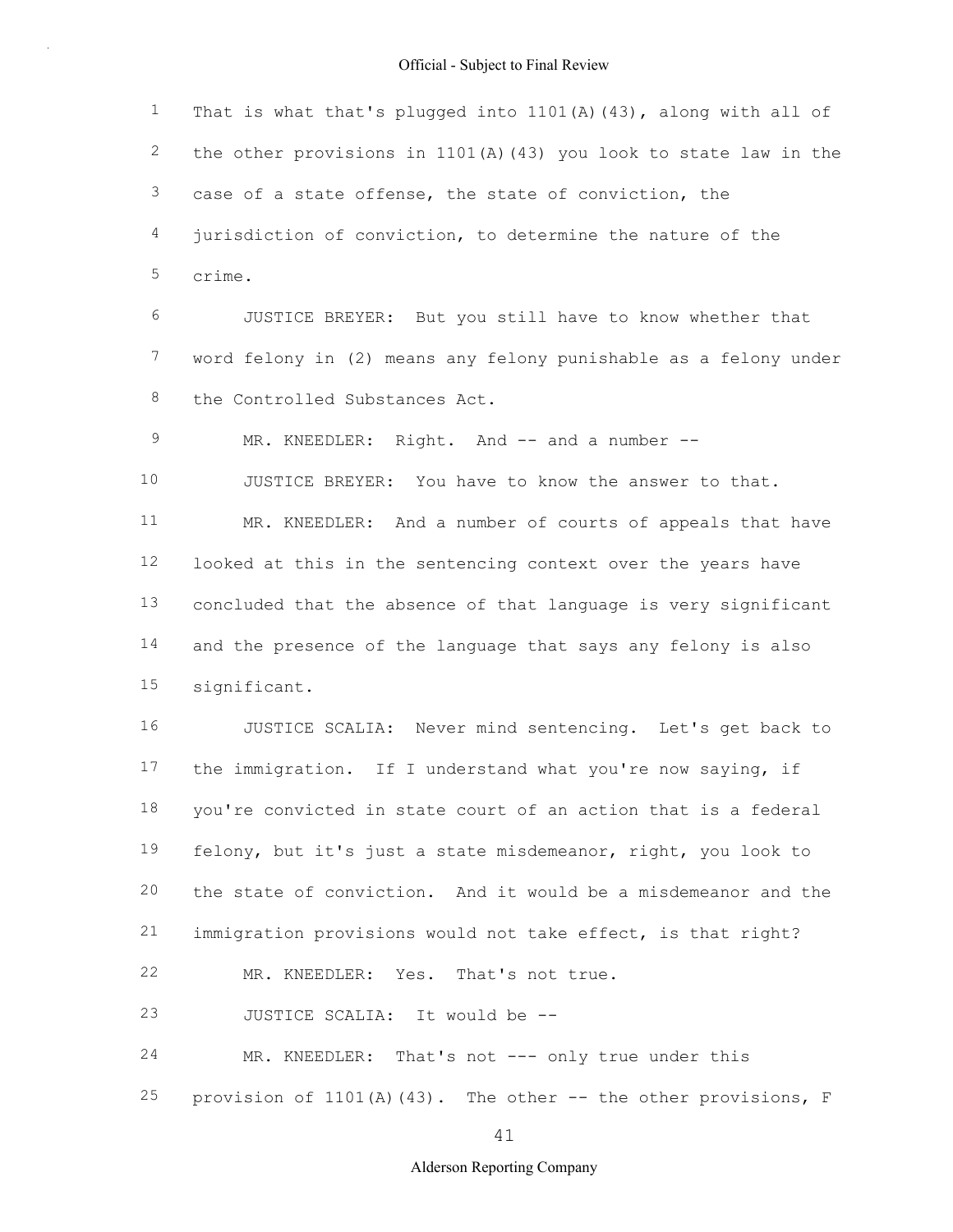1 2 3 4 5 6 7 and G and J and Q and T, that I mentioned that looked to the sentence that may be imposed under state law or that was actually imposed would likewise render someone in that situation that was convicted of only a misdemeanor in state court, even though it might be a felony under federal law, they would not be, they would not be convicted of an aggravated felony because of the way Congress chose to write 1101(A)(43).

8 9 10 11 12 JUSTICE KENNEDY: Is that a reasonable -- let's say the statute is ambiguous, and you have convinced us there is no constitutional requirement of uniformity, is it reasonable to assume that Congress would want the different consequences to depend on the state of conviction.

13 MR. KNEEDLER: I think it is.

14 15 JUSTICE KENNEDY: Is there anything in the legislative history SUGGESTING that?

16 17 MR. KNEEDLER: As I say, I think it's on face of the statute.

18 19 20 21 JUSTICE GINSBURG: Otherwise, if what Congress was trying to do was to codify that practice of looking for an analogous crime under state law, that's -- that seems to me at least what Congress is trying do.

22 23 24 25 MR. KNEEDLER: The legislative history of the amendment in 1990 does not discuss the aspect of Barrett that went to the comparison to decide what -- in what circumstances there would be an analogous federal crime. It was clear that it wanted to

42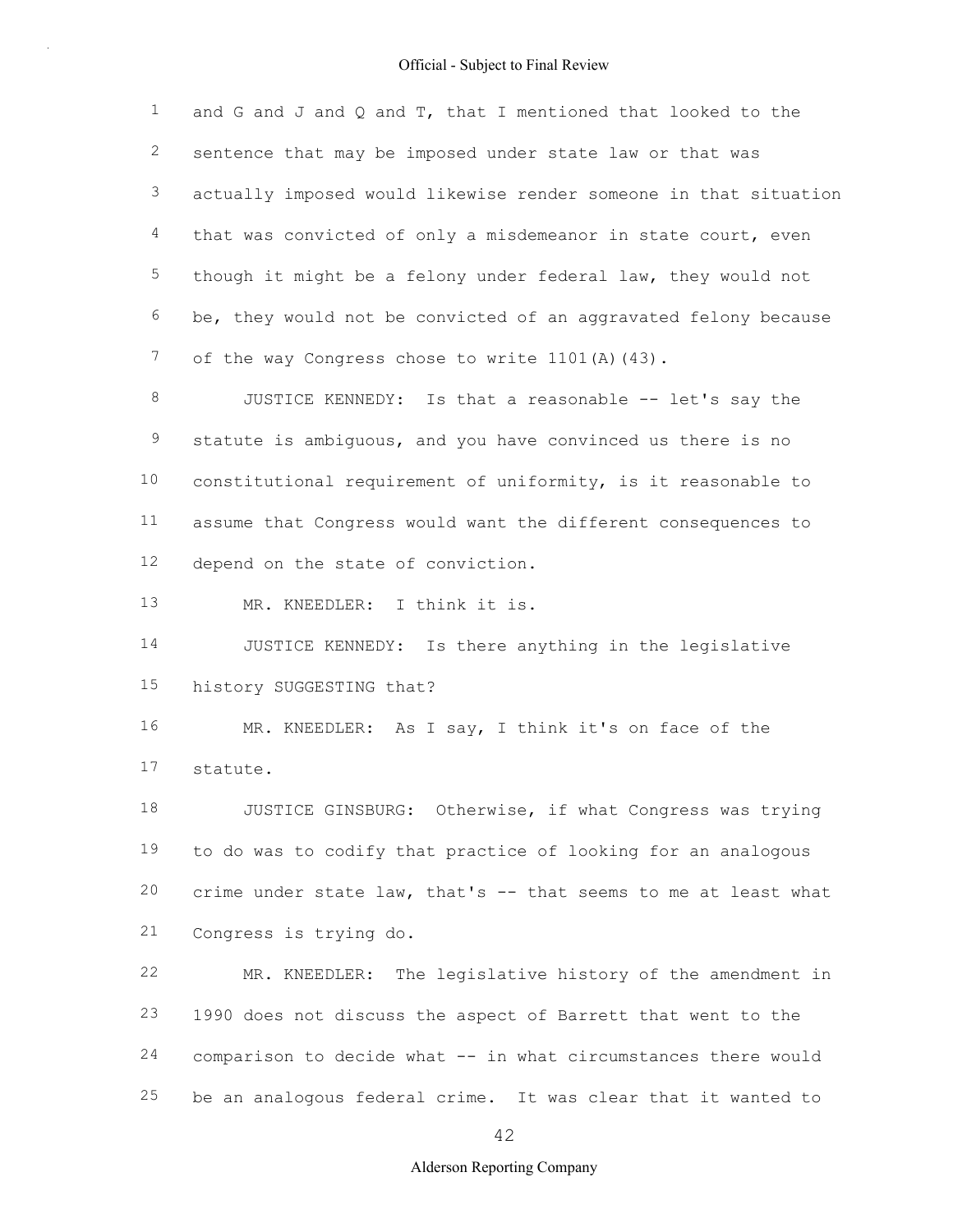1 ratify the result that state crimes are covered.

2 3 4 5 6 7 8 But we think that that was evident from the 1988 amendments to -- that both enacted the definition of aggravated felony, revised the definition of drug trafficking crimes to delete the requirement that it be a federal felony. That was deleted in 1988 and enhanced sentences under 1326 clearly by reference to whether someone was convicted of a state felony without any general federal --

9 10 11 JUSTICE GINSBURG: May I just switch gears for a moment because your time is almost up, and we do have to address the mootness problem in Toledo-Flores.

12 MR. KNEEDLER: In Toledo-Flores.

13 14 15 JUSTICE GINSBURG: Is the sentencing wrong in U.S. v. Hamdi because it seems to me that U.S. v. Hamdi is on all fours with respect to mootness.

16 17 18 19 20 21 22 MR. KNEEDLER: Yes. I think it's wrong under the Court's decision in Spencer V. Kemna. Discretionary judgment that may be made by someone else there is too speculative to constitute a real case or controversy. And that's what I understand Toledo-Flores to be arguing, is if you applied for discretionary relief in the future it might, it might not because the sentence might be reduced slightly.

23 I should point out that in the district court,

24 25 Toledo-Flores conceded if you didn't get eight level sentence enhancement, he would go four level sentencing enhancement,

43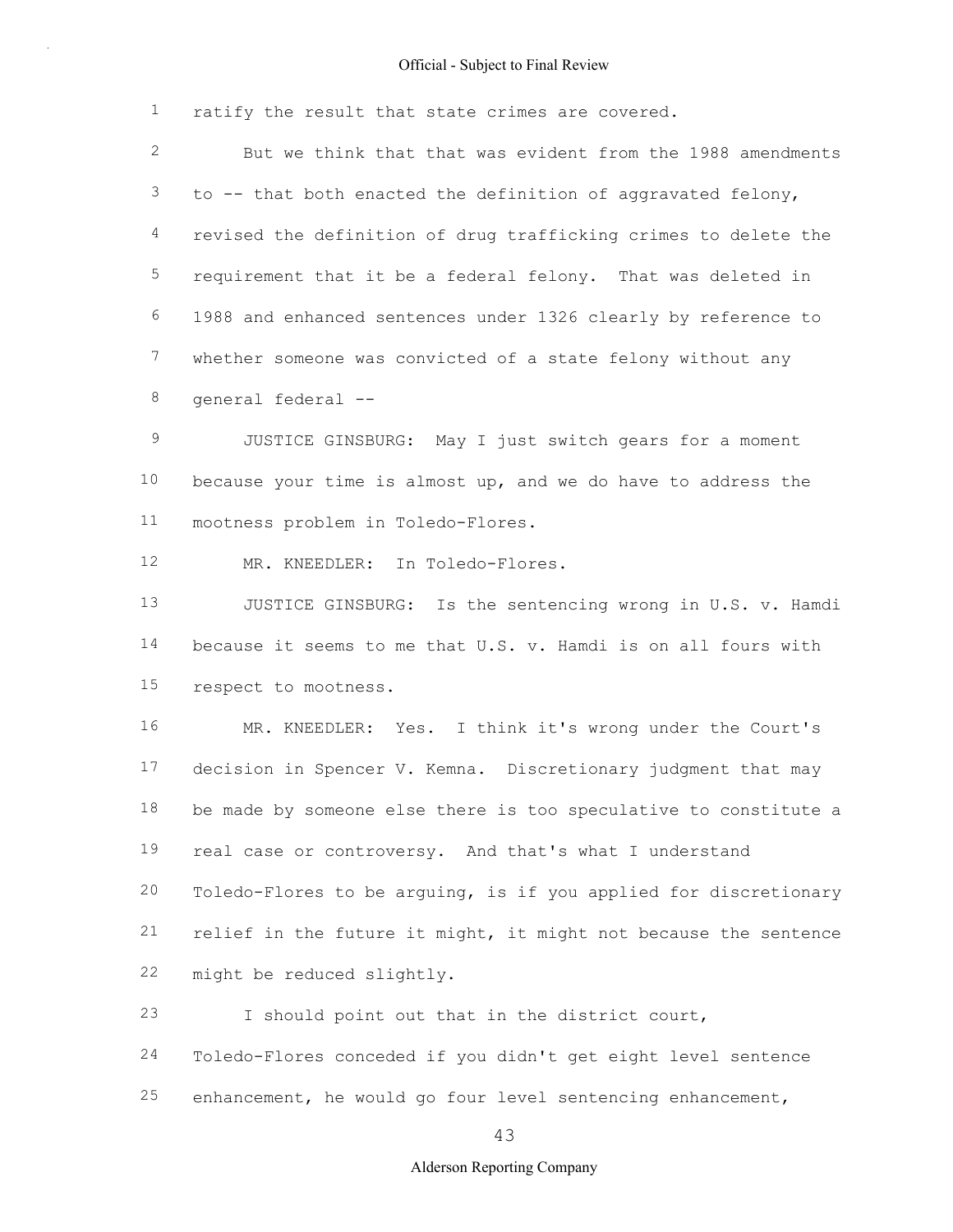1 2 because this is a felony in the guidelines that would mean 24 to 30 months.

3 4 5 6 7 8 He would then have gotten 24 months under that sentencing guideline which at the very -- he did here. And the term of supervised release was mandatory. And a one-year term of supervised release was standard. You would have gotten the same time of supervised relief if you got four-level enhancement rather than the eight-level enhancement.

9 10 11 12 13 14 I also think that it's far-fetched, given the fact that Toledo-Flores had more than 12 entries in the United States and various state offenses, that the determination whether the Attorney General would actually grant the special release would turn in marginal discretion on the sentence of that particular case.

15 16 CHIEF JUSTICE ROBERTS: Thank you, Mr. Kneedler. Mr. Long, you have four minutes remaining.

17 REBUTTAL ARGUMENT OF ROBERT A. LONG, JR.

18 ON BEHALF OF PETITIONER LOPEZ

19 MR. LONG: Thank you, Mr. Chief Justice.

20 21 22 23 24 25 In answer to Justice Breyer's question, Mr. Kneedler said that a federal misdemeanor is a federal drug trafficking crime under Section 924(C) if the state punishes it as a felony. He said, well, the federal government never prosecutes federal misdemeanors under Section 924(C). He said the reason is because of  $924(C)(1)(a)$ , and the language there is it has to be

44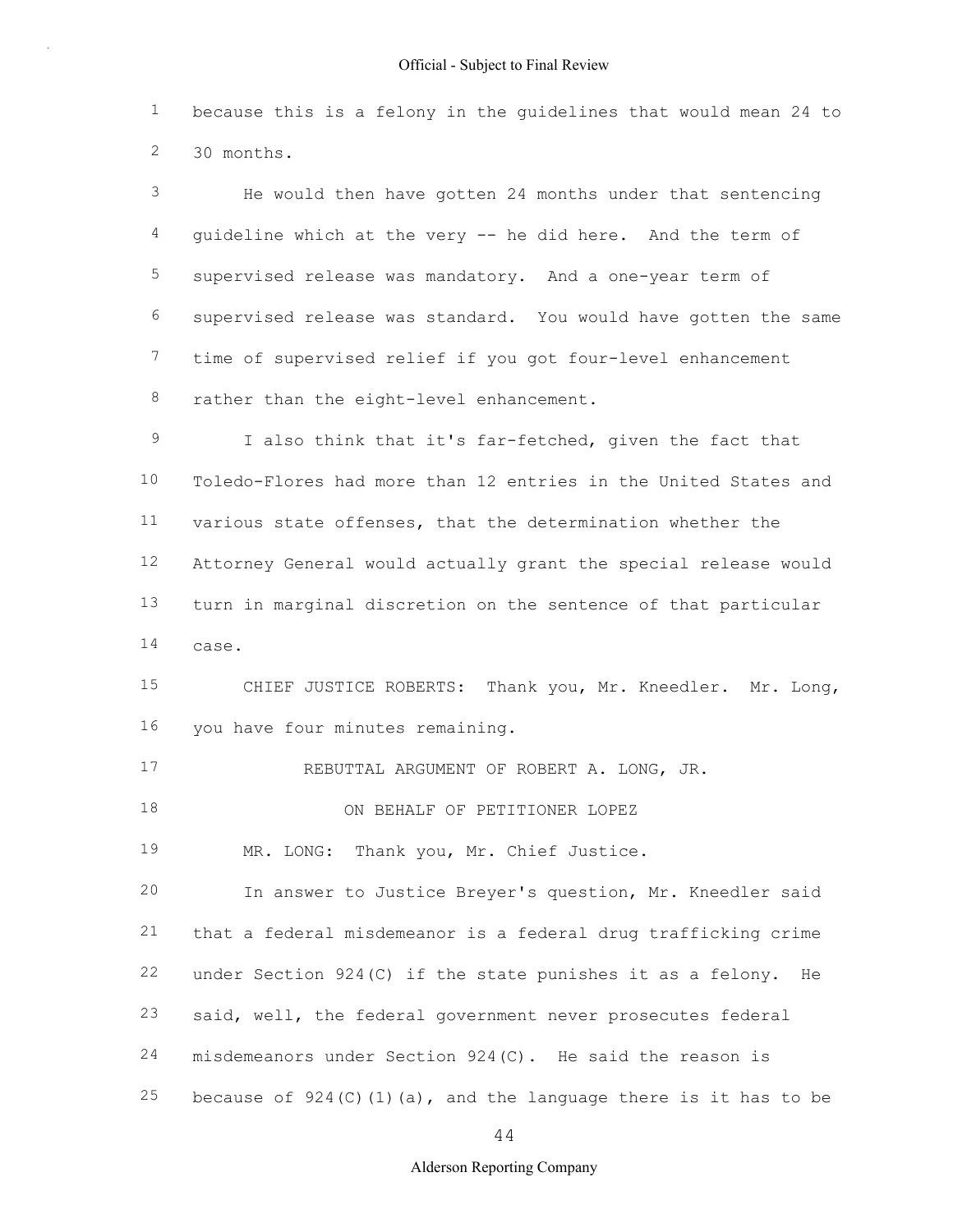1 2 3 an offense for which the person may be prosecuted in a court of the United States, but that language could be posited in the court of the United States for a misdemeanor.

4 5 6 7 8 9 So the government is making an argument that to my knowledge has never been accepted by any court, has not ever been advanced by any government in a criminal context, and it would significantly expand Section 924(C) and numerous other criminal statutes that we cited in our brief that used the same definition of drug trafficking crime.

10 11 12 13 14 15 Mr. Kneedler also said that the related felony provisions in Section 1101(A)(43) referred to state law, but I think it's just the opposite. There are two kinds. There are 21 of them. Many of them say an offense described in 18 U.S. Code. That's really what we are doing with one of those here, so it really goes to federal law to include an offense of aggravated felony.

16 17 18 19 20 21 But clearly federal law is defining the offense. There are other categories such as murder and theft that are defined in general terms, but the government's position, as I understand it, is, again, you use a generic uniform definition. You don't pick any definition that the states may have, but the court just granted --

22 23 CHIEF JUSTICE ROBERTS: I thought you just conceded that a state offense could constitute illicit trafficking.

24 25 MR. LONG: Yes, Mr. Chief Justice, and I think this would be clear. And I think this is consistent with the government's

45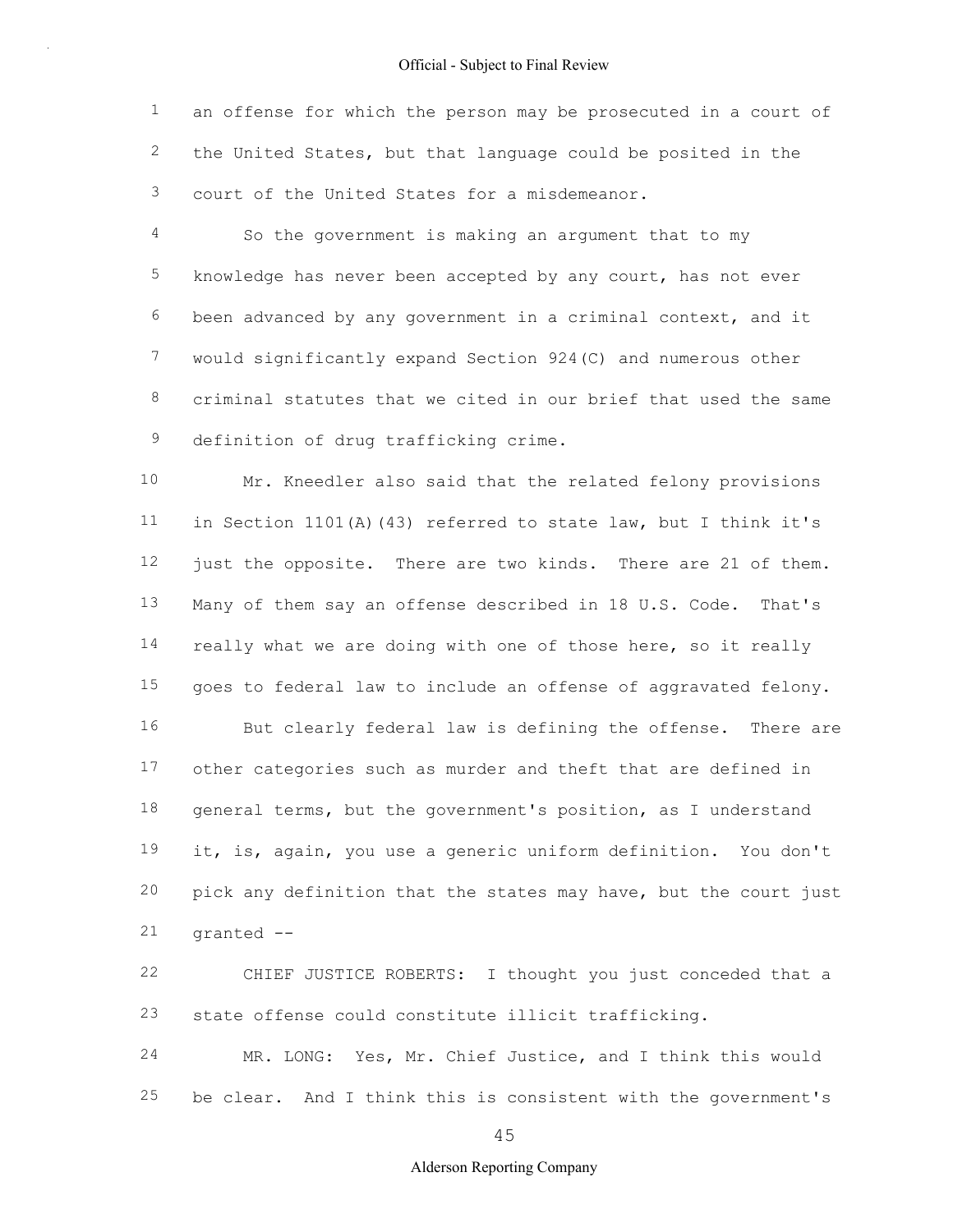1 2 3 4 -- in other cases illicit trafficking, it would be some commercial element would probably be the definition the court hasn't decided. States can define it more broadly. But the actual definition just gives the definition of burglary.

5 6 JUSTICE SOUTER: You think a federal definition of a theft offense.

7 8 9 MR. LONG: In the Taylor case for burglary the court has a case you sort of pick a generic position. It may not come from a federal statute.

10 11 JUSTICE ALITO: There is no revisions that would fall within that, that theft offense.

12 13 14 15 16 17 18 19 20 21 22 23 24 25 MR. LONG: Well again the provision we are dealing with looks to federal law the Controlled Substances Act and two other statutes. My understanding of the government's position and it's consistent with this court's cases in Taylor is that even when it's a generic offense you would still have a uniform definition and that is certainly consistent with the principle of uniformity that applies both in criminal law and in immigration law. And if there is any ambiguity at the end of the day, ambiguities are supposed to be resolved in favor of uniformity, uniform federal law, uniform federal criminal law and uniform immigration law, effectively what the government is arguing is that states can banish noncitizens and can do so by enacting drug laws deciding to make a simple possession offense a felony. That's a decision that a state would make almost

46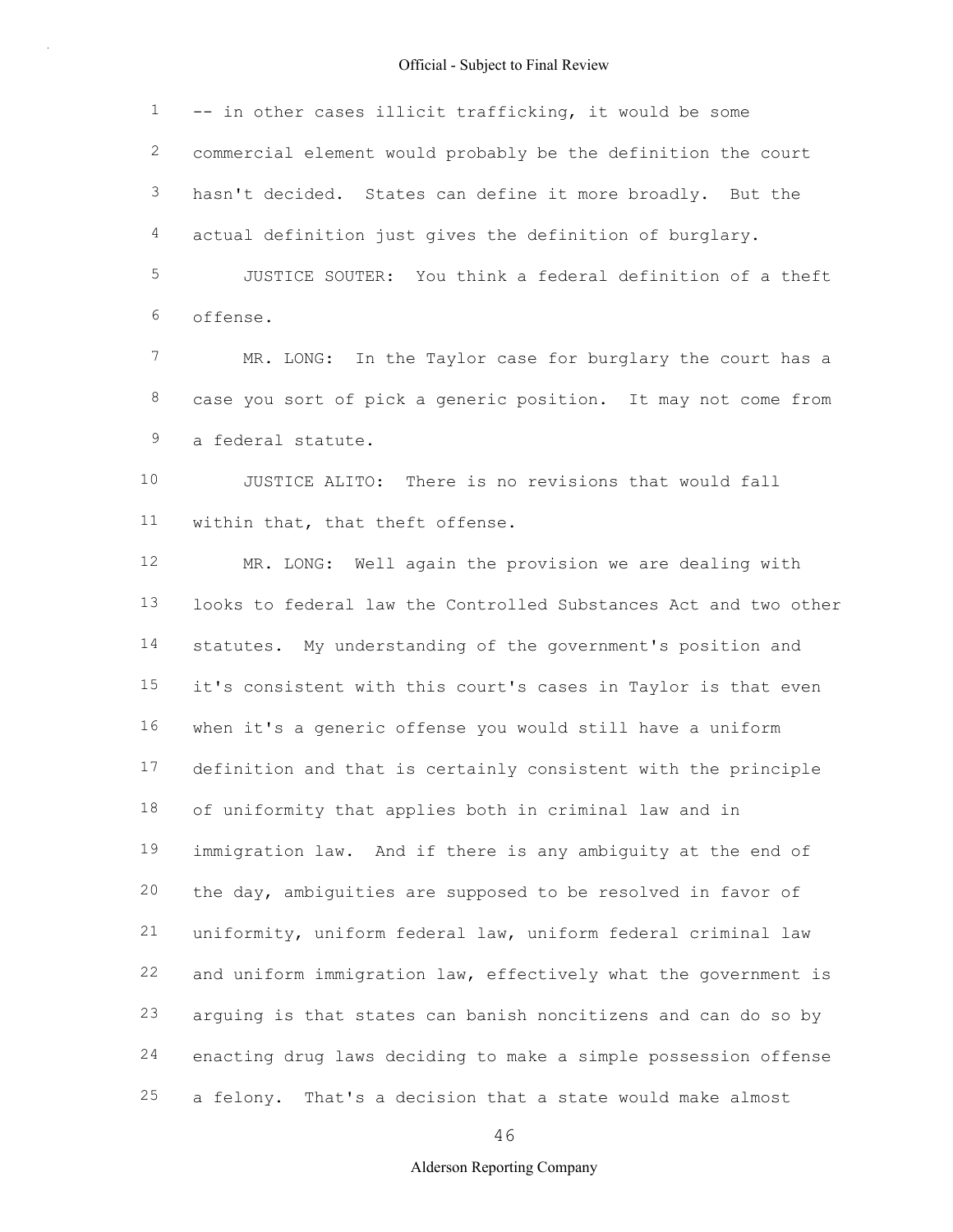| $\mathbf 1$    | certainly for reasons that have little or nothing to do with    |
|----------------|-----------------------------------------------------------------|
| $\overline{c}$ | immigration and it's highly unlikely that Congress would have   |
| 3              | left that determination to states. Our uniformity of aggravated |
| $\overline{4}$ | felonies is a condition for citizenship. If you're convicted of |
| 5              | an aggravated felony you may not become a U.S. citizen. You are |
| 6              | foreclosed from establishing good moral character so in fact    |
| $7\phantom{.}$ | citizenship is at stake here in the uniformity clause is in     |
| $\,8\,$        | play. If there are no further questions, thank you.             |
| 9              | CHIEF JUSTICE ROBERTS: Thank you, Mr. Long, the case is         |
| 10             | submitted.                                                      |
| 11             | [Whereupon, at 11:04 a.m., the case in the                      |
| 12             | above-entitled matter was submitted.]                           |
| 13             |                                                                 |
| 14             |                                                                 |
| 15             |                                                                 |
| 16             |                                                                 |
| 17             |                                                                 |
| 18             |                                                                 |
| 19             |                                                                 |
| 20             |                                                                 |
| 21             |                                                                 |
| 22             |                                                                 |
| 23             |                                                                 |
| 24             |                                                                 |
| 25             |                                                                 |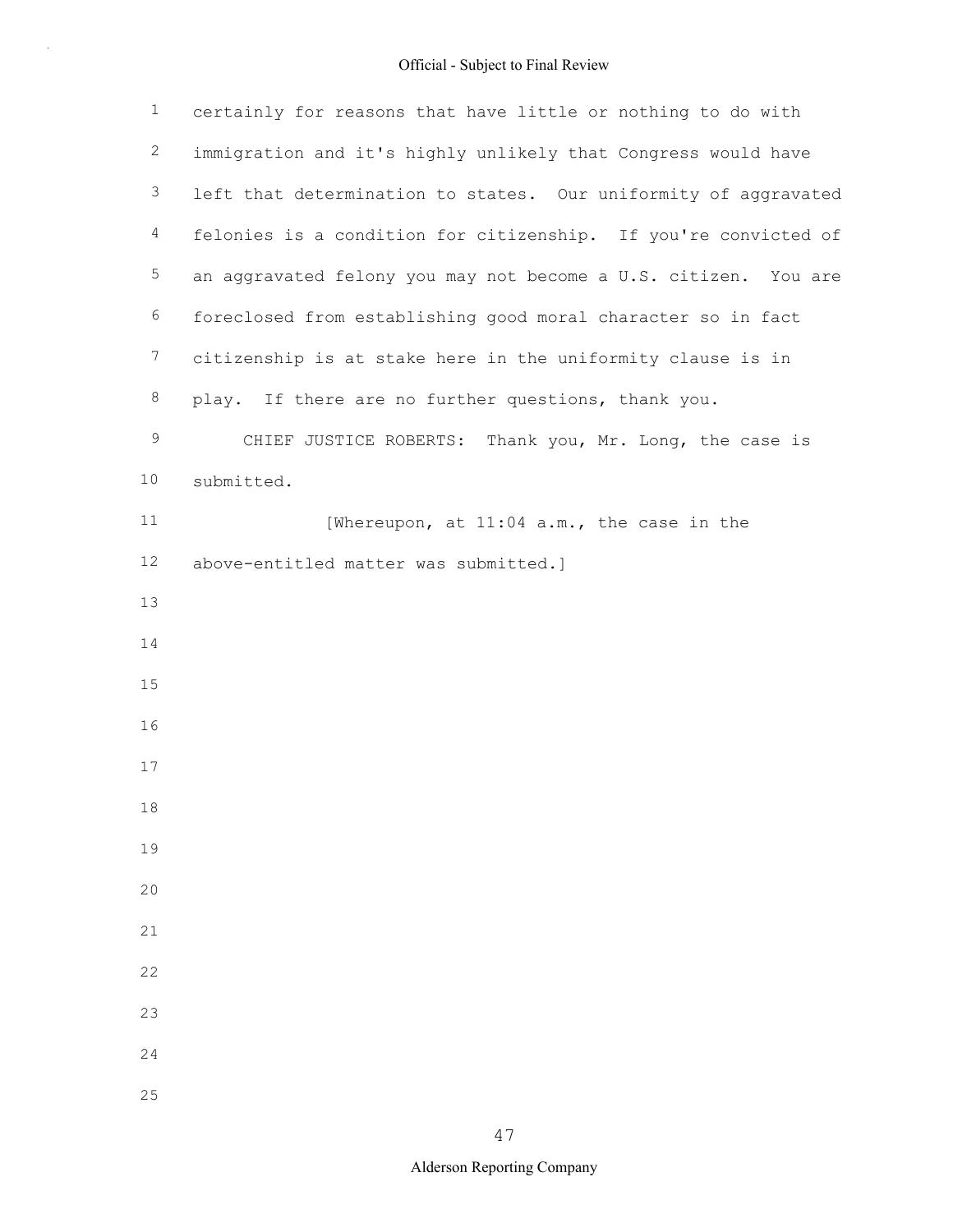|                               | advanced 21:19          | 31:10                                | 40:5 44:17                 | 4:7 14:10 22:5           |
|-------------------------------|-------------------------|--------------------------------------|----------------------------|--------------------------|
| A                             | 45:6                    | analogous 11:9                       | 45:4                       | 44:18                    |
| abetting $31:16$              | affixed 21:24           | 11:10 42:19,25                       | asking 36:16               | believe 8:6              |
| 31:18                         | aggravated 5:6          | analysis 12:21                       | aspect 42:23               | 21:16                    |
| ability 18:24                 | 8:13,24 12:16           | 30:6                                 | assertion 38:4             | best 18:18               |
| above-entitled                | 12:25 13:6,7            | answer 10:14                         | assessment 19:2            | beyond $25:21$           |
| 1:18 47:12<br>absence $41:13$ | 14:4 22:8,16            | 16:25 26:13                          | <b>Assistant 1:24</b>      | 26:4 30:17               |
|                               | 23:3 24:8,13            | 27:9 28:12                           | assisting $31:18$          | 31:15                    |
| abstaining<br>16:19           | 24:14,16,18,19          | 34:20 35:22                          | associate 15:5             | <b>BIA</b> 11:16         |
| abstention                    | 30:13 32:19,20          | 37:12 41:10                          | <b>Association 8:22</b>    | bit $6:7$                |
| 20:11                         | 33:1,1,25 34:8          | 44:20                                | assume 42:11               | blue $5:21$              |
| abstract 30:1                 | 34:10,11,13,14          | answered 11:20                       | assuming $31:22$           | <b>boil</b> 32:5         |
| accept 27:7                   | 35:1,5,16 37:4          | answering 28:18                      | 34:19                      | bought $23:11$           |
| accepted 45:5                 | 37:23 38:2,7            | <b>ANTONIO 1:3</b>                   | <b>Attorney 1:7</b>        | break $21:5$             |
| account $30:17$               | 38:22,23 42:6           | appeal 14:13,13                      | 19:2,9 44:12               | <b>Breyer</b> 9:9,12     |
| accuses $10:12$               | 43:3 45:15              | 14:15 17:1                           | authority 18:18            | 9:14,21 10:4             |
| act 4:11,13,14                | 47:3,5                  | 20:1                                 | 25:11                      | 10:11,14 11:5            |
| 4:18,19,22 5:4                | agree 4:14,23           | appeals 23:11                        | authorize 27:1             | 11:20 18:9               |
| 5:9,14,15 6:6                 | 9:5 13:15 29:2          | 41:11                                | authorized                 | 20:13,21 21:4            |
| 6:19 7:21 8:4                 | 33:20                   | <b>APPEARAN</b>                      | 35:10 36:6                 | 21:8 27:7                |
| 8:139:1,5,7,11                | agreed 6:22             | 1:21                                 | automatically              | 28:16 29:2,6,8           |
| 9:17,19 10:21                 | agrees 29:3             | appendix $5:20$                      | 14:19                      | 29:10,17,20,23           |
| 11:18 13:15,16                | Ah 10:4                 | 5:22 6:16                            | a.m 1:20 4:2               | 40:11 41:6,10            |
| 13:18 22:11,14                | ahead 35:12             | 26:18                                | 47:11                      | <b>Breyer's 44:20</b>    |
| 24:5 25:6                     | aiding 31:15,17         | applied $12:6,13$                    |                            | <b>brief</b> 5:21 8:7,22 |
| 27:16,16,18,21                | <b>ALBERTO</b> 1:6      | 12:15 19:19                          | B                          | 9:3 18:20                |
| 29:21 32:7,16                 | alcohol 15:4            | 31:20 43:20                          | <b>B</b> 37:5              | 21:10 26:18              |
| 32:23 34:23                   | alien $21:13$           | applies $7:5,6$                      | <b>back</b> 12:24          | 45:8                     |
| 35:8 36:13                    | aliens 25:20            | 12:12,17,25                          | 15:15 16:10,22             | briefs $11:25$           |
| 39:13 40:14,17                | alien's 21:10           | 25:17,22 34:12                       | 17:24 18:8                 | bring $20:15$            |
| 40:25 41:8                    | <b>Alito</b> 7:10,14,17 | 46:18                                | 20:16,23 21:6<br>25:741:16 | bringing $23:15$         |
| 46:13                         | 7:24 8:14,21            | apply 5:1 16:21                      | <b>balance</b> 14:6        | 34:7                     |
| action 17:18                  | 46:10                   | 16:22 19:20                          | banish $46:23$             | broad 12:8               |
| 34:24 38:7                    | ambiguities             | 34:12                                | bankruptcy                 | broaden 7:8              |
| 41:18                         | 46:20                   | applying 27:2                        | 10:2 25:23,25              | broader $6:5,7$          |
| actions 38:11                 | ambiguity 27:8<br>46:19 | approach $11:15$<br>April 14:16 16:1 | 26:2                       | 6:11,148:20<br>13:9      |
| activities 30:25              | ambiguous 9:9           | 16:4                                 | <b>Bar</b> 8:22            | broadly 46:3             |
| actual 46:4                   | $9:10$ 11:6,12          | area 25:10                           | barred $25:7$              | brought $28:14$          |
| add 7:12 14:3                 | 42:9                    | arguing $43:20$                      | <b>Barrett</b> 11:7,14     | 39:19                    |
| added $5:16$                  | amend 32:23             | 46:23                                | 11:15,15 42:23             | bump $40:21$             |
| adding $8:10$                 | amendment               | argument $1:19$                      | <b>based</b> 15:16         | burglary $12:12$         |
| addition 5:8                  | 42:22                   | 3:2,5,8,114:3                        | 28:14 31:4                 | 46:4,7                   |
| additional 5:7                | amendments              | 4:68:219:3,16                        | beem $15:12$               |                          |
| 6:15,22<br>address 14:12      | 43:2                    | 10:6 11:8 14:9                       | begins $5:22,22$           | $\mathbf C$              |
| 43:10                         | <b>American 8:22</b>    | 16:3,3 17:14                         | <b>behalf</b> 1:22,25      | $C$ 3:1 4:1 10:17        |
| adopted 12:11                 | amount 30:23            | 22:4 23:12                           | 2:43:4,7,10                | 12:22 13:14              |
|                               |                         |                                      |                            |                          |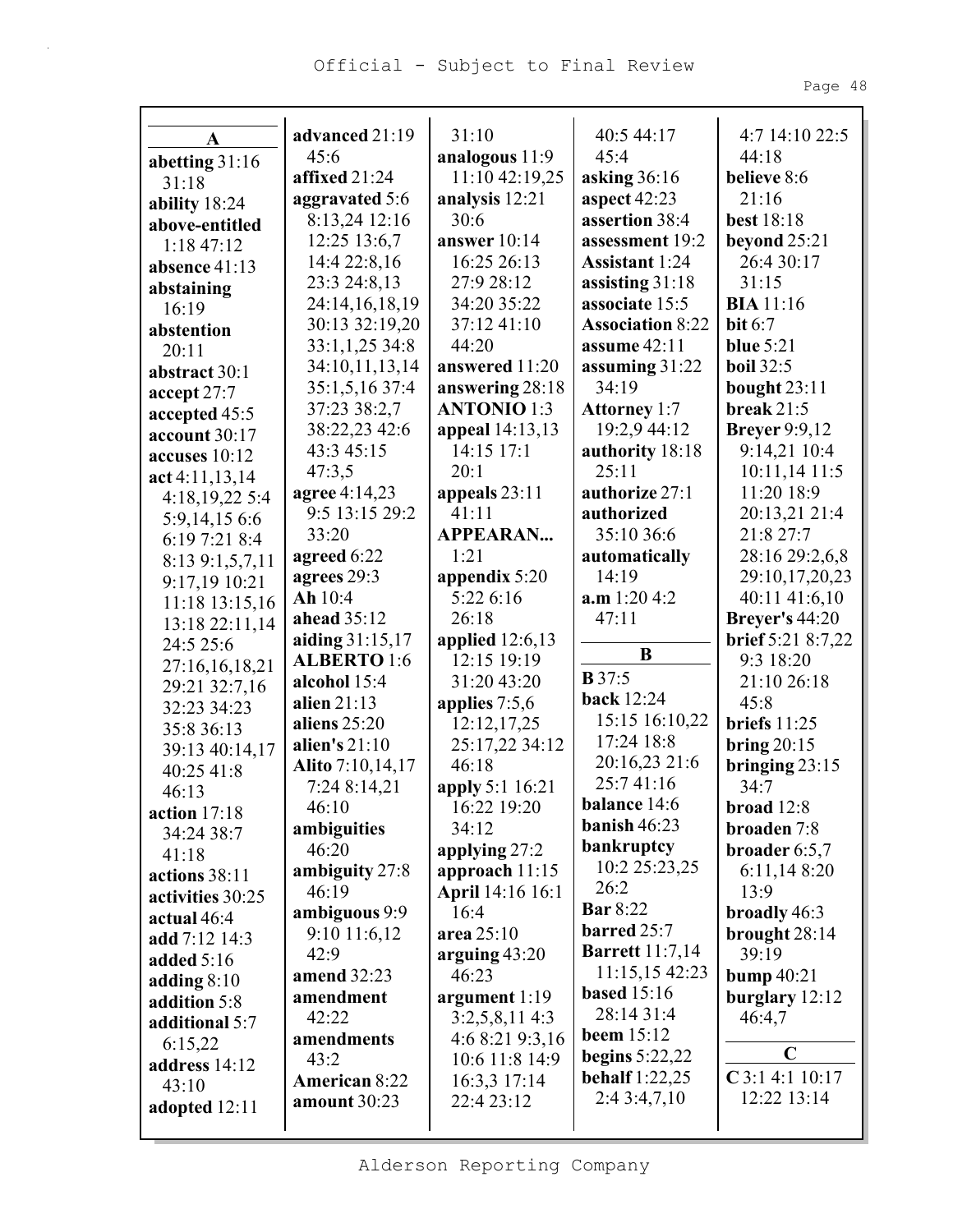| 22:17,20 23:15     | charged $31:14$         | 17:24 25:13       | confirmation        | 14:13            |
|--------------------|-------------------------|-------------------|---------------------|------------------|
| 23:19 32:5,11      | charges 25:11           | 31:6 46:8         | 36:4                | context 25:5     |
| 34:6,7 38:22       | Chief 4:3,8 6:2,7       | comes 28:10,21    | confused 40:10      | 41:12 45:6       |
| 39:2 40:24,24      | 12:15,20 14:7           | 30:22             | Congress 5:12       | continuing 20:5  |
| 40:24              | 14:11,21,24             | coming 25:7       | 5:17 6:9 7:4        | 21:11            |
| call 13:19         | 15:3,6,10               | commercial        | 8:17 9:7 10:17      | contrast 17:6    |
| called 19:7        | 17:18 18:1              | 46:2              | 11:8,14 13:12       | control 36:14    |
| calls 36:20,21,22  | 22:1,3,6 30:3,5         | committed         | 13:22 25:11         | controlled 4:10  |
| 36:23              | 35:15 44:15,19          | 22:15 23:4        | 26:5 30:20          | 4:13,14,17,19    |
| Campo 21:9,13      | 45:22,24 47:9           | 25:6 28:4         | 32:16 35:4          | 4:22 5:3,9,14    |
| 21:16              | children 16:14          | committing        | 36:17 42:7,11       | 5:15 6:4,5,19    |
| cancellation       | chose 42:7              | 18:16             | 42:18,21 47:2       | 7:11,20 8:4,12   |
| 24:15 34:15        | <b>Circuit</b> 18:22,22 | comparison        | connection          | 8:16,189:1,5,6   |
| capable 10:20      | circumstances           | 42:24             | 32:17               | 9:11,17,18       |
| careful 10:24      | 20:12 28:15             | completely 17:4   | consecutive         | 10:20 11:18      |
| carry 6:2          | 42:24                   | component 8:25    | 11:22 12:5          | 13:14,16,17      |
| case 7:25 9:10     | cited 18:20 21:9        | concede 7:6 10:5  | consequence         | 22:11,14 27:15   |
| 9:22,23,24         | 45:8                    | 10:6,11,16        | 16:7 17:7,12        | 27:18,21 29:13   |
| $11:21$ $12:1$     | citing $11:20$          | 30:12             | 36:8 37:2           | 29:19 32:7       |
| 15:14 16:8,15      | citizen 16:14           | conceded 30:11    | consequences        | 36:11,13 40:14   |
| 17:23 18:2,19      | 18:6 47:5               | 43:24 45:22       | 17:5 18:17          | 40:16,25 41:8    |
| 18:21 20:4         | citizenship             | conceivable       | 20:3 21:23          | 46:13            |
| 21:11,17 26:9      | 19:22 25:18,19          | 16:17,18,23       | 23:2,6,18 24:6      | controversy      |
| 26:25 31:14,22     | 47:4,7                  | 19:23 21:1,4      | 24:20 25:24         | 43:19            |
| 31:24 33:18,21     | classification          | concession        | 27:6 33:24          | convicted 23:4   |
| 36:20 39:8         | 37:18,19                | 10:13,15,22       | 34:10,10 42:11      | 24:7,14,16       |
| 41:3 43:19         | classifications         | 11:1              | consider 17:8       | 25:10 34:13,14   |
| 44:14 46:7,8       | 37:17                   | concluded 41:13   | considerable        | 38:641:18        |
| 47:9,11            | clause 25:22,23         | conclusion        | 11:13,19            | 42:4,6 43:7      |
| cases 11:23,25     | 47:7                    | 22:16 23:2        | considered 37:5     | 47:4             |
| 12:10,14 17:2      | clear 11:14 32:9        | 30:8 36:2         | consistent 45:25    | conviction 4:24  |
| 18:12 20:4         | 42:25 45:25             | concrete 20:5     | 46:15,17            | 10:18 17:13      |
| 21:20 28:3         | clearly $4:136:8$       | concurrent        | consistently        | 21:22 23:7,9     |
| 31:8 37:2          | 7:2 26:21 43:6          | 11:22 12:5        | 28:8                | 23:13,14,17,25   |
| 39:18 46:1,15      | 45:16                   | condition 17:16   | constitute 29:13    | 24:5, 19, 20, 22 |
| categories 45:17   | client 16:18 18:2       | 47:4              | 29:16 30:12         | 26:21,23 32:1    |
| category $8:23,24$ | 20:13                   | conditional       | 31:9 43:18          | 32:25 33:2,24    |
| 9:8 37:22          | clue 27:22              | 21:14             | 45:23               | 33:24 34:1,4,5   |
| certain 25:24      | cocaine 30:15           | conditions 15:1   | constitutes         | 34:16,18 37:8    |
| 26:7 31:5 38:1     | <b>Code</b> 4:9 5:5     | 15:20 21:15       | 35:16               | 38:4,1741:3,4    |
| certainly 11:7     | 6:1645:13               | conduct $4:16,20$ | <b>Constitution</b> | 41:20 42:12      |
| 30:23 33:1         | codify $11:8$           | 5:3,13 10:19      | 25:11,13            | convictions      |
| 46:17 47:1         | 42:19                   | 21:22,25 22:10    | constitutional      | 23:24            |
| change $15:20$     | codifying 11:15         | 22:13 25:24       | 25:16 42:10         | convinced 42:9   |
| 32:14,16,22,23     | collateral 16:7         | 26:7 27:20        | construction        | cooperate 20:19  |
| changes 32:18      | 17:5 18:17              | 29:10,12 31:9     | 6:11 25:4           | correct $19:3,4$ |
| character 47:6     | come 16:13,22           | 33:12             | contention          | 20:24 29:8       |
|                    |                         |                   |                     |                  |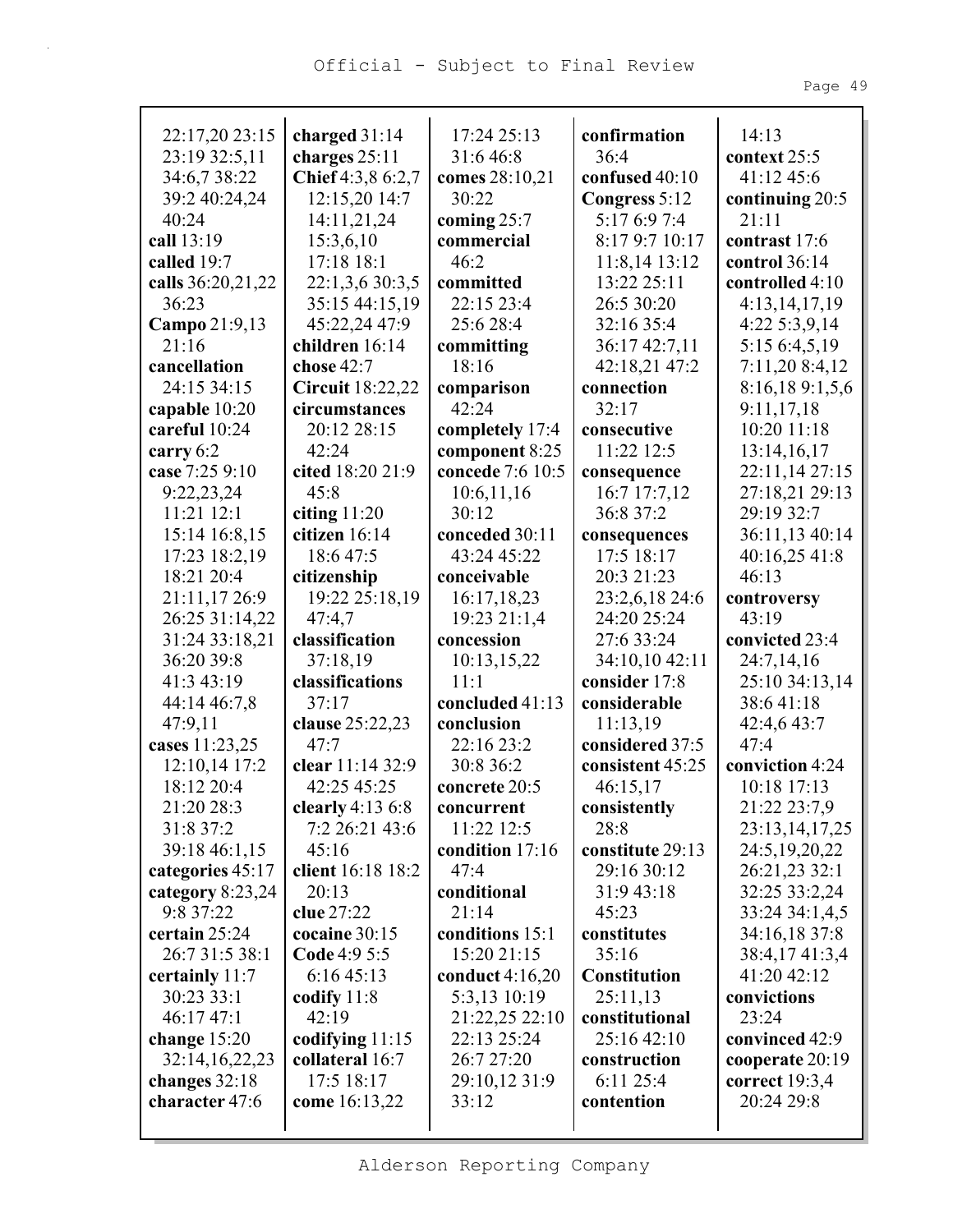| 35:2                   | 28:14,20,22      | deciding $46:24$                        | 13:10, 12, 17, 21       | draw 36:2                             |
|------------------------|------------------|-----------------------------------------|-------------------------|---------------------------------------|
| correctly 31:10        | 29:1,4 30:7      | decision 9:25                           | 13:21,24 45:13          | driving $18:15$                       |
| corresponding          | 32:6 34:1,9      | 19:7 28:20                              | desirable 21:20         | drug $4:9,165:5$                      |
| 8:3                    | 35:5,9 36:15     | 43:17 46:25                             | determination           | 5:10 6:17,24                          |
| Counsel 22:1           | 36:20 37:3,4     | decisions 16:5                          | 34:8 44:11              | 7:3,12,22                             |
| count 11:17            | 39:8 40:12,13    | deemed 37:23                            | 47:3                    | 11:17 12:22                           |
| 13:10 35:21            | 41:5 42:20,25    | defeats 20:6                            | determine 23:3          | 13:11,13 14:1                         |
| countries 15:16        | 44:21 45:9       | defendant 30:24                         | 24:23 34:1              | 22:8,20 26:9                          |
| country 13:2           | crimes 4:16 5:10 | 31:4 39:14                              | 37:8 41:4               | 30:9,15 31:2                          |
| 16:21 17:9,11          | 11:17 26:10      | defendant's                             | determines              | 36:1,14 40:12                         |
| 25:21 36:14            | 31:20 43:1,4     | 4:20                                    | 24:24                   | 40:13 43:4                            |
| counts 10:9 19:2       | criminal $4:15$  | Defender 1:24                           | determining             | 44:21 45:9                            |
| course 8:10 16:5       | 6:24 7:6 10:17   | define 7:18 46:3                        | 37:14                   | 46:24                                 |
| 16:9                   | 12:23 13:15      | defined 4:9 7:13                        | developed 8:22          | drugs 20:15,22                        |
| court 1:1,19 4:8       | 16:21 21:11      | 9:10 27:25                              | develops 20:16          | 30:18,23 31:4                         |
| 6:20,237:1             | 23:23,24 45:6    | 31:20 37:4                              | different 6:13          | 31:5,19                               |
| 9:25 10:1 12:6         | 45:8 46:18,21    | 45:17                                   | 8:14 18:6,9,14          | drug-trafficki                        |
| 12:11 14:12,25         | Crooks 1:24 3:6  | defines 6:17                            | 31:7 32:1,4             | 27:14,14,25                           |
| 15:8, 13, 19, 21       | 14:7,9,11,23     | defining $45:16$                        | 37:19 42:11             | 30:7                                  |
| 15:24 16:6             | 15:4,8,14 16:1   | definition 5:1                          | direct 17:7             | D.C 1:15                              |
| 17:1,4,21 18:6         | 16:4,25 17:14    | 7:2,5 9:7 12:11                         | direction 21:17         | E                                     |
| 19:25 20:5,9           | 17:22 18:4,12    | 12:22 13:9,13                           | 25:13                   |                                       |
| 20:19 21:10,12         | 18:20 19:4,13    | 14:1 22:20                              | directly 26:13          | E 3:1 4:1,1 5:21                      |
| 21:20 22:7             | 19:17,21,25      | 29:1 32:19,20                           | 30:19                   | 5:22,25 6:10<br>12:12                 |
| 27:2 28:19,23          | 20:10,18,24      | 34:11,22,25                             | discretion 19:9         |                                       |
| 28:24 36:5             | 21:2,8 22:2      | 35:5 36:1 39:9                          | 44:13                   | earlier 35:14<br><b>EDWIN 2:2 3:9</b> |
| 37:5 38:6 39:7         | <b>CSA</b> 6:21  | 40:15,18,24,24                          | discretionary           | 22:4                                  |
| 40:20 41:18            | cut 15:20        | 43:3,4 45:9,19                          | 43:17,20                | effect 20:2 32:11                     |
| 42:4 43:23             | D                | 45:20 46:2,4,4                          | discuss 42:23           | 33:5 36:8                             |
| 45:1,3,5,20            | D4:1             | 46:5,17                                 | dispensations           | 41:21                                 |
| 46:2,7<br>courts 23:11 | Dakota 9:15      | definitional 40:9                       | 25:8                    | effective 20:11                       |
| 37:741:11              | 10:8 40:19,20    | delete 43:4<br>deleted 43:5             | distinguishes           | effectively 15:23                     |
| court's $12:14$        | date 7:22 30:14  |                                         | 20:4<br>distribute 7:16 | 17:9 46:22                            |
| 15:18 16:5             | day 46:20        | <b>Department</b> 2:3<br>depend $42:12$ | 31:2,11                 | eight $43:24$                         |
| 43:16 46:15            | DC 1:22 2:3      | dependent 15:1                          | distribution            | eight-level 44:8                      |
| covered 43:1           | dealing $30:18$  | depends 17:8                            | 7:16                    | either $11:25$                        |
| create $30:23$         | 46:12            | deportation                             | district 14:25          | 26:6 39:3,3,10                        |
| creates 37:7           | deals 31:1 36:19 | 14:20 24:12                             | 15:8, 12, 18, 19        | 39:13,23                              |
| crime 4:9,19 5:5       | debating 34:21   | 34:14                                   | 15:21,24 17:21          | element 7:15                          |
| 6:24,257:1,2,3         | decade $11:16$   | deported 14:17                          | 20:11 43:23             | 31:19 46:2                            |
| $7:12$ 10:7            | decide 9:23      | 15:12 16:21                             | disuniformity           | eligibility 25:20                     |
| 11:10 12:22            | 12:21 20:22      | 17:24 20:14                             | 25:10                   | em $28:7$                             |
| 13:11,14 14:2          | 31:14 42:24      | 21:10,12                                | doctrine 16:16          | empirical 27:9                        |
| 22:20 23:4,8           | decided 11:21    | Deputy $2:2$                            | doing $11:14$           | 27:23                                 |
| 24:23 27:1,3           | 12:23 20:4       | described 12:17                         | 45:14                   | enacted 43:3                          |
| 27:14,14,15,25         | 46:3             | 12:25 13:4,5,8                          | <b>double 38:10</b>     | enacting 46:24                        |
|                        |                  |                                         |                         |                                       |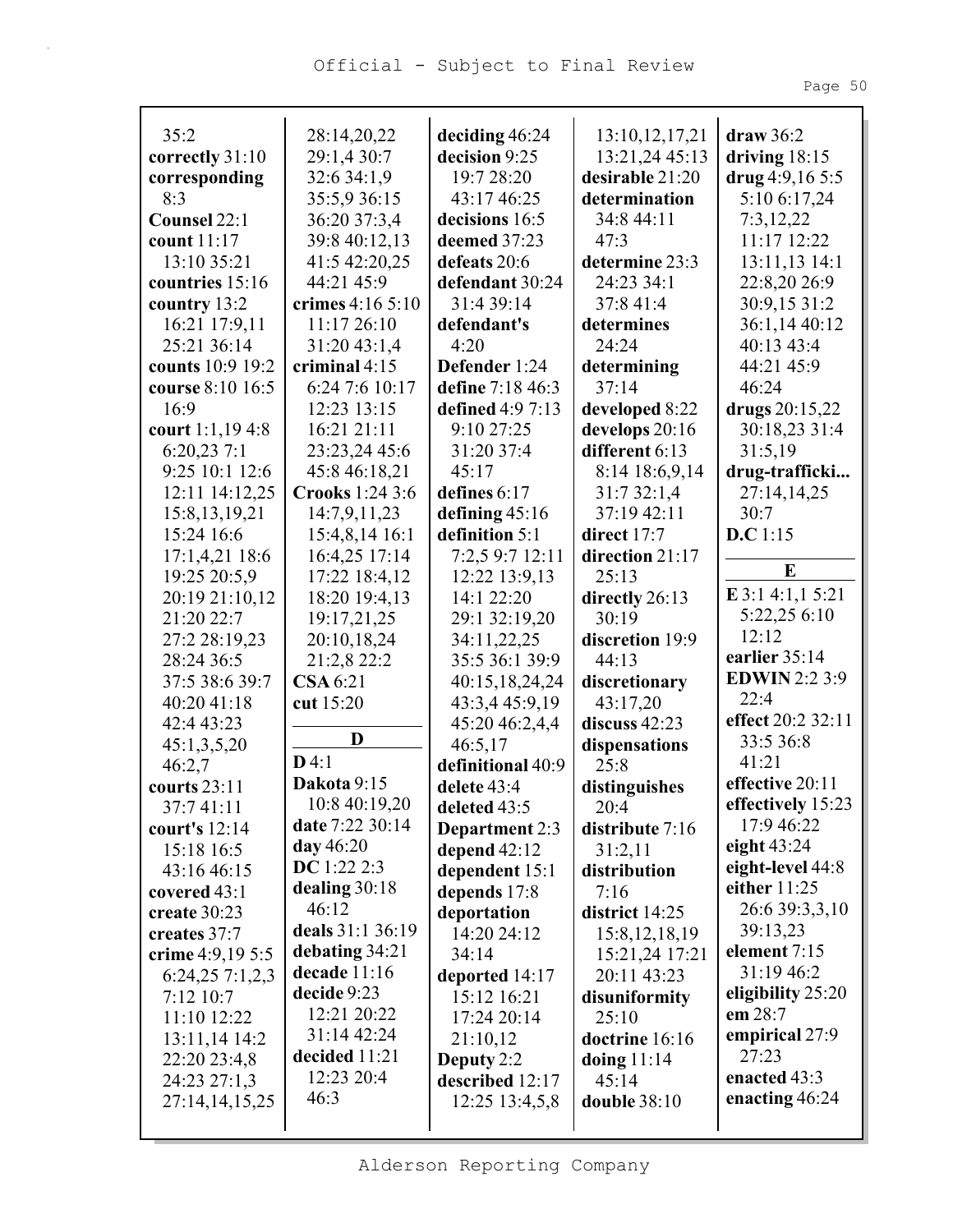Page 51

| enactment          | express $5:16$                 | 37:19,25 38:7                | 42:5,6 43:3,5,7    | general $1:72:2$  |
|--------------------|--------------------------------|------------------------------|--------------------|-------------------|
| 32:18              | 12:19 36:6                     | 38:13,14 39:8                | 44:1,22 45:10      | 8:23 19:9 43:8    |
| enforced 19:16     | expressed 19:20                | 39:14,19,24                  | 45:15 46:25        | 44:12 45:18       |
| engage 27:25       | expressly 25:11                | 40:2,3,6,7,20                | 47:5               | generally 26:5    |
| engaged 20:22      | extend 17:21                   | 41:18 42:5,25                | field 36:14,15     | General's 19:2    |
| 30:24              | extent 9:6                     | 43:5,8 44:21                 | <b>filed</b> 15:22 | generic $45:19$   |
| engages 10:7       | extinguished                   | 44:21,23,23                  | find $5:20$        | 46:8,16           |
| enhanced 24:17     | 14:19                          | 45:15,16 46:5                | finding $21:15$    | getting 31:6,21   |
| 39:15,25 40:8      | extradited 15:15               | 46:9,13,21,21                | first $4:35:11$    | <b>GINSBURG</b>   |
| 43:6               | F                              | felon $34:10$                | 7:11 9:23          | 11:6 15:25        |
| enhancement        |                                | felonies $4:18,25$           | 12:21 14:12        | 16:2 18:17        |
| 4:25 23:5,25       | f 26:23 37:23                  | 7:58:24,25                   | 15:12 18:10        | 19:1 25:1,3       |
| 34:16 38:21        | 41:25                          | 11:17 13:17,18               | 23:2 25:16         | 31:8 42:18        |
| 40:4 43:25,25      | face 15:9 42:16                | 22:16 30:13,16               | 28:11 40:15        | 43:9,13           |
| 44:7,8             | fact 8:10 9:2                  | 38:247:4                     | five 30:15 40:12   | give 16:9 30:6    |
| enhancing 32:25    | 21:12 22:17                    | felony $4:10,12$             | 40:21              | 40:4              |
| entering 18:10     | 27:5 35:25                     | 4:13,21,21 5:3               | focus $32:5$       | given $36:24$     |
| entirety 13:12     | 44:9 47:6                      | 5:6,8 6:14 8:3               | focusing $14:1$    | 37:16 44:9        |
| entries 44:10      | factor 16:11                   | 8:13 9:4,6,10                | 33:4               | gives $46:4$      |
| equates 30:9       | factors 19:6                   | 9:14, 16, 18, 18             | follow $34:16$     | go 27:12 35:12    |
| ESQ 1:22,24 2:2    | facts 31:24                    | 9:21 10:1,3,7,8              | 38:13,15           | 40:12 43:25       |
| 3:3,6,9,12         | fall $7:18\,46:10$             | 11:2,3,9 12:16               | followed 11:16     | goes 19:5 28:18   |
| established 26:5   | far $23:11\,28:18$             | 12:25 13:6,7                 | following 24:18    | 45:15             |
| establishing       | far-fetched 44:9               | 13:14,16,20                  | follows $22:16$    | going 14:4 15:6   |
| 47:6               | favor 46:20                    | 14:4 22:9,12                 | footnote 8:6       | 16:20,20,22       |
| et $10:9$          | favorable 16:11                | 22:14 23:3                   | foreclosed 47:6    | 18:2 19:11,15     |
| evaluated 19:6     | features 22:21                 | 24:8, 13, 14, 16             | foreign $13:2,7,8$ | 26:4 27:11        |
| evaluating 19:7    | 23:1                           | 24:18,19,24                  | 15:16              | 32:1 37:18        |
| everybody 29:3     | federal 1:24<br>4:11,19,21,25  | 26:12 27:15,17               | <b>found</b> 18:22 | Gonzales $1:64:4$ |
| evident 43:2       |                                | 27:18,20 28:21               | 21:20 22:15        | 6:23 11:22,24     |
| exactly 32:12      | 5:4,15 6:5,25                  | 29:13,1731:1                 | four 26:23 43:25   | 12:4 28:19,24     |
| example 6:10       | $7:2,5,6,8$ 8:8                | 31:6,9 32:6,8                | 44:16              | Gonzalez 39:8     |
| 12:11 13:4         | 8:11 10:2,3,9                  | $32:12,19,20,25$ fours 43:14 |                    | good 11:11 26:2   |
| 15:4 25:22         | 10:18 11:2,18                  | 33:1,1,2,6,8,10              | four-level 44:7    | 47:6              |
| 26:3,16 30:21      | $12:6,18$ 13:1                 | 33:14,17,25                  | friends $20:21$    | gotten $44:3,6$   |
| 37:22              | 13:20 20:20<br>21:23 22:12     | 34:2,8,12,13                 | further $14:5$     | government        |
| excess 16:10       | 26:16 28:20,21                 | 34:14,24 35:1                | 17:16,19 35:19     | 6:128:610:10      |
| exemption 26:2     | 29:1,3 30:19                   | 35:6,17,21,24                | 47:8               | 10:12 13:9        |
| exercise 16:17     |                                | 35:24 36:10,12               | future $16:13$     | 20:15,22 23:10    |
| 16:17 19:23        | 31:1,9,12,21<br>32:8,12 33:6,7 | 36:21,23,23                  | 17:23 18:3,25      | 28:2,5,7 38:13    |
| exercises 16:23    | 33:11,14 34:7                  | 37:4,6,9,16,24               | 43:21              | 38:14 44:23       |
| expand $13:21$     | 34:9,24 35:11                  | 38:7,7,21,23                 | G                  | 45:4,6 46:22      |
| 45:7               | 35:17,24 36:9                  | 38:23 39:6,10                | $g$ 4:1 5:12,21,23 | government's      |
| expired $17:2,4,5$ | 36:11,13,15,19                 | 39:13,14,23,24               | 5:25 26:24         | 7:7 9:16 14:12    |
| 17:9               | 36:20,21,22,23                 | 40:3,6,13,18                 | 37:3 42:1          | 23:12 45:18,25    |
| explained 32:20    | 37:13,14,17,18                 | 40:19,25 41:7                | gears $43:9$       | 46:14             |
| explicit $35:13$   |                                | 41:7,7,14,19                 |                    | graduated 31:3    |
|                    |                                |                              |                    |                   |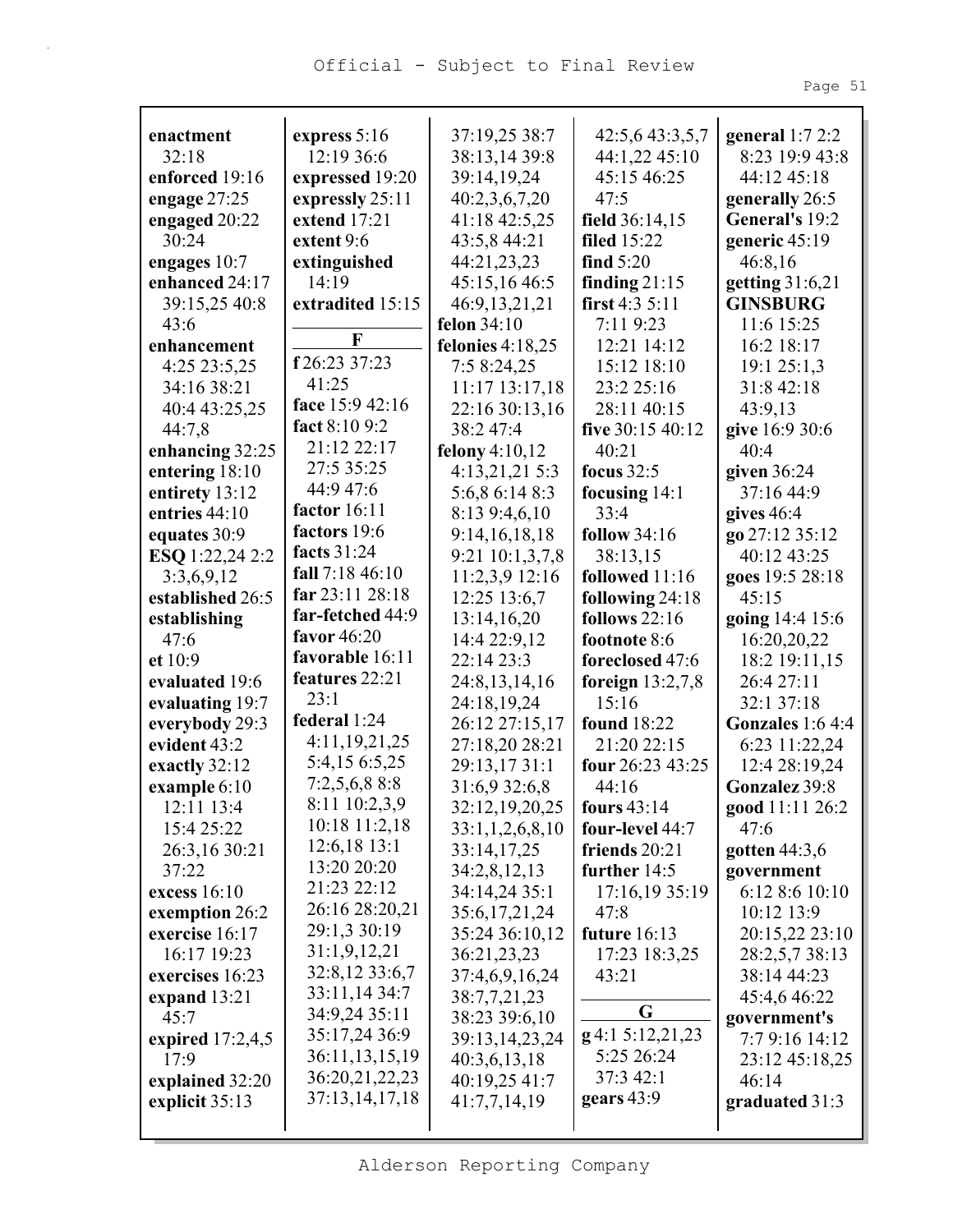|--|--|

| grams $30:15$       | Houston 1:25      | include 5:18            | 32:11                    | 16:2,15,25          |
|---------------------|-------------------|-------------------------|--------------------------|---------------------|
| grant $44:12$       | hypothesis        | 6:10 7:5,8 8:20         | interpret 8:1            | 17:8,18 18:1,9      |
| granted 19:8        | 37:15             | 13:23 45:15             | 23:23                    | 18:17 19:1,10       |
| 45:21               |                   | included 8:16           | interpretation           | 19:14,19,23         |
| gravity $36:9,10$   | I                 | 9:2,8 11:10             | 7:721:18                 | 20:7,13,21,25       |
| 37:14               | identical 25:6    | includes 8:15           | 25:13 28:10              | 21:4,8 22:1,3,6     |
| ground $24:12$      | identifying 26:6  | 33:2                    | interpreted 10:2         | 22:22,24 23:10      |
| guess $21:4$        | 26:8              | including 9:4           | 25:24 28:8               | 23:16,19,22         |
| guideline 44:4      | illegal $24:18$   | 21:21                   | intoxicated              | 24:3,9,11 25:1      |
| guidelines 44:1     | 32:24             | inconsistency           | 18:15                    | 25:3 27:7           |
| guilty $31:16$      | illicit $7:11,14$ | 38:10                   | involved 20:15           | 28:16 29:2,6,8      |
| gun 28:1,5 40:11    | 8:11, 16, 18, 23  | incorporate             | 29:12 31:10              | 29:10,17,20,23      |
| guy 40:21           | 9:4,8 14:2,3      | 22:19                   | involving 16:15          | 30:3,5 31:8,22      |
| $G3 6:3$            | 30:7 45:23        | incorporated            | 37:2                     | 32:14 33:4,10       |
|                     | 46:1              | 23:19,22 30:2           | irrespective             | 33:13,18 34:3       |
| $\mathbf H$         | immigration       | 40:23                   | 21:24                    | 34:19,21 35:3       |
| Hamdi 18:21,21      | 19:6 21:23        | incorporates            | issue $26:4$             | 35:12,15,18         |
| 19:4 43:13,14       | 23:6,18 24:5,6    | 22:25                   | <b>I.e</b> 36:20         | 36:8,12,16          |
| happen 15:6         | 25:5 31:17        | incorporation           |                          | 37:10,11,12         |
| 20:18 21:5          | 32:18 35:6        | 24:7                    | ${\bf J}$                | 38:3,10,17,20       |
| happened 15:11      | 36:18,24 38:18    | indication 6:22         | $j$ 26:19 42:1           | 38:25 39:5,10       |
| 36:5                | 38:19 39:2        | 20:25 21:2              | Jerome 9:24              | 39:13,17,22         |
| happens 22:19       | 41:17,21 46:19    | indications 5:7         | 11:21,21,24              | 40:5,10,11          |
| 22:22 27:24         | 46:22 47:2        | ineligibility           | 12:8,8,12,19             | 41:6,10,16,23       |
| 36:12               | impact $18:24$    | 24:15                   | 21:21                    | 42:8,14,18          |
| happenstance        | 25:25             | ineligible 34:15        | <b>JOSE</b> 1:3          | 43:9,13 44:15       |
| 25:9                | implication 5:17  | information             | JR 1:22 3:3,12           | 44:19,20 45:22      |
| harm $37:7$         | 6:8 30:24         | 20:17                   | 4:6 44:17                | 45:24 46:5,10       |
| hear 4:3 14:8       | importance        | infused 27:4            | judgment 43:17           | 47:9                |
| 21:19               | 36:19             | ingenious 16:23         | jurisdiction             | justices 35:14      |
| heard 20:13,14      | important 22:17   | initial 8:5             | 14:25 15:19,19           |                     |
| 30:11               | 29:21 30:17       | initially 31:14         | 17:20 18:7               | $\mathbf K$         |
| hearing 31:17       | 33:16,16 36:17    | injury 20:6             | 23:9 24:21               | K 5:12,22,23,25     |
| heavily 19:2        | imposed 26:9,10   | inserted 32:8           | 34:1,4,17 41:4           | <b>keep</b> 18:18   |
| held 10:1 19:25     | 26:20,22,25       | insist $28:5$           | jury $31:13$             | <b>Kemna</b> 17:3   |
| 21:10               | 27:3 32:22        | insisted 30:20          | <b>Justice 2:3 4:3,8</b> | 43:17               |
| helps $12:21$       | 37:24 42:2,3      | instance 5:1            | $4:23\;5:2,19,21$        | Kennedy 4:23        |
| Heronka 19:7        | impossible        | 17:17,18 30:22          | 5:246:1,2,7              | 5:2 10:22           |
| highly $47:2$       | 17:11,12          | instances 15:14         | 7:10,14,17,24            | 11:20 12:7,9        |
| history $11:13$     | imprisonment      | 26:7,7 33:13            | 8:14,21 9:9,12           | 13:23 22:22,24      |
| 42:15,22            | 16:9 18:23        | intended 30:25          | 9:14,21 10:4             | 33:18 42:8,14       |
| <b>hold</b> 20:1    | INA 12:24 22:9    | <b>intent</b> 7:16 31:2 | 10:11,14,22              | <b>Kenya</b> 16:6   |
| homestead 26:1      | 23:1,3 24:3,20    | 31:11                   | 11:1,5,6,20,20           | key 4:11 27:12      |
| <b>Honor</b> 16:1,4 | 33:24 34:12       | intention 19:20         | 12:7,9,15,21             | 33:18,20            |
| 18:4,21 19:4        | inadmissibility   | 32:14                   | 13:23 14:7,11            | kind 25:10          |
| 19:13,21 20:10      | 16:12 18:24       | interested 28:12        | 14:21,24 15:3            | kinds $45:12$       |
| 20:24               | 19:8              | interesting             | 15:6, 10, 25             | <b>Kneedler</b> 2:2 |
|                     |                   |                         |                          |                     |
|                     |                   |                         |                          |                     |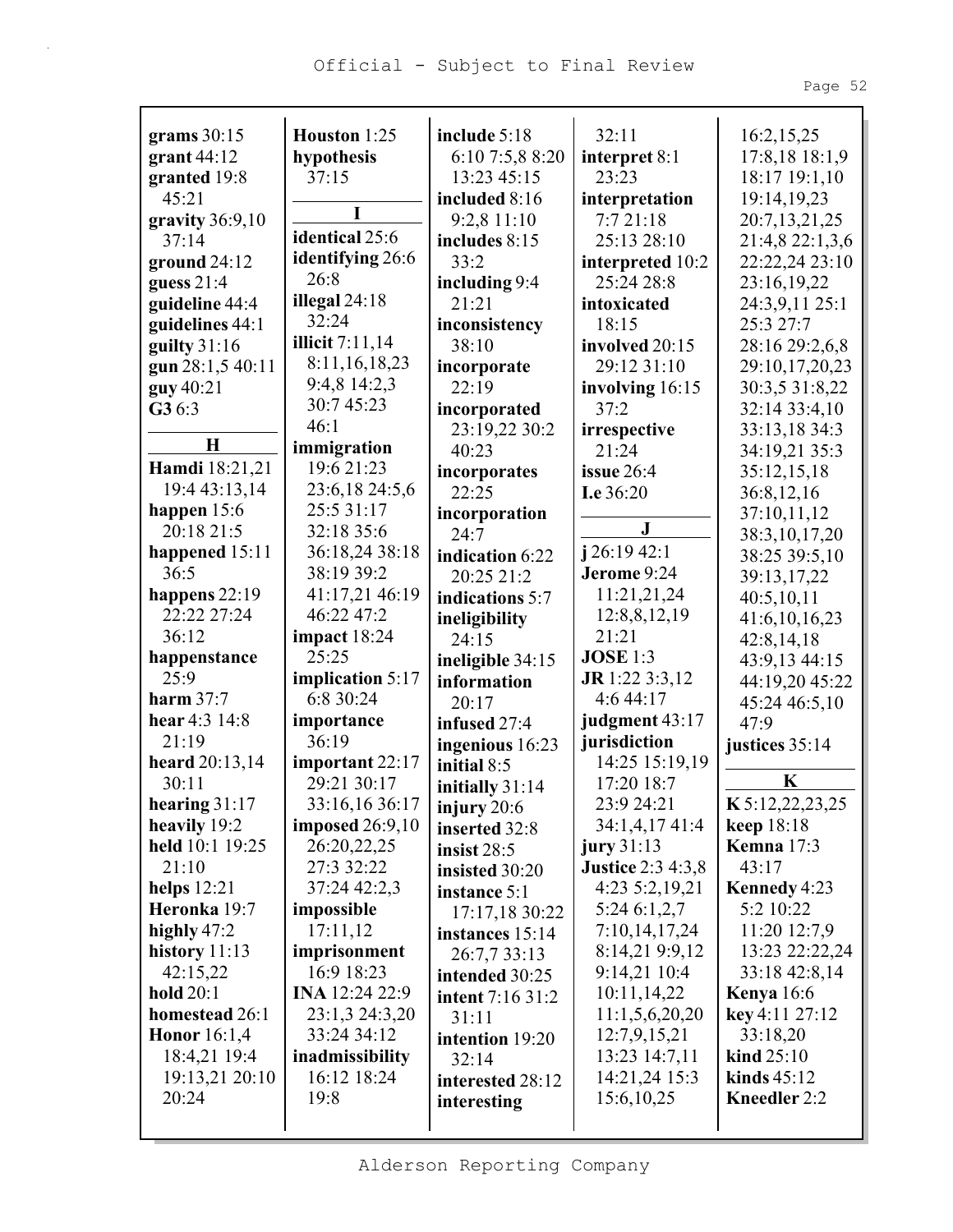|--|--|

| 3:9 22:3,4,6,23    | 17:23 18:3,10           | 9:12,20,24        | 12:9,13 25:24       | 45:3             |
|--------------------|-------------------------|-------------------|---------------------|------------------|
| 22:25 23:14,17     | 22:15 24:22,24          | 10:10,12,16,24    | 27:16,19 38:5       | misdemeanors     |
| 23:21 24:2,4       | 25:12,25,25             | 11:4,12 12:4,9    | 38:5 39:14          | 7:9 13:18        |
| 24:10,12 25:1      | 26:15,16,23             | 12:20 14:1,7      | 44:1                | 44:24            |
| 25:2,15 28:13      | 27:1,6,17               | 25:14 30:11       | meaning $22:18$     | mistake 27:12    |
|                    |                         |                   |                     |                  |
| 28:17 29:5,7,9     | 29:11,12 31:12          | 44:15,17,19       | means 4:15 7:15     | modification     |
| 29:15,18,21,25     | 31:21 32:13,18          | 45:24 46:7,12     | 13:16 26:25         | 13:13            |
| 30:4,10 31:13      | 32:20 33:2              | 47:9              | 27:22 30:1,2        | modify $15:20$   |
| 31:25 32:10,16     | 34:23,24 35:11          | look 6:8 9:23,24  | 32:6 33:6           | moment 43:9      |
| 33:4,8,12,15       | 35:11,17,21             | 11:12 16:6,22     | 40:13 41:7          | money 13:4,5,9   |
| 33:20 34:6,19      | 36:18,19,20,21          | 17:4 23:8,8       | meant 5:17 6:9      | months $15:25$   |
| 35:2,7,13 36:3     | 36:22,22,24             | 24:21,23 25:2     | meet $5:1$          | 44:2,3           |
| 36:11,13 37:1      | 37:8,13,13,14           | 27:5,21 33:16     | meets 40:18         | moot 14:13,14    |
| 37:21 38:3,8       | 37:25 38:18,19          | 33:21,25 34:3     | mention $6:15$      | 17:2 18:2,19     |
| 38:16,19,22        | 39:1,24,24              | 34:17 35:9,10     | 11:24 32:1          | 20:1,8 21:17     |
| 39:4,7,12,16       | 40:2,6,7 41:2           | 38:17 39:1,1,3    | 36:7 37:21          | mootness 21:12   |
| 39:18 40:1,9       | 42:2,5,20               | 40:15 41:2,19     | mentioned           | 43:11,15         |
| 40:22 41:9,11      | 45:11,15,16             | looked 6:10 37:8  | 11:25 33:23         | moral $47:6$     |
| 41:22,24 42:13     | 46:13,18,19,21          | 38:441:12         | 35:8,13,14          | morning $4:4$    |
| 42:16,22 43:12     | 46:21,22                | 42:1              | 42:1                | move 12:24       |
| 43:16 44:15,20     | laws 25:12 26:2         | looking 6:3       | mentioning 12:8     | murder 45:17     |
| 45:10              | 35:646:24               | 42:19             | mere 7:24 8:15      |                  |
| know 16:16,18      | <b>lead</b> 36:2        | looks 26:14       | 8:20                | N                |
| 19:13 23:11        | leads $30:8$            | 32:20 36:5        | merely $32:15$      | N3:1,14:1        |
| 27:9 35:18         | learns $15:8,21$        | 46:13             | 34:24               | naturalization   |
| 41:6,10            | leaves 17:9,11          | Lopez 1:3,23 3:4  | merits $21:17$      | 25:18            |
| knowledge          | left 47:3               | 4:4,7 44:18       | <b>Mexico</b> 14:17 | nature 34:1 41:4 |
| 28:13 45:5         | legal $18:16$           | Lopez's $5:21$    | 16:19 17:21,24      | necessarily 9:17 |
|                    | legislative 11:13       | 31:14             | 20:14               | 35:19,22 36:2    |
| L                  | 12:19 42:14,22          | lose 9:22 39:11   | mileage $11:7,13$   | need 23:12,14    |
| labels 21:24       | length $19:1,5$         | 39:14             | 11:19               | 23:17,25         |
| Lane $17:3$        | 26:11                   | lot 28:6 30:18    | mind 28:11          | never 17:1 19:25 |
| language 5:8,13    | leniently 38:14         |                   | 36:17 41:16         | 25:23 41:16      |
| 10:25 12:20,24     | let's 41:16 42:8        | M                 | minimal $38:11$     | 44:23 45:5       |
| 28:22,25 33:5      | level $43:24,25$        | <b>Macau</b> 37:6 | minimum 26:8        | noncitizens      |
| 33:16 39:20,21     | light $27:10$           | making $10:12$    | 28:6                | 46:23            |
| 41:13,14 44:25     | likewise 42:3           | 27:11 31:1        | minor $37:15$       | nonimmigrant     |
| 45:2               | limit $12:7$            | 45:4              | minutes $44:16$     | 16:13 19:18      |
| laundering 13:5    | limits $12:10$          | mandatory 28:1    | misdemeanor         | notable 30:21    |
| 13:6,9             |                         | 44:5              | 5:9 9:12 13:20      | noticed 11:24    |
| law 4:20,21,25     | linguistically<br>27:8  | marginal $44:13$  |                     | number 12:14     |
| 6:4,9,10,198:8     |                         | matter 1:18 19:7  | 27:18 28:4          | 16:11 31:2       |
| 9:15 10:8,9,18     | listed 7:23             | 37:25 47:12       | 29:17 34:25         | 32:21 41:9,11    |
| 10:19 11:10        | <b>little</b> 6:13 47:1 | maximum 21:24     | 35:5 36:9,21        | numerous 35:9    |
| $12:6,18$ $13:1,1$ | Long 1:22 3:3           | mean 6:10 8:1     | 36:22 37:15,25      | 45:7             |
|                    | 3:124:5,6,8             |                   | 38:1,6 40:2,7       |                  |
| 13:7,7,19,20       | 5:2,20,25 6:7           | 9:17,21 10:2,4    | 40:17 41:19,20      | $\mathbf 0$      |
| 15:14 17:17,19     | 7:14,20 8:6,21          | 10:10,17 12:6     | 42:4 44:21          |                  |
|                    |                         |                   |                     |                  |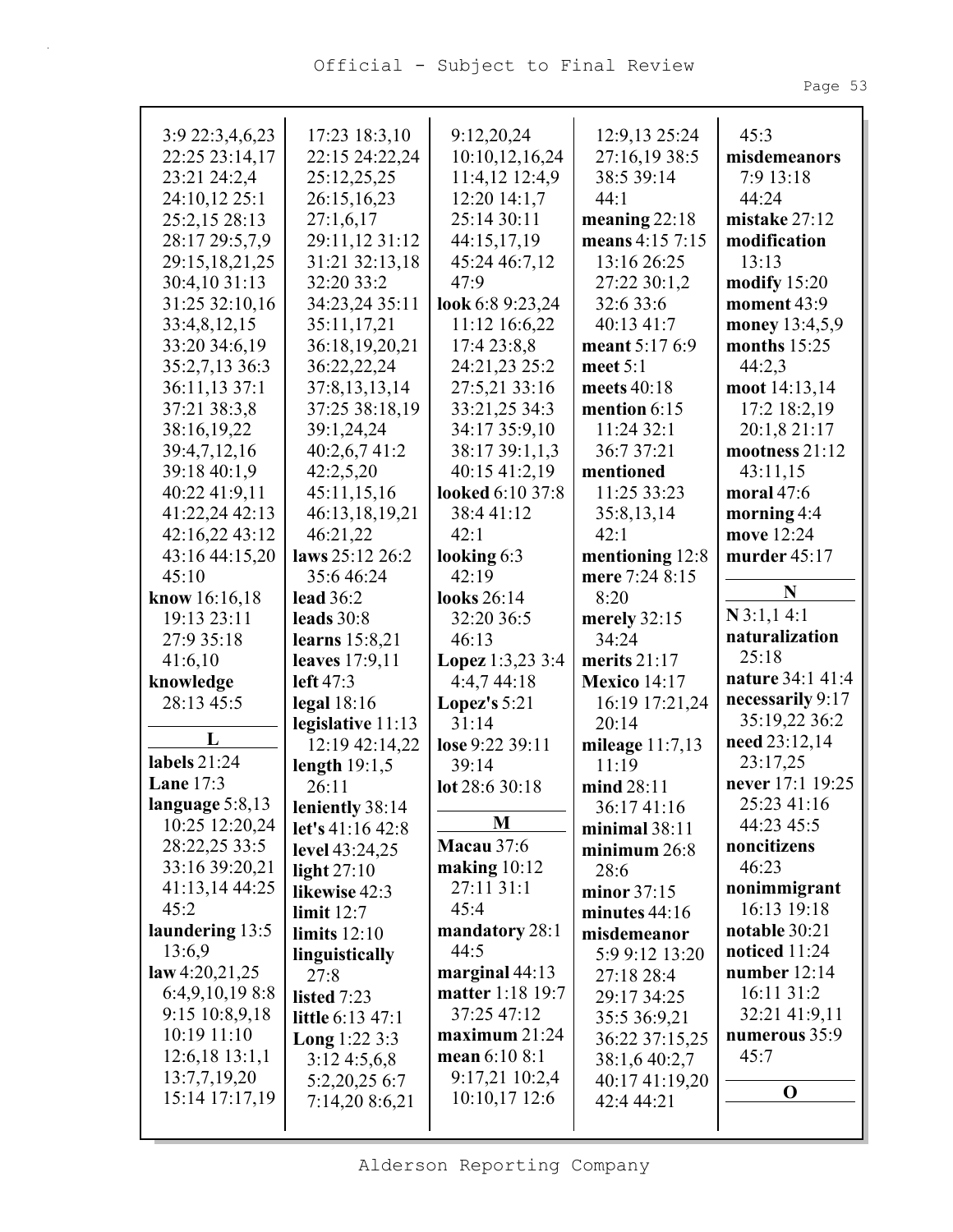**opposite** 45:12 **oral** 1:18 3:2,5,8 4:6 14:9 22:4 **order** 22:8 23:17

3:7 4:7 14:10 30:10 44:18 **petitioners**

| $Q$ 3:1 4:1         | 23:25 30:20                  | 21:19              | 18:22 19:11,12  | 34:7 40:20      |
|---------------------|------------------------------|--------------------|-----------------|-----------------|
| obvious 36:18       | ordinary 8:2,19              | petitioner's       | 19:15,17        | prosecutions    |
| occasionally        | outcome 12:2                 | 22:13              | practice 11:9   | 28:14           |
| 20:18               | outlined 7:25                | phrase 4:12 7:11   | 42:19           | provision 5:3   |
| occupies 36:15      | outside 14:22,23             | 8:5 9:3 10:1       | Precisely 11:5  | 6:3, 16, 17 7:6 |
| occupy $36:14$      | P                            | 33:6               | predicate 7:7   | 22:19 25:17     |
| October 1:16        | $P$ 4:1                      | physical 37:7      | prepared 10:5,6 | 30:13 35:14     |
| odd 36:24 37:16     |                              | physically 27:16   | 27:7 28:6,7,9   | 38:21 41:25     |
| odds 37:13          | page 3:2 5:22<br>18:20 26:18 | pick 5:23 20:21    | presence 41:14  | 46:12           |
| offense 4:24        |                              | 27:19 45:20        | present 20:9    | provisions 5:11 |
| 6:17,18,19,20       | paper 16:11                  | 46:8               | pressed 9:3     | 5:21 6:8 32:4   |
| 7:15,188:3,11       | paragraph<br>12:17           | picked 13:12       | pretty $11:14$  | 41:2,21,25      |
| 12:17,25 13:4       |                              | piece 14:2         | 13:3            | 45:10           |
| 13:5,8,10,11        | parallel 6:11 8:8<br>25:22   | place 25:2 37:1    | prevail 20:8    | Public 1:24     |
| 13:17,21,21,24      |                              | play 47:8          | primarily 14:14 | punish $29:11$  |
| 14:3 22:8 27:6      | parole 21:5                  | pleaded 31:16      | 16:2            | punishable 4:10 |
| 28:4 32:21          | paroled 20:19                | please 4:8 14:11   | principle 12:6  | 4:11,15,18,20   |
| 35:16 37:6,14       | particular 21:25             | 22:6               | 12:13,13,19     | 4:22,24 5:8,13  |
| 37:22,23 39:19      | 23:7 35:23                   | plugged $41:1$     | 26:14 46:17     | 6:5,18,218:12   |
| 41:3 45:1,13        | 44:13                        | point 15:17 16:8   | principles 27:3 | 8:25 9:4,6,11   |
| 45:15,16,23         | parties 4:14                 | 17:20 19:18        | prior 17:13     | 9:16,18,22      |
| 46:6,11,16,24       | pattern 36:4                 | 21:3,9,18 24:4     | 32:11           | 10:7,8,20       |
| offenses 5:9,14     | patterned 30:19              | 24:19 26:13        | prison $14:16$  | 13:14 22:10,14  |
| 5:17,186:13         | pause 30:6                   | 27:12 28:2         | 15:9 16:10      | 27:15,17,20     |
| 6:147:7,17,20       | penalties 24:17              | 29:21 34:20,21     | 18:8 21:24      | 29:18 32:7      |
| 7:21,24 8:8,15      | penalty 32:25                | 43:23              | probably 32:10  | 33:6,11,12,14   |
| 8:20 9:2 16:22      | penultimate                  | pointed 19:5       | 46:2            | 33:17 40:14,16  |
| 30:12 31:4,15       | 35:15,21,24                  | 21:12 28:19        | probation 17:16 | 40:17,25 41:7   |
| 33:2 37:25          | <b>people</b> 14:22,23       | points 21:16       | 17:20,21 18:15  | punished 4:17   |
| 38:1 44:11          | 15:11,15 20:18               | 32:1,2             | 21:10           | 10:20           |
| <b>office</b> 17:21 | 21:4 25:6                    | portion 14:18      | problem $31:6$  | punishes 44:22  |
| officials 19:6      | perfect 27:7                 | posit 28:15        | 37:12 43:11     | punishment      |
| Okay 40:12,19       | perfectly 9:9                | 37:20              | proceedings     | 32:22 35:10     |
| omitted 4:12        | 32:9                         | posited 45:2       | 20:19           | 36:6            |
| once 12:23 17:9     | period 15:23,23              | position $5:28:10$ | progeny 21:21   | purchasing      |
| 17:11               | person 10:7                  | 23:11 38:8         | promotes 21:19  | 31:18           |
| one-year 44:5       | 17:15 18:15                  | 45:18 46:8,14      | pronounce 7:23  | purpose 32:5    |
| open 28:11          | 19:8,11 20:14                | possess 31:2       | proper $25:2$   | purposes 7:3    |
| operate 30:21       | 28:3 35:10                   | possessing 31:5    | properly 22:15  | 12:12 31:23     |
| operated 40:2       | 45:1                         | possession 7:16    | prosecuted 6:20 | 34:25 35:6      |
| operative 22:19     | persons 15:5                 | 7:22,24 8:15       | 7:145:1         | 36:17 37:18     |
| 38:24               | 17:24                        | 8:20 9:1 28:4      | prosecutes      | 38:5,18,20      |
| opinion 12:1        | <b>Petitioner</b> 1:4        | 30:8,12,14,14      | 44:23           | 39:1,2,11       |
| opposite 45:12      | 1:10,23,253:4                | 30:15,22 31:3      | prosecuting     | put 32:3        |

**Q qualified** 31:11

31:11,16,18,23 40:16 46:24 **possibility** 16:8

28:3 **prosecution** 23:15 28:23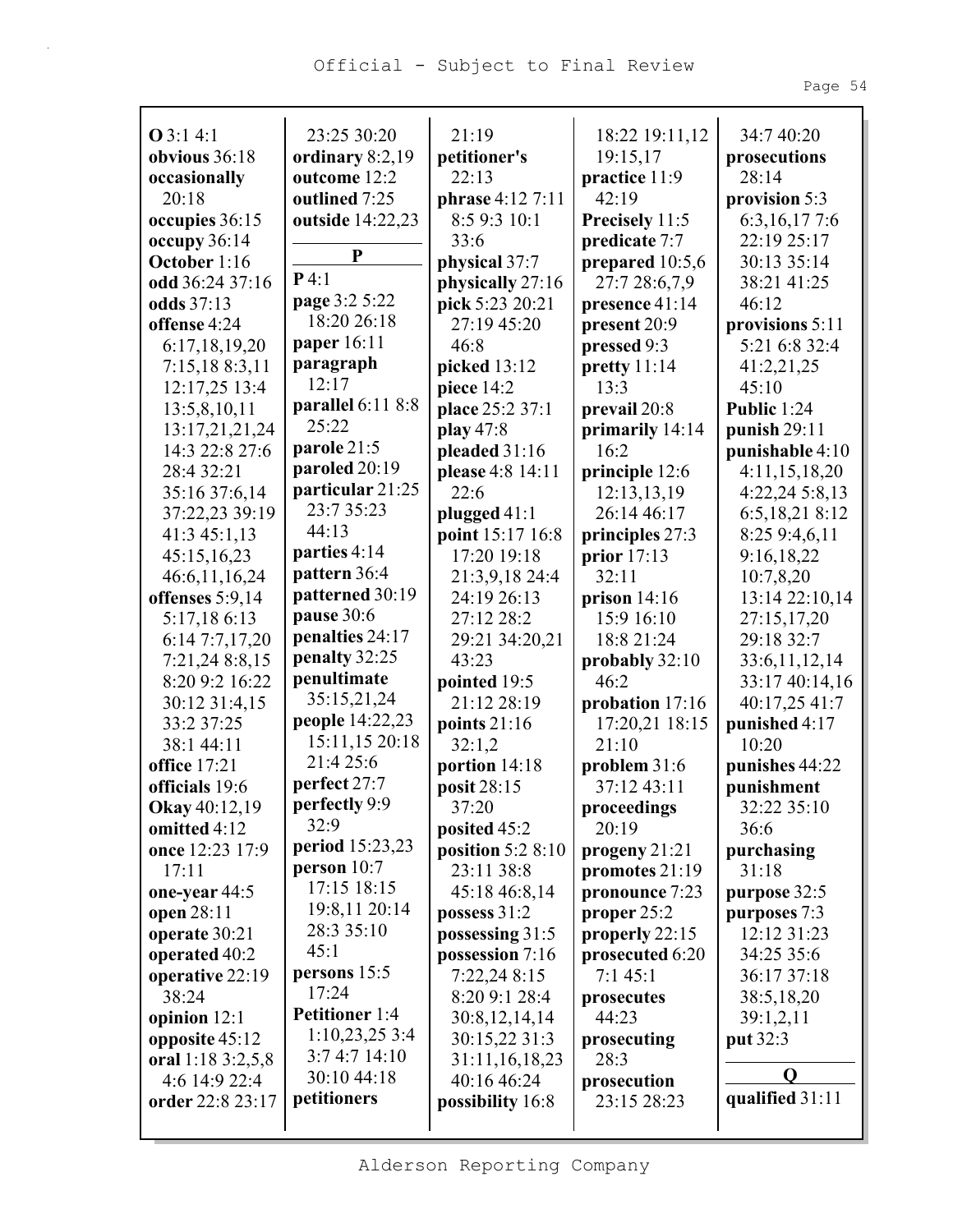| qualify 19:18    | reentry $24:18$                    | 22:10                         | 6:2 12:15 14:7        | 32:24 37:5                       |
|------------------|------------------------------------|-------------------------------|-----------------------|----------------------------------|
| quantity 31:4,5  | refer 26:19                        | requires 24:5                 | 14:21 15:3,6          | 39:2 44:22,24                    |
| question 8:14    | 35:20                              | 37:6                          | 15:10 17:18           | 45:7,11                          |
| 10:19,23 20:7    | reference 5:16                     | resentenced                   | 18:1 22:1,3           | sections $5:19,24$               |
| 27:9 28:18       |                                    | 20:8                          | 30:3,5 44:15          | 6:18                             |
| 29:25 33:22      | 7:12 35:23,23<br>43:6              |                               | 45:22 47:9            |                                  |
|                  |                                    | resentencing                  |                       | see $12:4,10$                    |
| 35:22 38:23      | referred 5:13<br>45:11             | 20:10<br>reserve 14:5         | <b>role</b> 34:8      | 24:22 35:25<br>40:15             |
| 39:22 44:20      |                                    |                               | room $25:3$           |                                  |
| questions 14:5   | referring 6:9                      | resolved 46:20                | rules 25:18           | send 18:8<br>sense 8:19 11:11    |
| 31:24 47:8       | 26:22<br>refers 4:13 6:25          | respect 12:9                  | run $15:25$           | 23:7 24:21                       |
| quite 28:12 36:3 |                                    | 17:14 18:5,9                  | S                     |                                  |
| $\bf R$          | 7:2 24:13,13                       | 18:14 23:5                    | s 2:2 3:1,9 4:1       | 33:15,25 34:17                   |
| r1:64:126:24     | refused $15:19$                    | 25:16 26:4,9<br>28:18 32:24   | 22:4 26:24            | sensibly 30:21<br>sentence 14:14 |
| rape 7:22 30:14  | reimprisoned<br>21:14              | 43:15                         | sanctions 4:15        | 14:15,18 16:7                    |
| ratify $43:1$    | reinforce 23:2                     |                               | saved 21:11           | 16:11 17:1,2,5                   |
| read 8:5 9:3     | related 45:10                      | respects 32:21                | saying $11:9$         |                                  |
| 33:18            |                                    | <b>Respondents</b><br>2:43:10 | 13:23 18:4            | 17:6,9,10 19:1                   |
| reading 34:22    | relating 6:4<br>release 14:18,19   |                               | 33:5 35:19            | 19:5 20:1,2,5<br>21:11 23:24     |
| 35:4 36:22       |                                    | <b>RESPONDO</b><br>22:5       | 39:23 41:17           |                                  |
| 40:20,22         | 14:21 15:1,11<br>15:15, 17, 20, 21 |                               | says 7:3 9:15         | 26:8,11,20,22<br>26:24 27:2      |
| readmitted       |                                    | response 10:23<br>result 43:1 | 10:17,18 12:16        | 33:19 34:16                      |
| 19:11,15         | 15:22,23 16:20<br>17:10,12,25      | retains 18:6                  | 16:16 28:22           |                                  |
| real 16:24 43:19 | 18:7,13 19:16                      |                               | 33:8 35:16,18         | 35:15,21,25<br>37:24 39:15,25    |
| realistic 17:12  | 21:14 44:5,6                       | retrospective<br>16:8         | 37:16 40:11,25        | 40:8 42:2                        |
| 19:10,12,14      | 44:12                              | retrospectively               | 41:14                 | 43:21,24 44:13                   |
| realize 36:16    | released 14:16                     | 18:23                         | <b>Scalia</b> 5:19,21 | sentenced 35:11                  |
| really $10:16$   | relevant 22:18                     | revised 43:4                  | 5:24 6:1 16:15        | sentences 12:5                   |
| 16:18 19:16      | relied $16:2$                      | revisions 46:10               | 16:25 17:8            | 17:3 23:5 43:6                   |
| 32:5 45:14,14    | relief 43:21 44:7                  | revoke 18:7                   | 19:10, 14, 19, 23     | sentencing                       |
| reason 7:4 30:20 | remain $25:20$                     | revoked 18:14                 | 20:25 23:10,16        | 11:23 21:23                      |
| 44:24            | remaining $4:12$                   | 21:14                         | 23:19,22 24:3         | 27:3 41:12,16                    |
| reasonable 42:8  | 44:16                              | <b>REYMUNDO</b>               | 24:9,11 34:3          | 43:13,25 44:3                    |
| 42:10            | removal 24:15                      | 1:9                           | 37:11 38:3,10         | separate 34:9                    |
| reasons $25:16$  | 34:15                              | right $6:19:14$               | 38:17,20,25           | seq $10:9$                       |
| 33:23 47:1       | render $42:3$                      | 11:3,4 15:13                  | 39:5, 10, 13, 17      | series $31:15$                   |
| <b>REBUTTAL</b>  | renders 28:25                      | 23:21 29:9,23                 | 39:22 40:5,10         | serious $6:17$                   |
| $3:11$ 44:17     | 28:25                              | 34:19 37:1                    | 41:16,23              | 37:7                             |
| recall 31:10     | reply $18:20$                      | 38:15 39:11,15                | scheme 15:17          | seriously 38:12                  |
| recidivist 30:14 | repudiation                        | 39:25 41:9,19                 | second 18:21,22       | <b>Serrano</b> 21:9,13           |
| recognize 14:4   | 12:19                              | 41:21                         | 31:25 34:20           | 21:16                            |
| record 21:2      | require $34:4,5$                   | rise $37:240:4$               | section $4:95:5$      | set 21:25 26:18                  |
| reduce 16:10     | requirement                        | risk $37:7$                   | 5:10,116:16           | severity 32:21                   |
| reduced 43:22    | 25:17 28:20,25                     | <b>ROBERT 1:22</b>            | $7:8,23$ 13:5         | shed 27:10                       |
| reducing $18:23$ | 38:9 42:10                         | 3:3,124:6                     | 22:9,17 23:14         | show 8:17                        |
| reduction 16:8   | 43:5                               | 44:17                         | 23:15 24:17           | shows $31:19$                    |
| reentries 32:24  | requirements                       | <b>ROBERTS 4:3</b>            | 26:6 27:5             | significance                     |
|                  |                                    |                               |                       |                                  |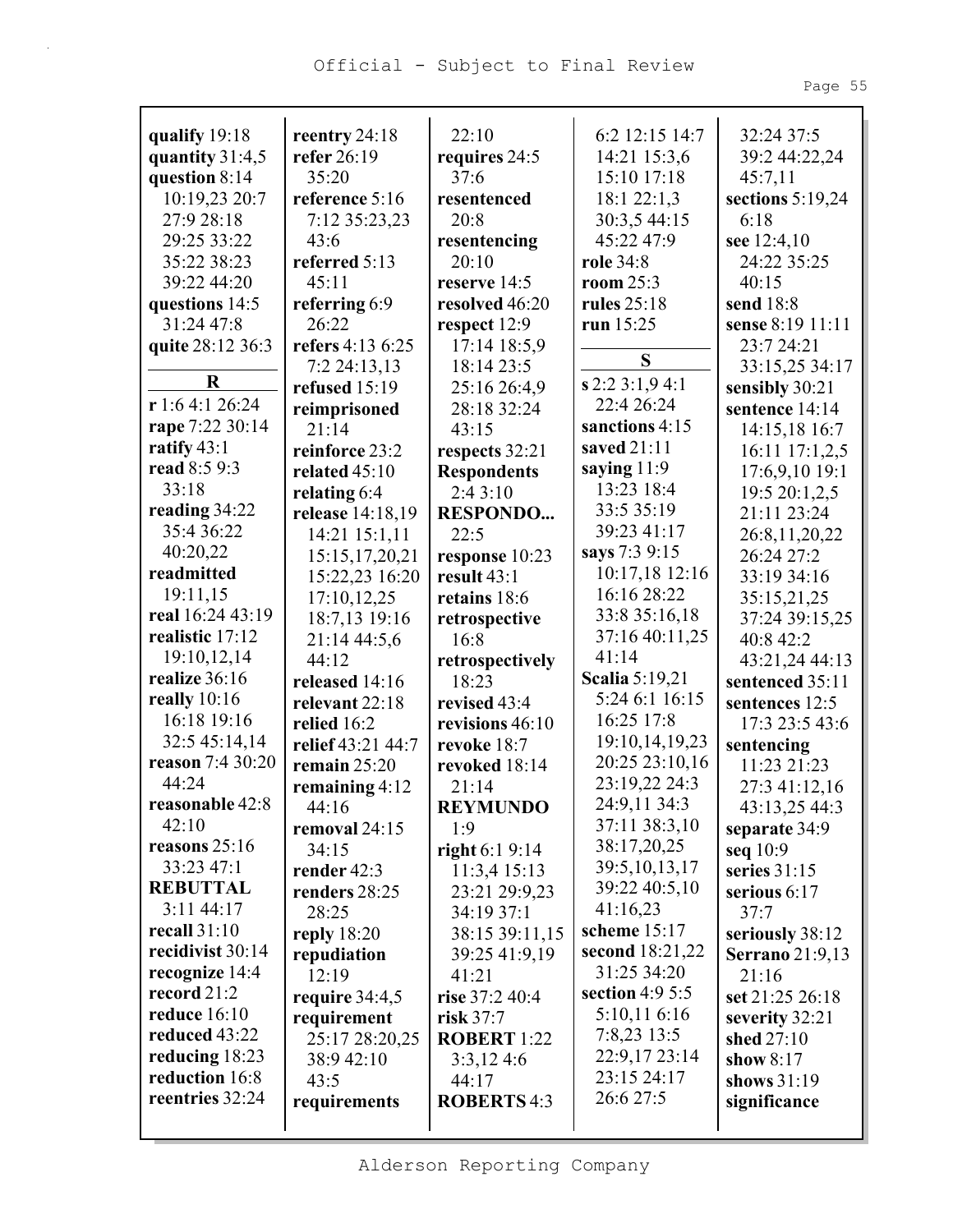| 38:24                | 4:21,23 5:16       | 22:24,25 25:4        | 29:13 36:11           | 23:10               |
|----------------------|--------------------|----------------------|-----------------------|---------------------|
| significant          | 5:18 6:4,9,10      | 27:24,24 28:8        | Substances 4:10       | talk $12:2$         |
| 32:17 41:13,15       | 6:19 7:5 8:2,7     | 30:19,21 31:1        | 4:13,14,17,19         | talked 18:5         |
| significantly 7:8    | 8:11 10:18,19      | 32:4,8,9 33:11       | 4:225:4,9,14          | talking $6:13$      |
| 45:7                 | 11:3,10,17         | 33:14 34:22          | 5:15 6:6,19           | 17:22 23:7          |
| similar $5:12$       | $12:5,18$ 13:1,6   | 35:4,20,23           | 7:21 8:4,12 9:1       | 25:19,19,20         |
| 6:17 20:12           | 13:19,19,24        | 36:5 37:6            | 9:5,7,11,17,18        | 26:21 34:9          |
| simple 7:22 9:1      | 14:3 20:20         | 40:21,22 42:9        | 10:21 11:18           | <b>Taylor</b> 12:10 |
| 13:4 28:4 30:8       | 22:8,15 24:22      | 42:17 46:9           | 13:15,16,18           | 21:21 46:7,15       |
| 39:22 40:16          | 24:24 25:25        | statutes $4:11\,5:4$ | 22:11,14 27:16        | tell 28:6,7,9       |
| 46:24                | 26:15,21,22,25     | 5:14,16 11:18        | 27:18,21 29:19        | telling 34:4 40:6   |
| simply $5:8$ 10:19   | 27:1,2,2,6         | 22:12 30:18          | 32:7 36:13            | tension 11:23,25    |
| single $12:11$       | 29:11,12 30:18     | 31:9 33:7 45:8       | 40:14,16,25           | 12:4 36:25          |
| situation 37:20      | 31:20 32:20        | 46:14                | 41:8 46:13            | 37:17               |
| 42:3                 | 33:2,6,10,14       | statutory 15:17      | substantial           | tequila 16:19       |
| situations 39:19     | 34:23 35:11,17     | 32:4                 | 30:22                 | term 4:11 6:14      |
| slightly $43:22$     | 35:20,24 36:5      | <b>Stevens</b> 11:1  | suggest $8:7$         | 7:3 8:19 12:16      |
| soliciting 8:9       | 36:6,12,22         | 20:7 31:22           | <b>SUGGESTING</b>     | 12:24 16:9          |
| <b>Solicitor 2:2</b> | 37:8,13,16,17      | 32:14 33:4,10        | 42:15                 | 17:15 18:23         |
| sorry 38:12          | 37:18 38:4,6       | 33:13 34:21          | superfluous 8:5       | 21:11 30:6          |
| sort 21:19 46:8      | 38:11,11,12,13     | straightforward      | supervised            | 32:6 34:7           |
| <b>SOUTER 34:19</b>  | 38:14,15,17        | 13:3                 | 14:18,19,21           | 38:23 44:4,5        |
| 35:3,12,18           | 39:1,13,24         | strange 35:3         | 15:1,11,15,16         | terms 11:23         |
| 36:8,12,16           | 41:2,3,3,18,19     | 38:25                | 15:20, 21, 22, 23     | 17:20 21:24         |
| 37:10,12 46:5        | 41:20 42:2,4       | strong $30:23$       | 16:20 17:10,12        | 26:6,11 32:21       |
| South 9:15 10:8      | 42:12,20 43:1      | 36:4                 | 17:25 18:7,13         | 45:18               |
| 40:19,20             | 43:7 44:11,22      | strongly 21:16       | 19:16 44:5,6,7        | test 27:23          |
| Southern 20:11       | 45:11,23 46:25     | structure 33:22      | supervision           | testified 31:17     |
| special $44:12$      | statement 12:8     | 35:8                 | 14:23 15:2            | testify $20:19$     |
| specific 6:18        | states $1:1,12,19$ | subject $4:15,17$    | 17:11                 | <b>Texas</b> 1:25   |
| 33:5                 | 4:5 6:20,23 7:1    | 14:15,15,17,24       | suppose 36:18         | textual $5:76:22$   |
| specifically         | 9:25 11:21         | 14:25 15:11,18       | supposed 9:23         | thank 14:7 22:1     |
| 12:16                | 13:8 14:22,24      | 17:15 28:23          | 26:15 46:20           | 22:2 44:15,19       |
| specified $22:11$    | 16:20 17:15        | 34:13,15             | <b>Supposing 20:7</b> | 47:8,9              |
| 30:16                | 18:11,21 21:21     | subjected 19:16      | Supreme $1:1,19$      | theft 37:22,23      |
| speculative          | 21:22,25 25:9      | submitted 47:10      | sure 37:11 40:17      | 38:1 45:17          |
| 43:18                | 28:24 31:3         | 47:12                | 40:17                 | 46:5,11             |
| speech $8:2,19$      | 44:10 45:2,3       | subparagraph         | suspicious $28:10$    | then-expired        |
| <b>Spencer</b> 16:5  | 45:20 46:3,23      | 37:3                 | 29:24                 | 16:7                |
| 17:3 43:17           | 47:3               | subparagraphs        | switch $43:9$         | theory 30:8         |
| stake 47:7           | State-law 26:1     | 26:17,19,23          | T                     | thing $21:1 27:13$  |
| standard 26:10       | status 23:3        | subsection 32:6      |                       | 28:19 35:8          |
| 26:16 44:6           | 24:23              | 37:5,22              | t3:1,126:19           | 40:23               |
| standards 26:6       | statute $6:15,25$  | subsections 5:25     | 42:1                  | things $34:16$      |
| standing $16:15$     | 8:5 9:15 10:2      | 35:9                 | take 30:17 35:19      | think $6:128:3,9$   |
| 16:16 30:1           | 10:17 11:6         | substance 6:4        | 41:21                 | 8:9 11:13,19        |
| state 4:18,20,21     | 12:16,23 13:15     | 7:128:16,18          | taken $17:19$         | 12:21 13:3          |
|                      |                    |                      |                       |                     |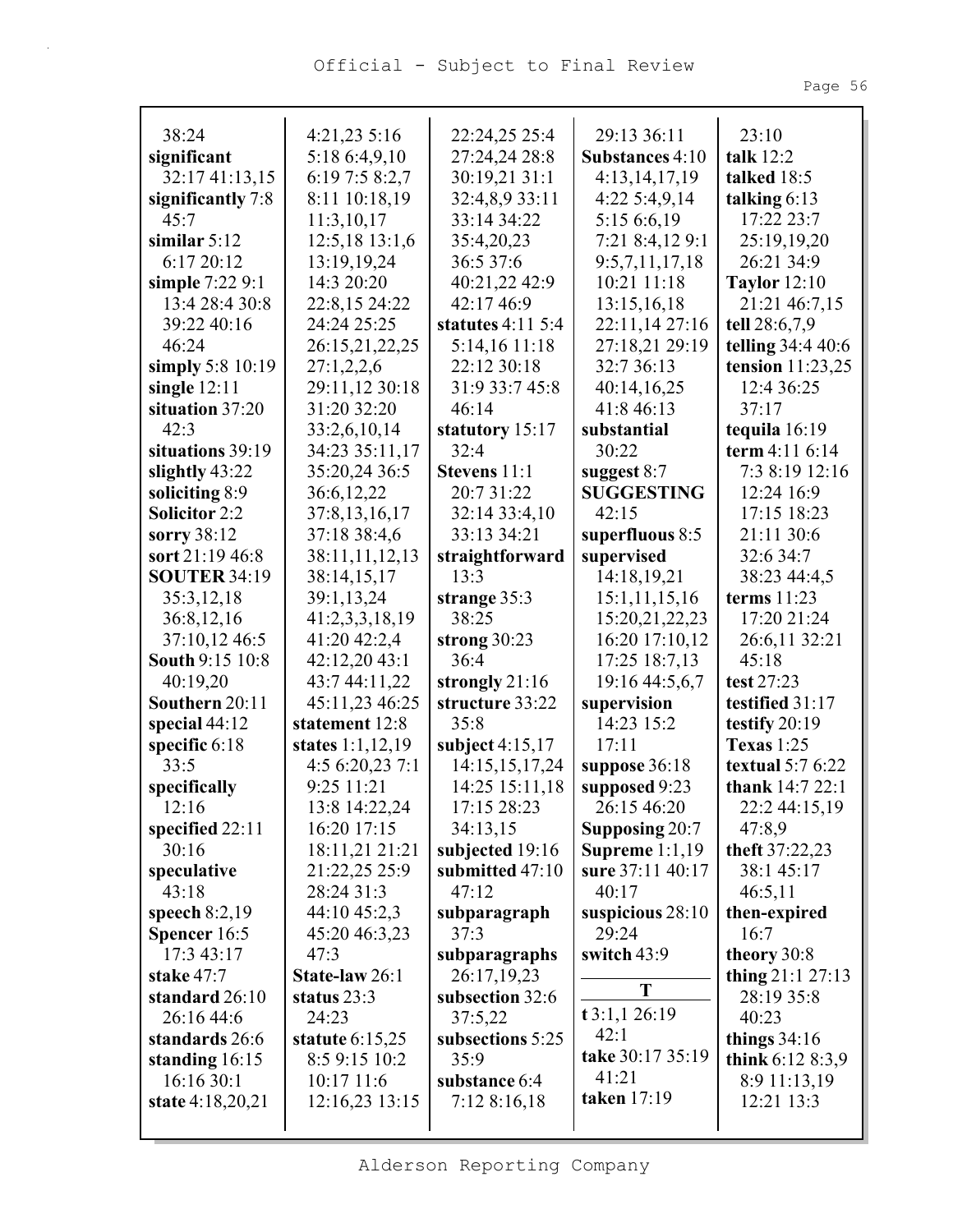| 23:1,6 25:15         | 13:24,25 14:2                      | 25:12,17 26:5                 | 32:12 35:17             | 13:24 27:13      |
|----------------------|------------------------------------|-------------------------------|-------------------------|------------------|
| 26:9 28:17           | 14:2,4 22:20                       | 26:10,15 45:19                | violations 4:14         | 32:7,8 41:7      |
| 30:11 32:10          | 26:10 30:7,9                       | 46:16,21,21,22                | 8:17 15:16              | words 20:21      |
| 33:15,15 34:17       | 30:24 31:19                        | uniformity                    | 17:23                   | 27:22 32:5       |
| 35:7,15 36:3,3       | 32:6 36:1                          | 21:20 25:17,21                | violence 37:3,4         | 35:20            |
| 36:4 37:22           | 40:12,13 43:4                      | 25:23 26:5,12                 | visa 16:13 19:18        | work 34:23       |
| 39:12 42:13,16       | 44:21 45:9,23                      | 42:10 46:18,21                | 19:19                   | 35:25,25         |
| 43:2,16 44:9         | 46:1                               | 47:3,7                        | visit 16:13             | works 21:1,3     |
| 45:11,24,25          | treat 38:11                        | <b>United 1:1,12,19</b>       | vs 4:4,4 9:24           | world 16:24      |
| 46:5                 | treated 23:8                       | 4:4 6:20,23 7:1               | 11:21                   | write 12:1 42:7  |
| thinks $16:18$       | treats 38:12,14                    | 9:25 11:21                    |                         | wrong 43:13,16   |
| thoroughly           | true 17:22 18:12                   | 14:22,24 16:20                | W                       |                  |
| 40:10                | 21:8 23:5                          | 17:15 18:11,21                | waiver $16:12$          | $\mathbf{X}$     |
| thought $10:5,22$    | 33:10 41:22,24                     | 21:21,22 28:23                | 18:24 19:8              | x 1:2,13         |
| 23:10 27:8,23        | trump $37:19$                      | 44:10 45:2,3                  | want 10:24              |                  |
| 34:5 45:22           | try 7:23 19:15                     | unseemly 25:5                 | 16:12 18:1              | Y                |
| thousand 27:22       | 20:23                              | <b>USC</b> 13:5               | 21:3,6 23:23            | year 14:17 15:9  |
| three 5:7 19:6       | trying $11:8$                      | use 15:4 45:19                | 42:11                   | 16:1 27:4        |
| 22:21 23:1           | 42:18,21                           | U.S4:95:56:16                 | wanted 7:4 21:9         | 37:24            |
| 26:19 32:1           | Tuesday 1:16                       | 16:13 18:5                    | 31:24 35:4              | years 28:1,6     |
| 33:23                | turn 13:11 24:7                    | 19:21 43:13,14                | 42:25                   | 40:12,21 41:12   |
| time 14:6 15:12      | 24:20 26:24                        | 45:13 47:5                    | wants 13:19             | yep 40:18        |
| 16:10 20:11          | 33:24 35:5                         | <b>U.S.C</b> 7:10,23          | 20:15                   |                  |
| 28:11 43:10          | 36:9,9 44:13                       | 37:5                          | warrant 15:22           | Z                |
| 44:7                 | turns $24:15$                      |                               | Washington              | zero 28:9        |
| times 27:22          | 34:22                              | $\mathbf{V}$                  | 1:15,222:3              |                  |
| <b>TIMOTHY</b>       | two 4:11 5:4,14                    | v 1:5,11 5:24                 | way 7:19 8:1,5          | $\boldsymbol{0}$ |
| 1:24 3:6 14:9        | 5:15 11:23                         | 16:5,6 17:3,3                 | 8:15,17 13:11           | $05-5471:5$      |
| told 34:5            | 19:5 22:9 25:5                     | 18:21 21:21,21                | 13:22 23:23             | $05-7664$ 1:11   |
| <b>Toledo-Flores</b> | 31:24 32:2,18                      | 43:13,14,17                   | 24:1 27:11              | 1                |
| 1:92:13:74:4         | 40:13 45:12                        | variation 26:1                |                         |                  |
|                      |                                    |                               |                         |                  |
|                      |                                    | various 44:11                 | 28:8 31:7,20            | 127:440:24       |
| 14:10,13,16          | 46:13                              |                               | 34:23 36:19             | 10:00 1:20 4:2   |
| 15:18 16:10          | types $38:1$                       | version 32:11                 | 40:1 42:7               | 101 12:25 13:12  |
| 17:6 20:3            | U                                  | versus $12:5,5$               | <b>Wayne</b> $16:6$     | 11:0447:11       |
| 21:13 43:11,12       |                                    | view $7:11,14$<br>29:15 34:22 | weight $6:2$            | 1101 22:18,21    |
| 43:20,24 44:10       | ultimately 31:16<br>unanimous 9:25 | violate 4:19 5:3              | went 31:15<br>42:23     | 23:19 26:6       |
| <b>tolled</b> 15:23  |                                    | 17:17,19 18:2                 | we'll 4:3 14:8          | 29:7 33:21       |
| touchstone           | underlying                         |                               |                         | 34:11 35:9,15    |
| 36:19                | 22:10,13<br>understand 11:2        | 18:7,10<br>violated 15:9      | we're 25:19,19<br>25:20 | 36:4 38:5        |
| trafficking 4:9      | 30:11 31:23                        | 21:15                         | we've 21:9              | 1101(a)(43)      |
| 4:165:5,10           | 34:20 41:17                        | violates 6:4                  | whichever 39:5          | 26:14,17 27:5    |
| 6:24 7:3,11,12       | 43:19 45:18                        |                               |                         | 30:2 40:23       |
| 7:14,15,17,18        | understanding                      | 18:15 29:11<br>violation 8:4  | Williams 16:6<br>17:3   | 41:1,2,25 42:7   |
| 7:218:1,1,2,7        | 40:1 46:14                         | $12:18$ 13:1,6                | win $9:23$              | 45:11            |
| 8:11,11,16,18        | unfair $20:1$                      | 13:16 15:21,22                | witness $20:16$         | 1101(A)(43)(b)   |
| 8:23,25 9:4,8        | uniform $25:12$                    | 18:13,16 26:20                | word 4:12 8:1           | 7:10 22:9        |
| 12:22 13:11,13       |                                    |                               |                         | 1102 33:22       |